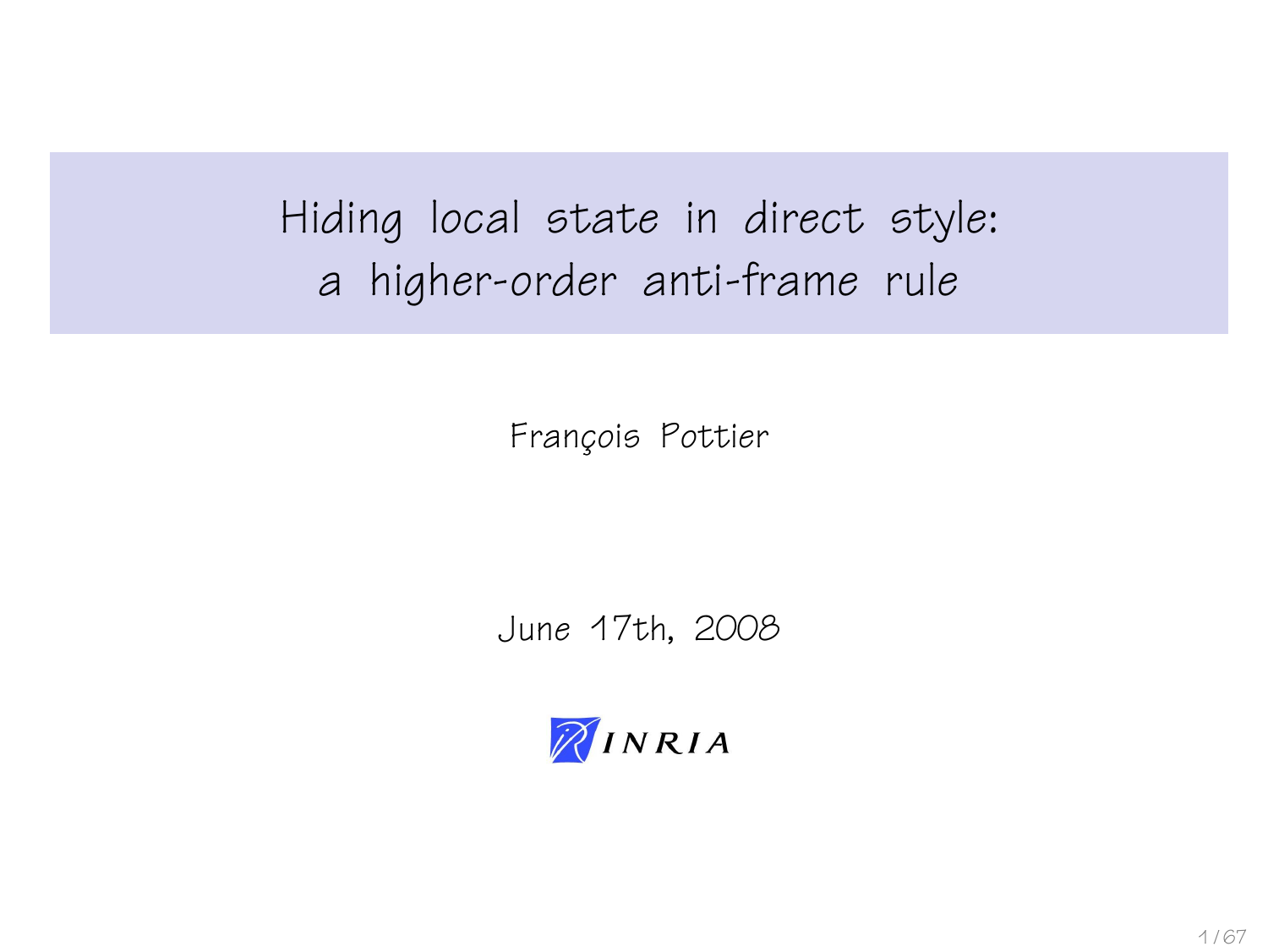Several type systems and logics keep precise track of how mutable state is allocated, affected, de-allocated, or aliased.

The upside of this idea is that this can help prove properties of programs.

The downside is that this can betray the use of mutable state in functions whose behavior is pure...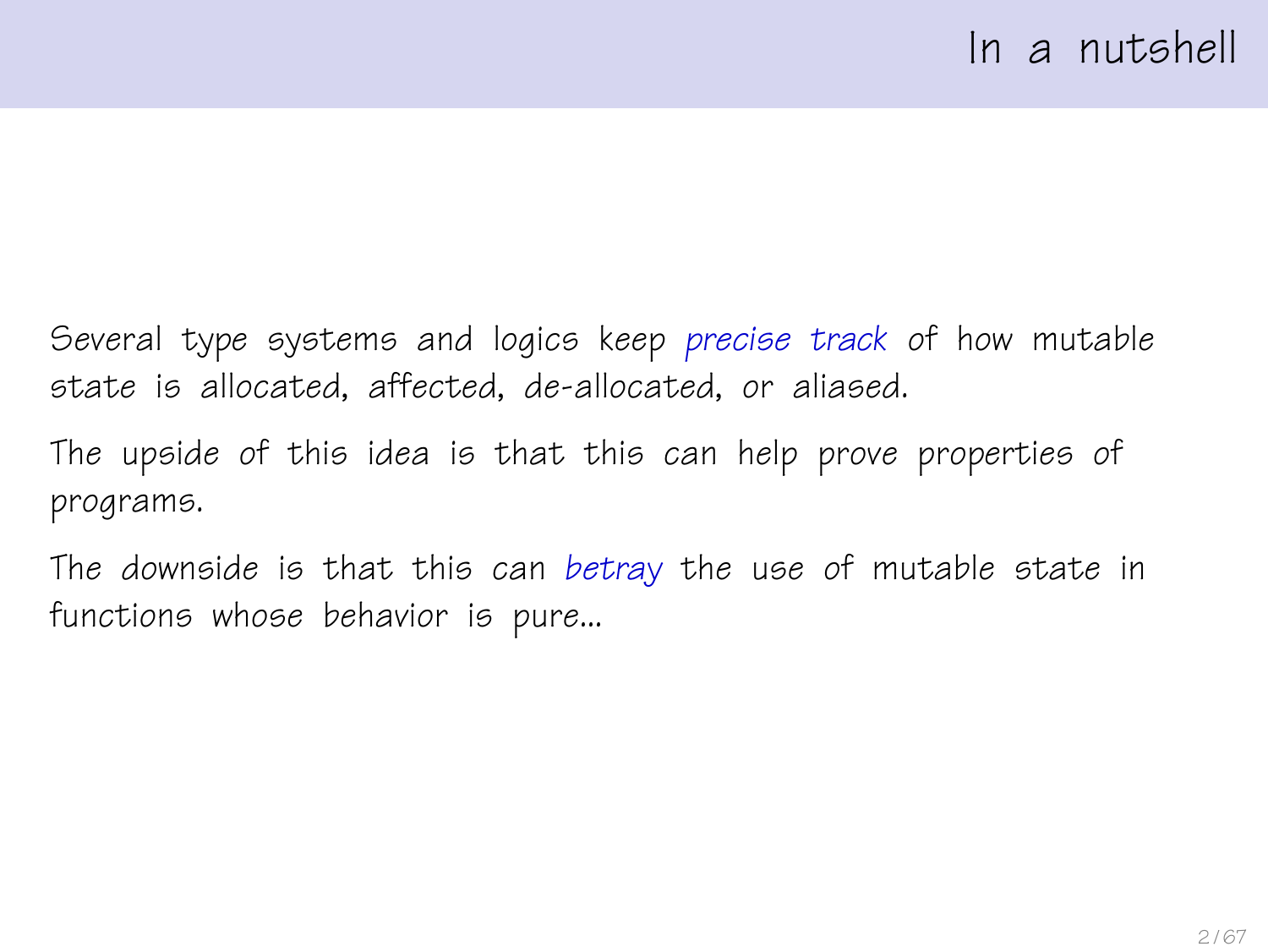A function that allocates a fresh piece of state, works with it, and  $de$ -allocates it prior to returning (à la run $ST$ ) can be given a pure specification in these type systems and logics.

A function whose state persists across invocations cannot.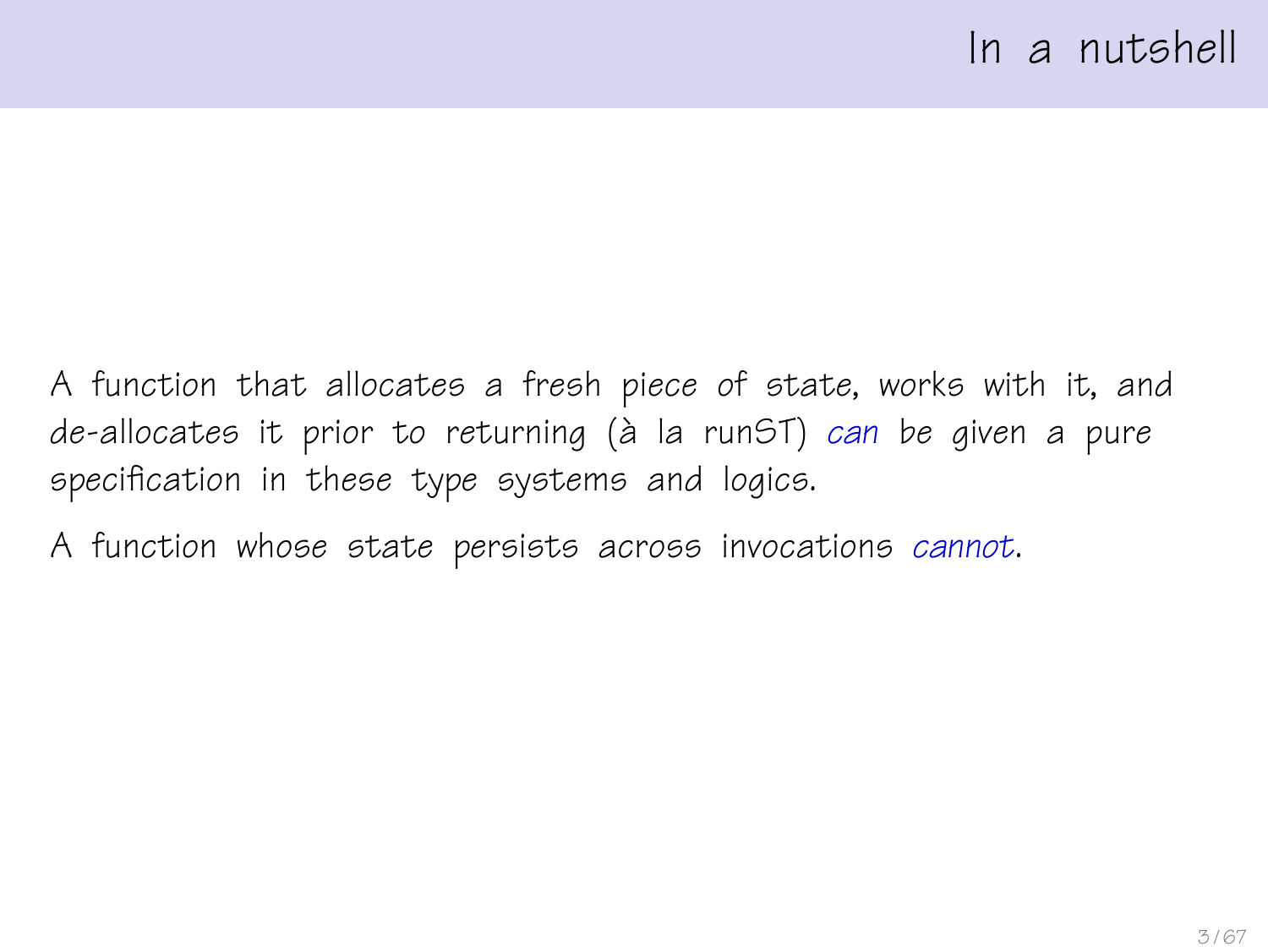#### <span id="page-3-0"></span>Contents

#### **·** [Introduction](#page-3-0)

- **•** [Basics of the type system](#page-13-0)
- [A higher-order anti-frame rule](#page-23-0)
- **•** [Applications](#page-41-0)
- **•** [Conclusion](#page-56-0)
- [Bibliography](#page-64-0)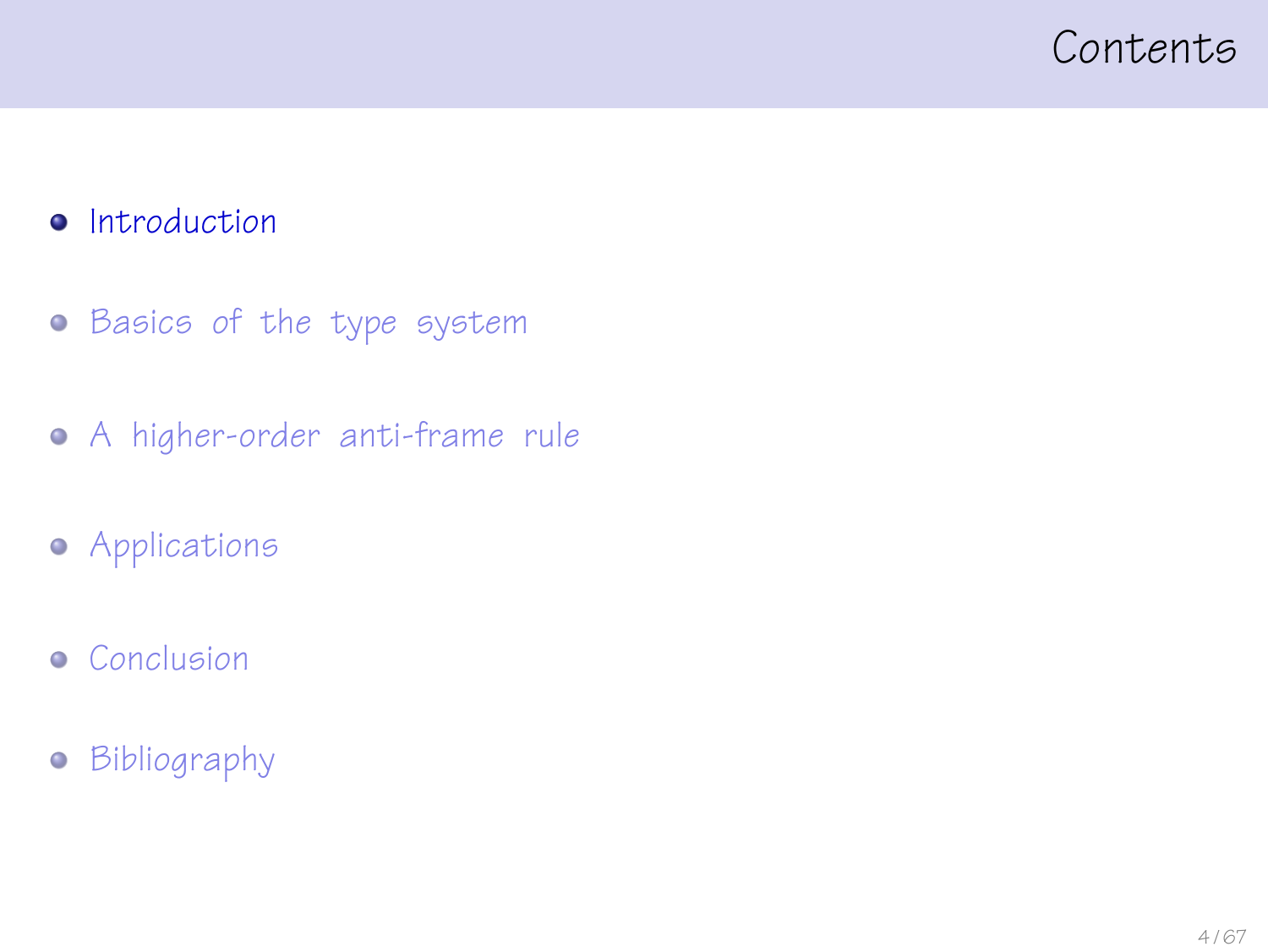Many "objects" (or "modules", "components", "functions") rely on a piece of modifiable internal state, which persists across invocations, yet they publish an informal specification that does not reveal the existence of such a state.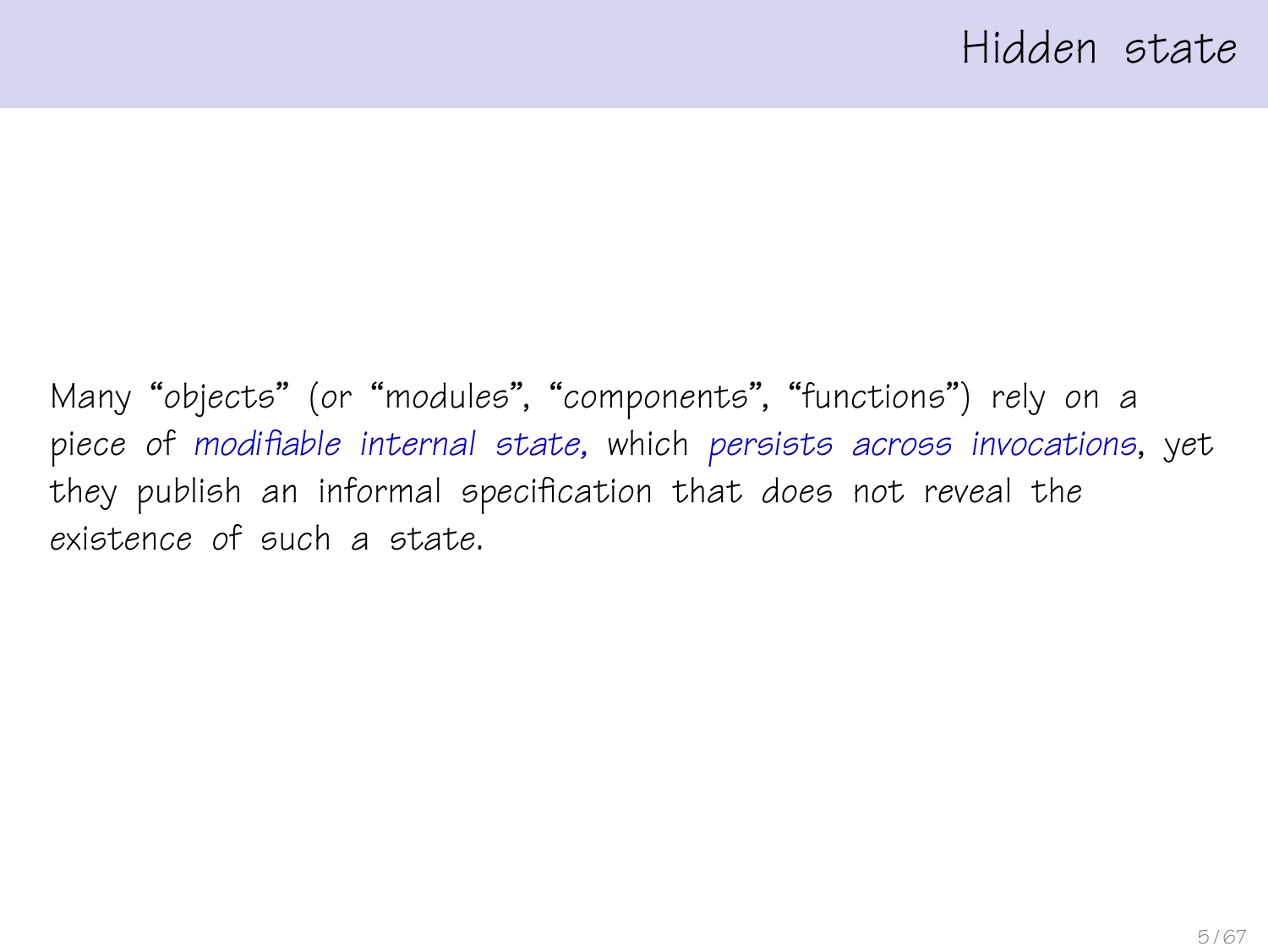For instance, a memory manager might maintain a linked list of freed memory blocks.

Yet, clients need not, and wish not, know anything about it.

They need not even be told that the memory manager has a certain abstract invariant.

Telling them so would force them to publish the fact that they require and preserve this invariant. In short, every (direct or indirect) client of the memory manager would have to declare itself as such! That would not be modular.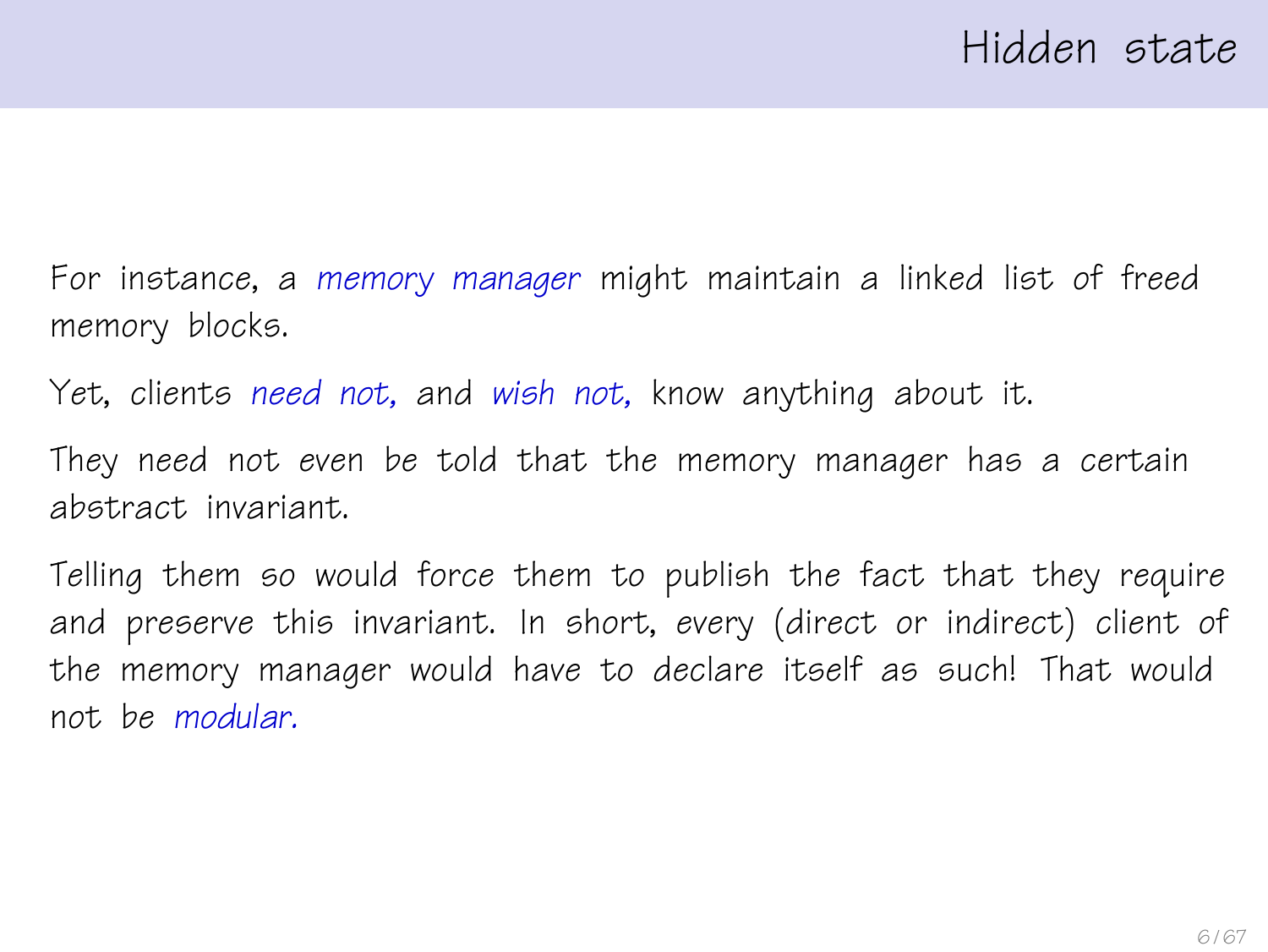Hiding is not abstraction. Hiding pretends that there is no internal state, while abstraction acknowledges that there is one, but makes its type (and properties) abstract.

Both protect the internal state from interference by clients, and protect clients from changes in the representation of the internal state.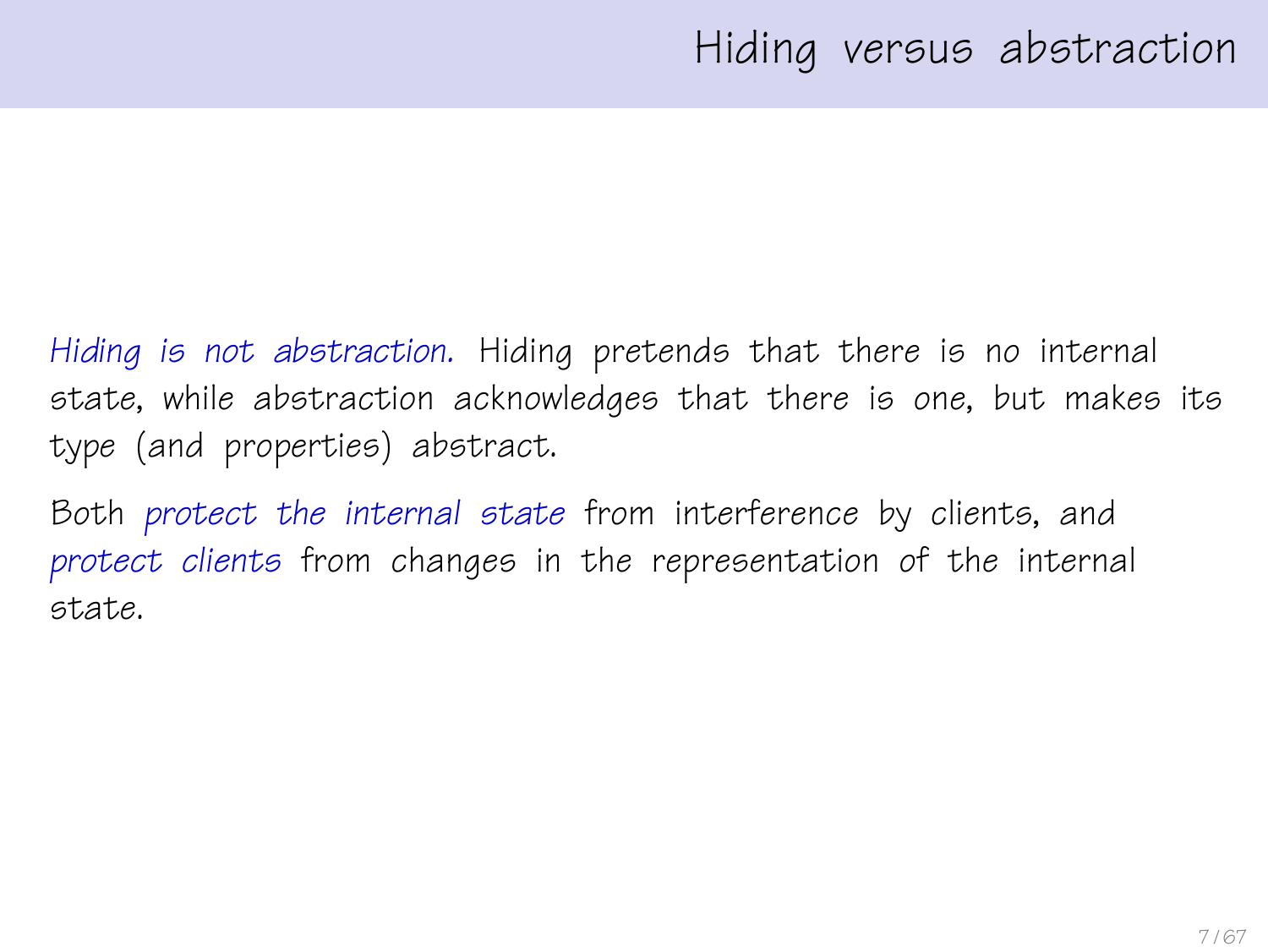Hiding offers the additional advantage that objects with internal state appear as ordinary objects, hence can be untracked. It is not necessary to ask how they are aliased, who owns them, or how they internal state is threaded through client computations.

Abstraction offers the additional advantage that clients can reason about state changes. The computational state, which has abstract type, can be declared to represent some logical state, at a concrete type. For instance, the internal state of a hash table can be declared to represent a mathematical finite map.

In practice, both hiding and abstraction are useful, albeit in different circumstances.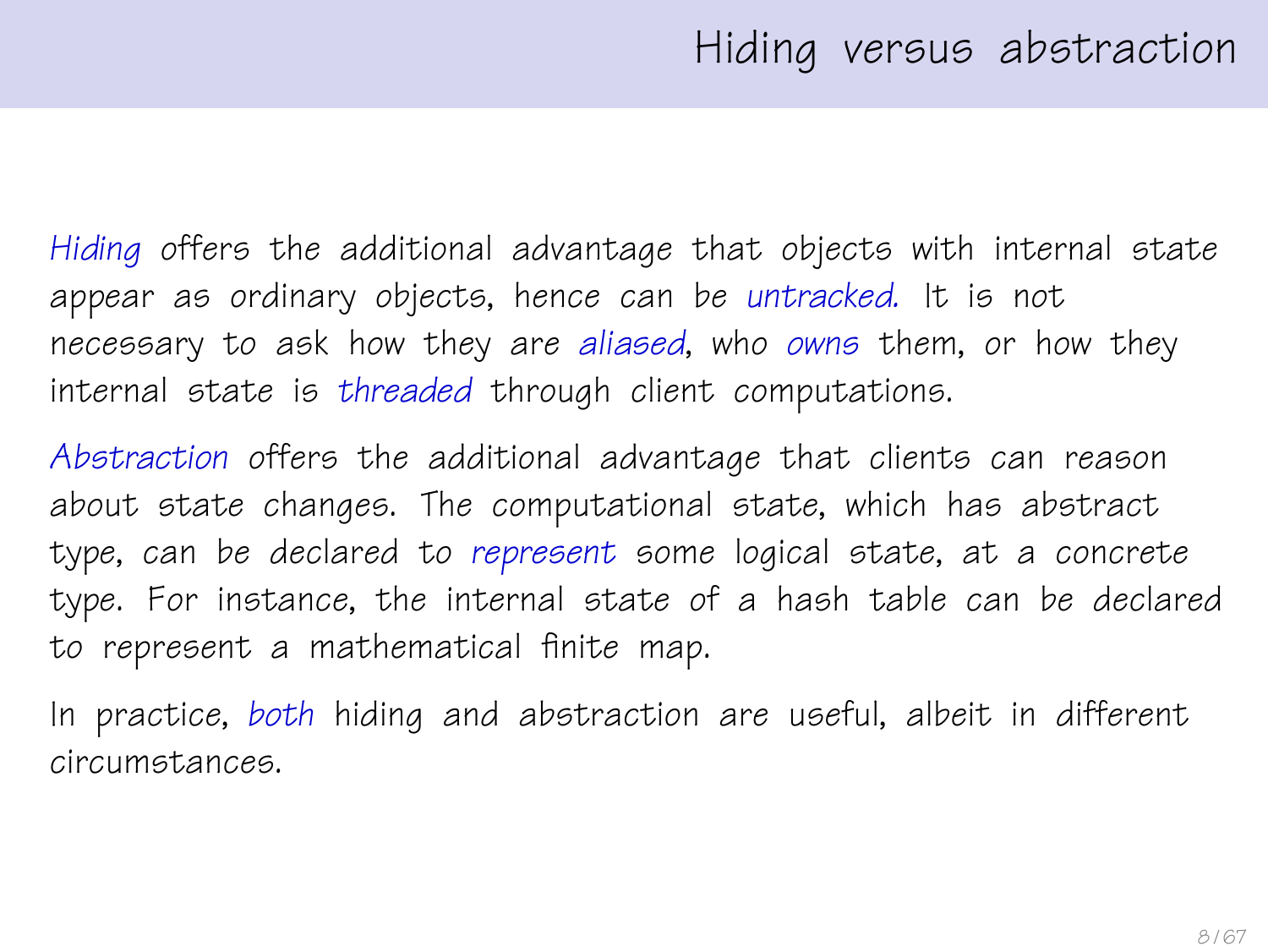Consider an object that produces a stream of the prime numbers. If it is specified that each invocation returns the next prime number, then the internal state can only be abstract.

If it is only specified that each invocation returns some prime number, then the state can be hidden.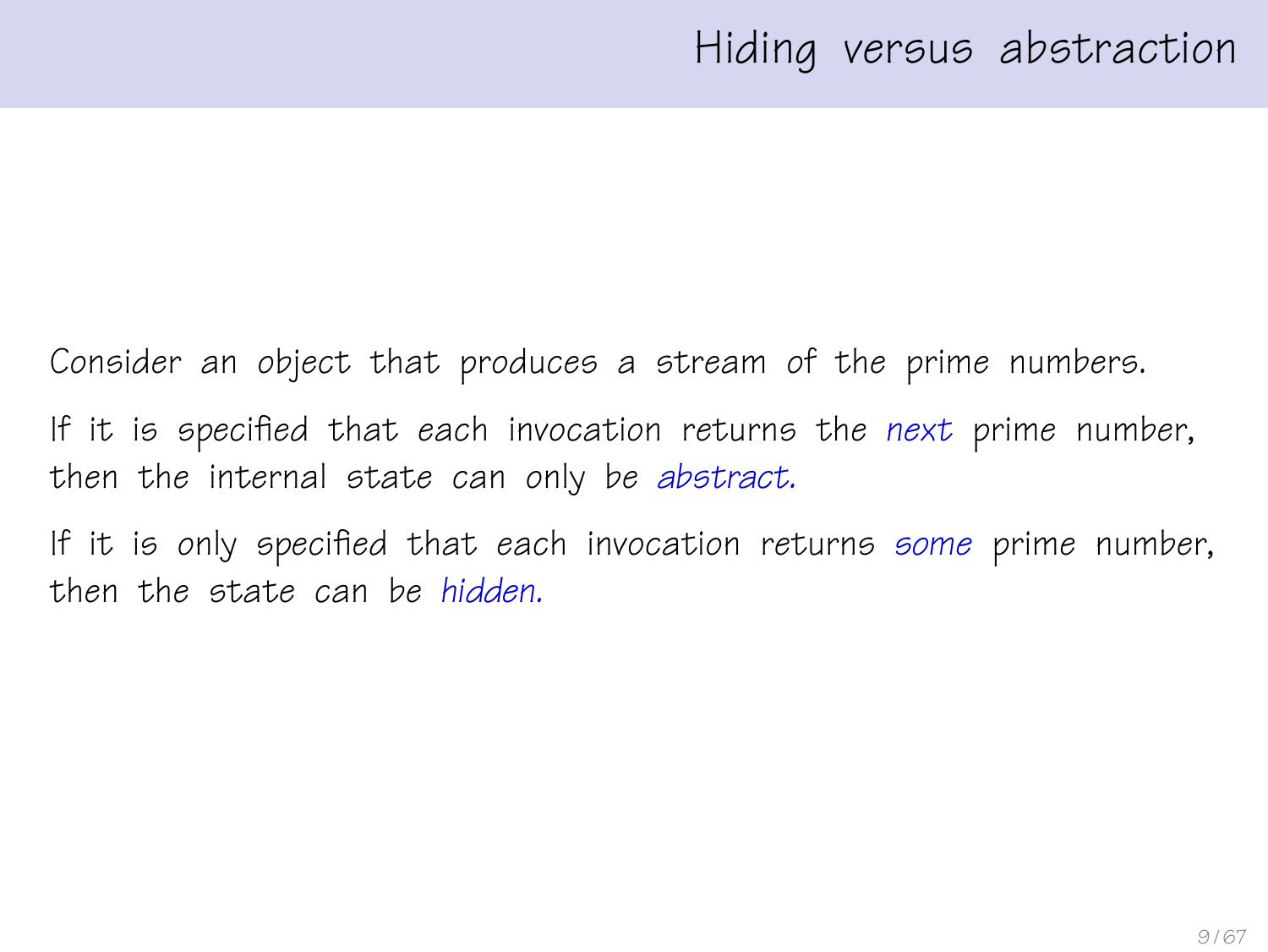Whether an object's internal state can be hidden depends not on the object's actual behavior, but only on its specification.

As specifications become weaker, opportunities for hiding state increase!

When specifications are just types, which describe the structure of data and the structure of the store, these opportunities are quite numerous.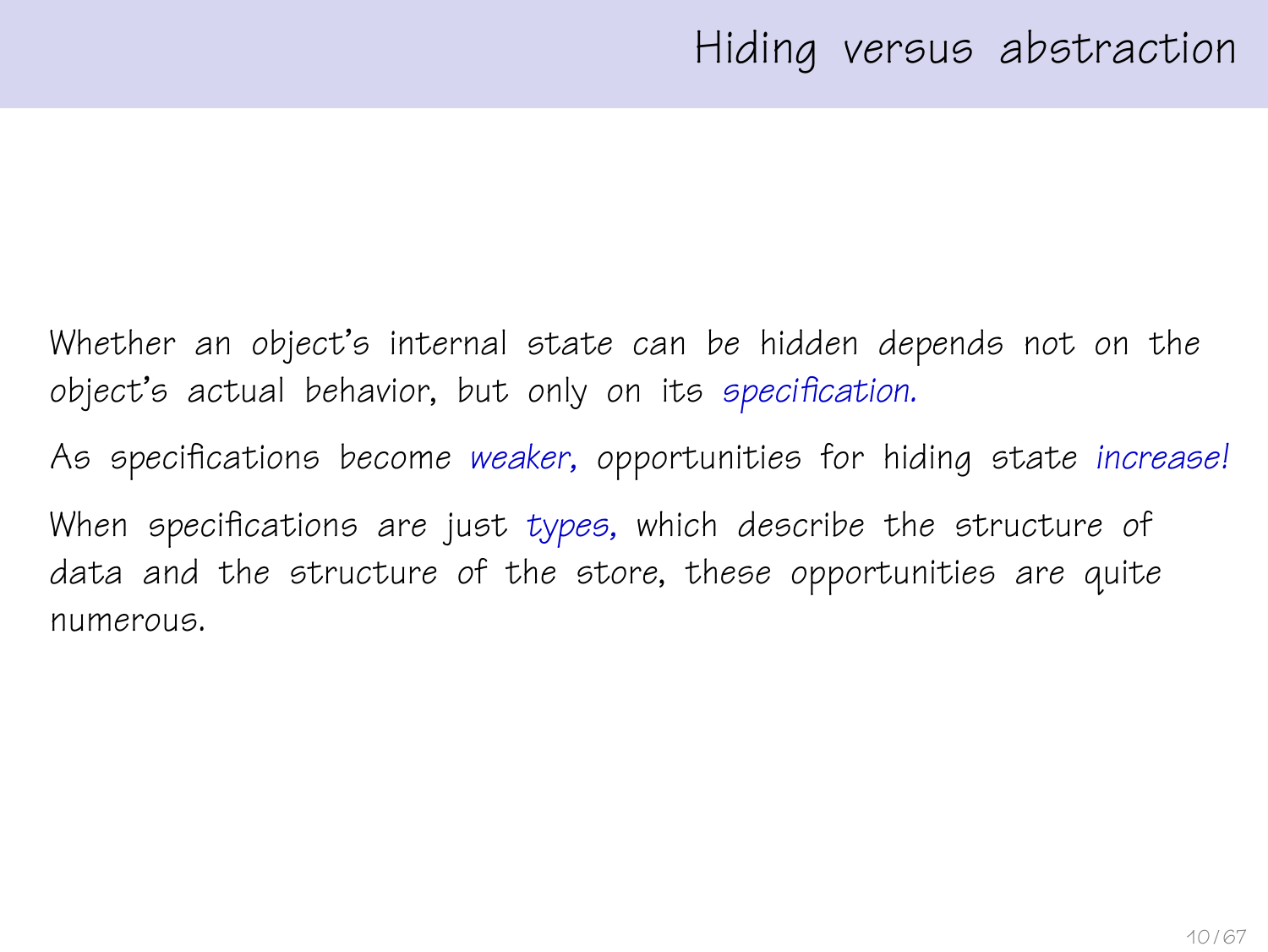# Towards a formalization

How could the concept of hidden state be made precise in a formal framework for reasoning about programs?

In this talk, I attempt to provide an answer...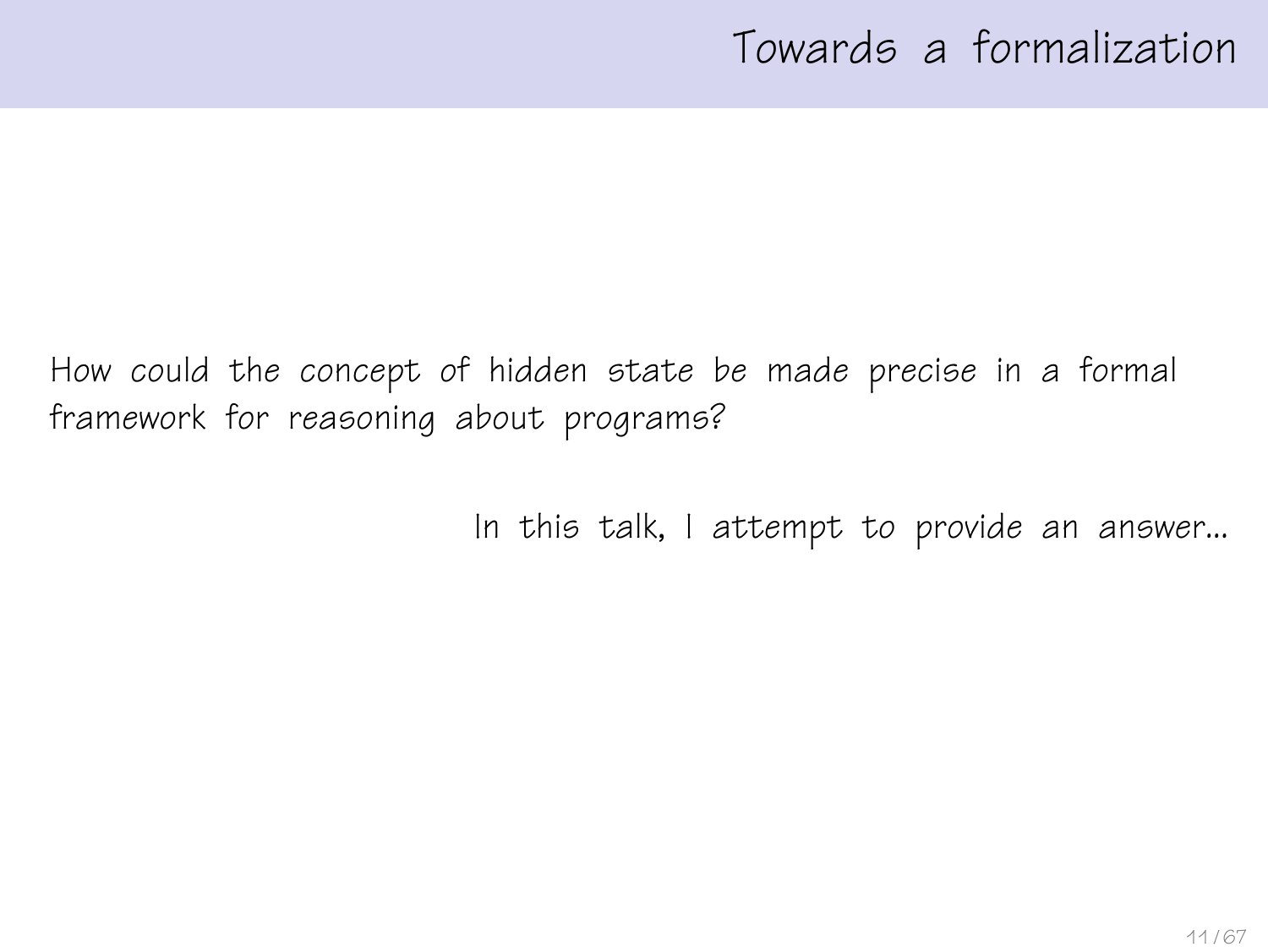Which formal frameworks provide an appropriate setting in which to ask (and answer) this question?

Any system that keeps track of aliasing and ownership properties, and allows expressing pre- and post-conditions that describe the structure of the store, should do.

Pick one of: Hoare logic / separation logic / bunched typing / type systems with regions and capabilities / Hoare type theory / you-name-it...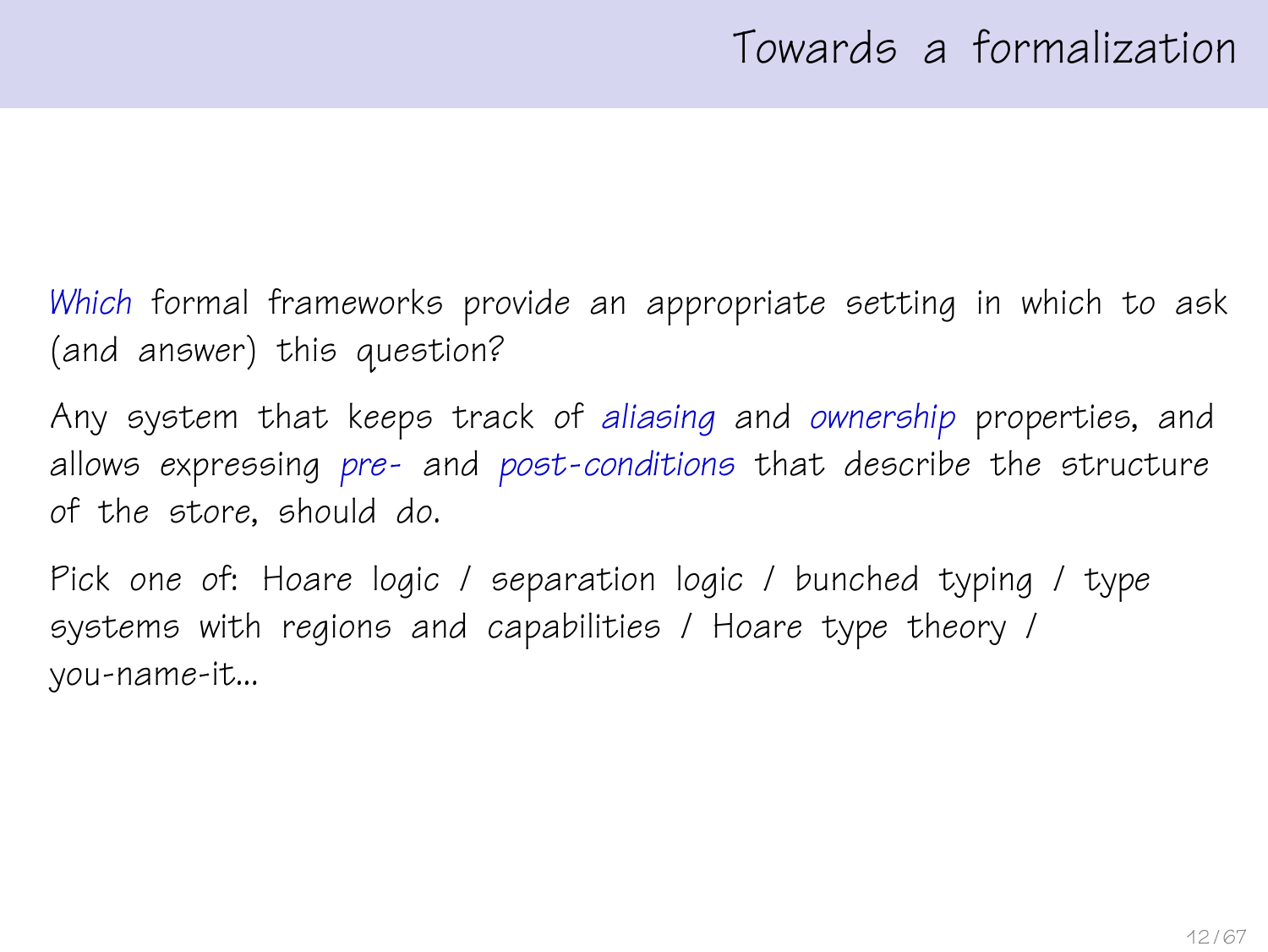## Towards a formalization

In this talk, I use the vocabulary of a type system for an ML-like programming language [Charguéraud and Pottier, 2008].

It should be possible to transpose the main idea to another setting. (If you think I should do so, please do come and talk to me!)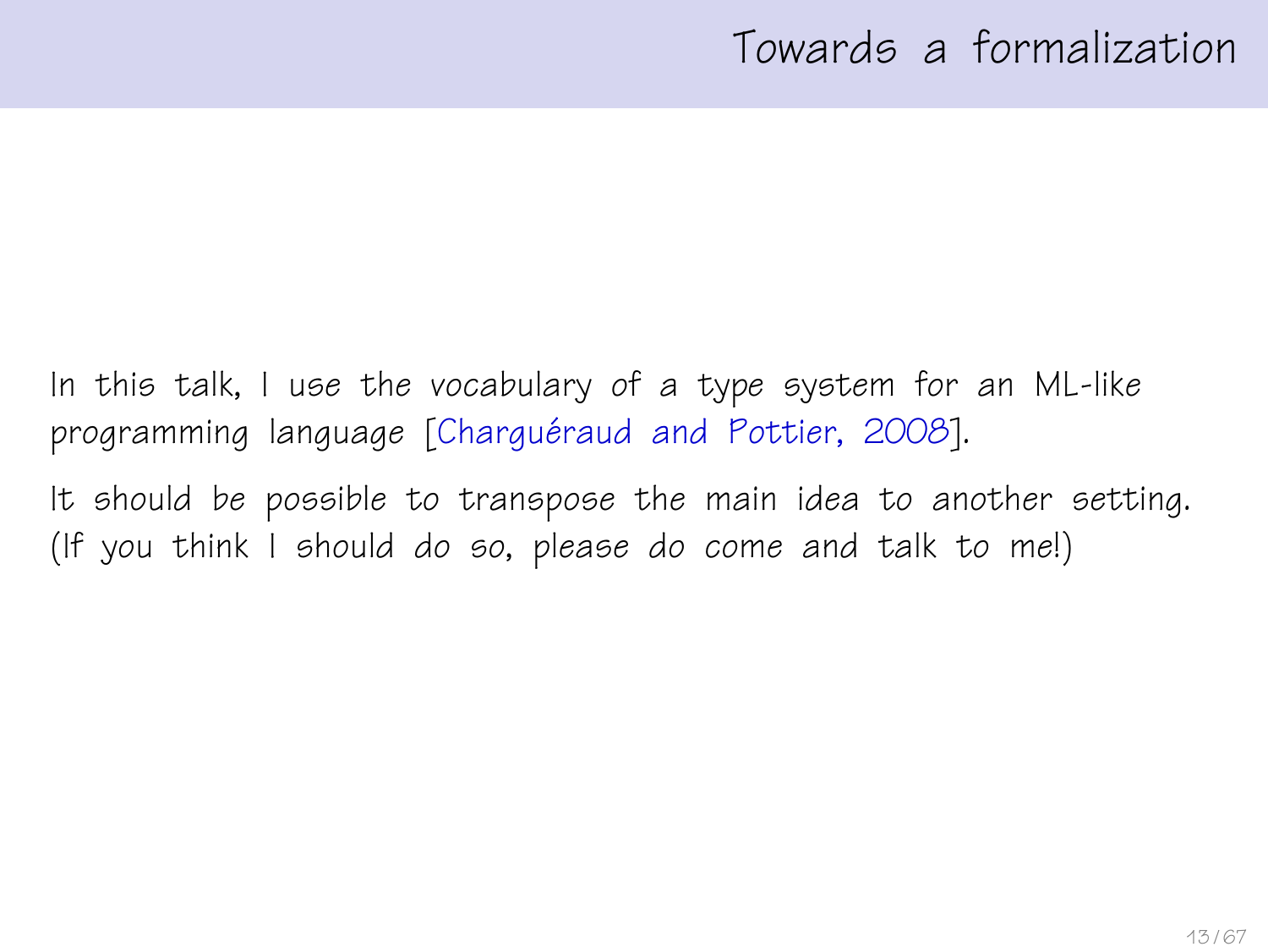#### <span id="page-13-0"></span>Contents

#### • [Introduction](#page-3-0)

- **•** [Basics of the type system](#page-13-0)
- [A higher-order anti-frame rule](#page-23-0)
- **•** [Applications](#page-41-0)
- **•** [Conclusion](#page-56-0)
- [Bibliography](#page-64-0)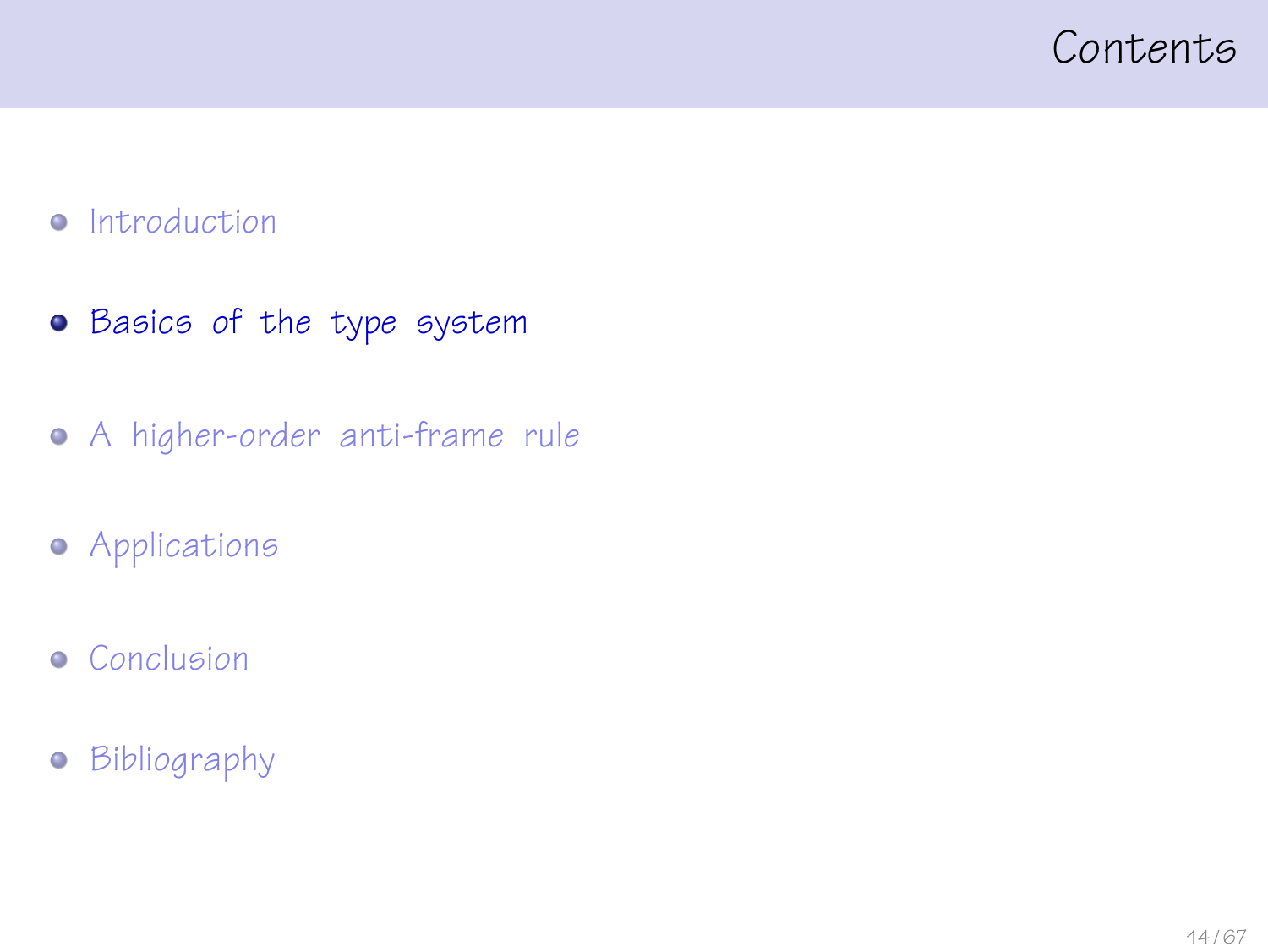## The host type system

This type system is the setting in which I develop a rule for hiding state and prove (syntactic) type soundness.

The details of the type system are somewhat unimportant for this talk, so I will flash them by...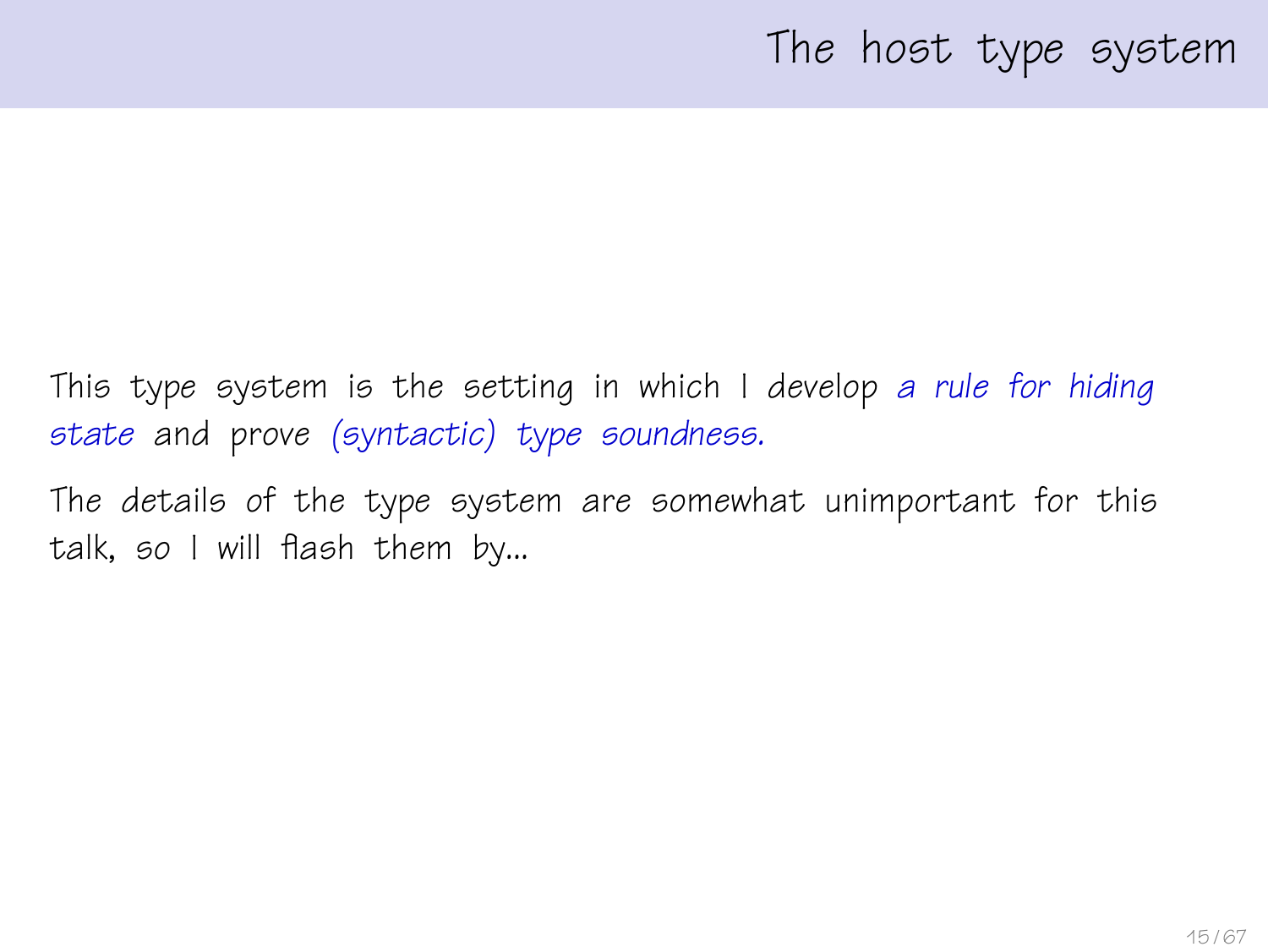A region  $\sigma$  is a static name for a set of values. The type  $[\sigma]$  is the type of the values that inhabit the region  $\sigma$ . In this talk, there are only singleton regions, so a region  $\sigma$  is a static name for a value, and  $[\sigma]$  is a singleton type.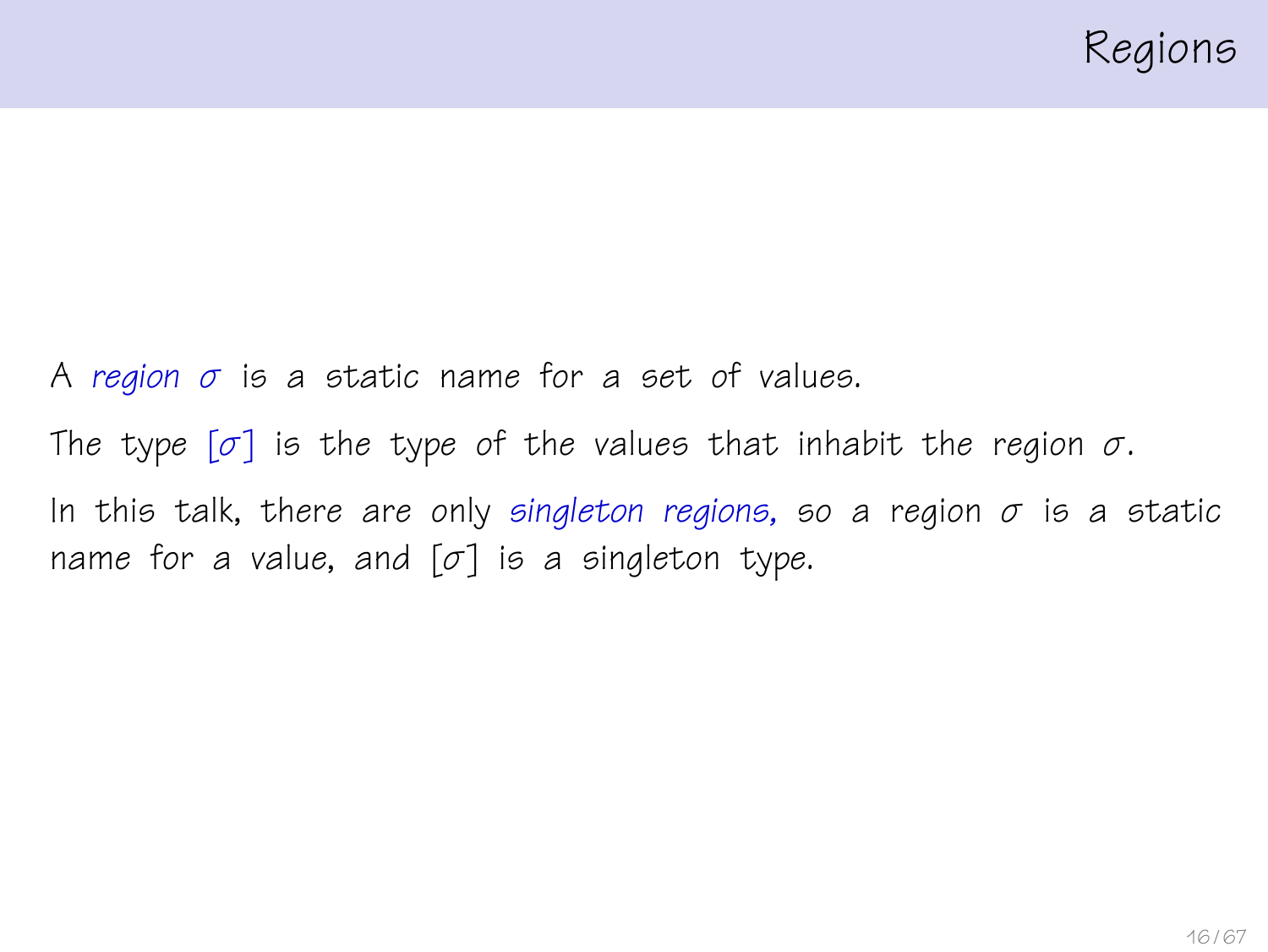A singleton capability  $\{\sigma : \theta\}$  is a static token that serves two roles.

First, it carries a memory type  $\theta$ , which describes the structure and extent of the memory area to which the value  $\sigma$  gives access. Second, it represents ownership of this area.

For instance,  $\{\sigma : \text{ref int}\}$  asserts that the value  $\sigma$  is the address of a reference cell, and asserts ownership of this cell.

Capabilities are linear: they are never duplicated.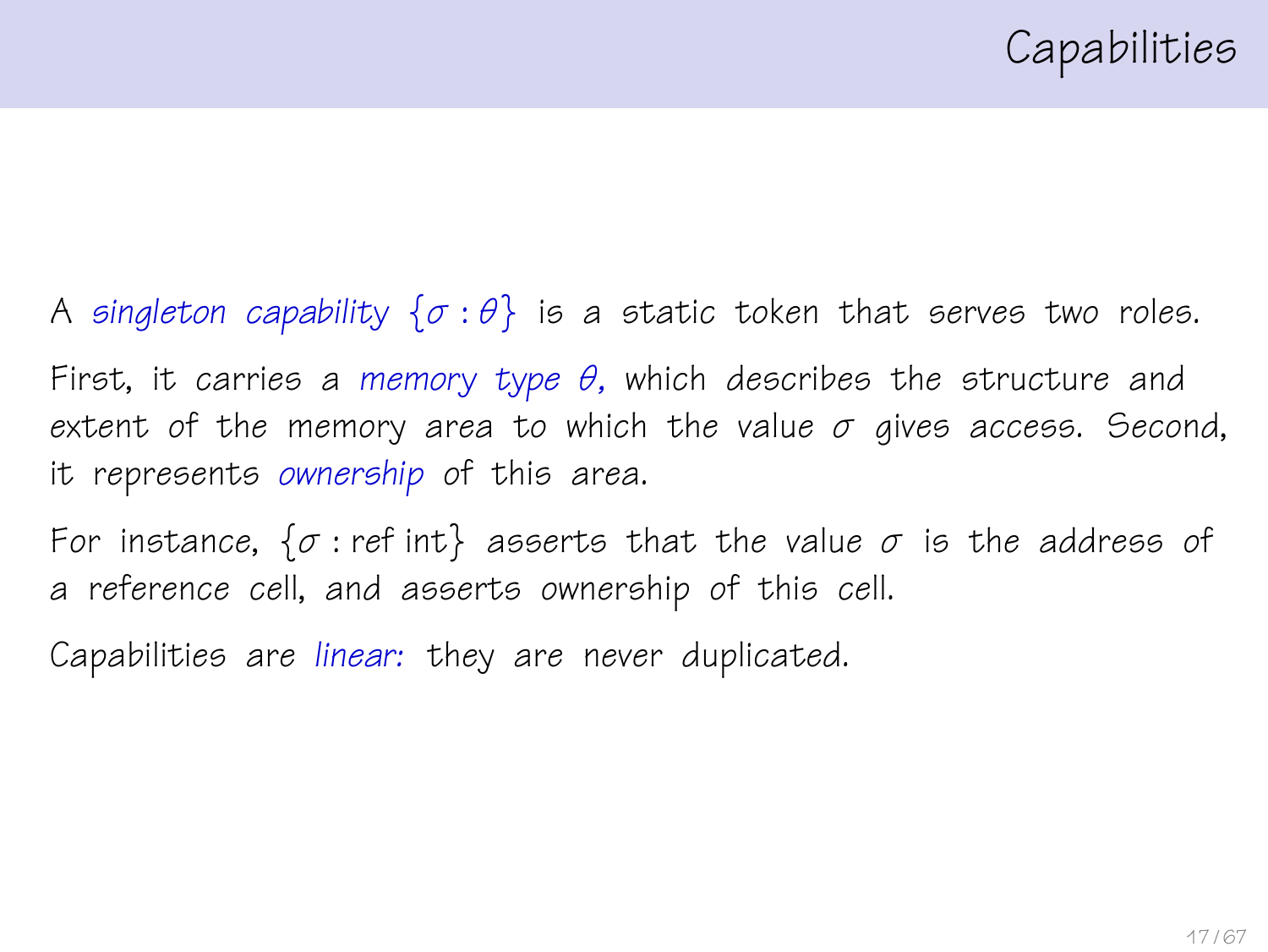On top of singleton capabilities, one builds composite capabilities:

| $C \cong \emptyset$ |                                | empty heap               |
|---------------------|--------------------------------|--------------------------|
|                     | $\left\{\sigma:\theta\right\}$ | singleton heap           |
|                     | $C_1 * C_2$                    | (separating) conjunction |
|                     | $ \exists \sigma C$            | embedded region          |
|                     | $\mid C_1 \otimes C_2$         | (explained later on)     |

There is a clear analogy between capabilities and separation logic assertions.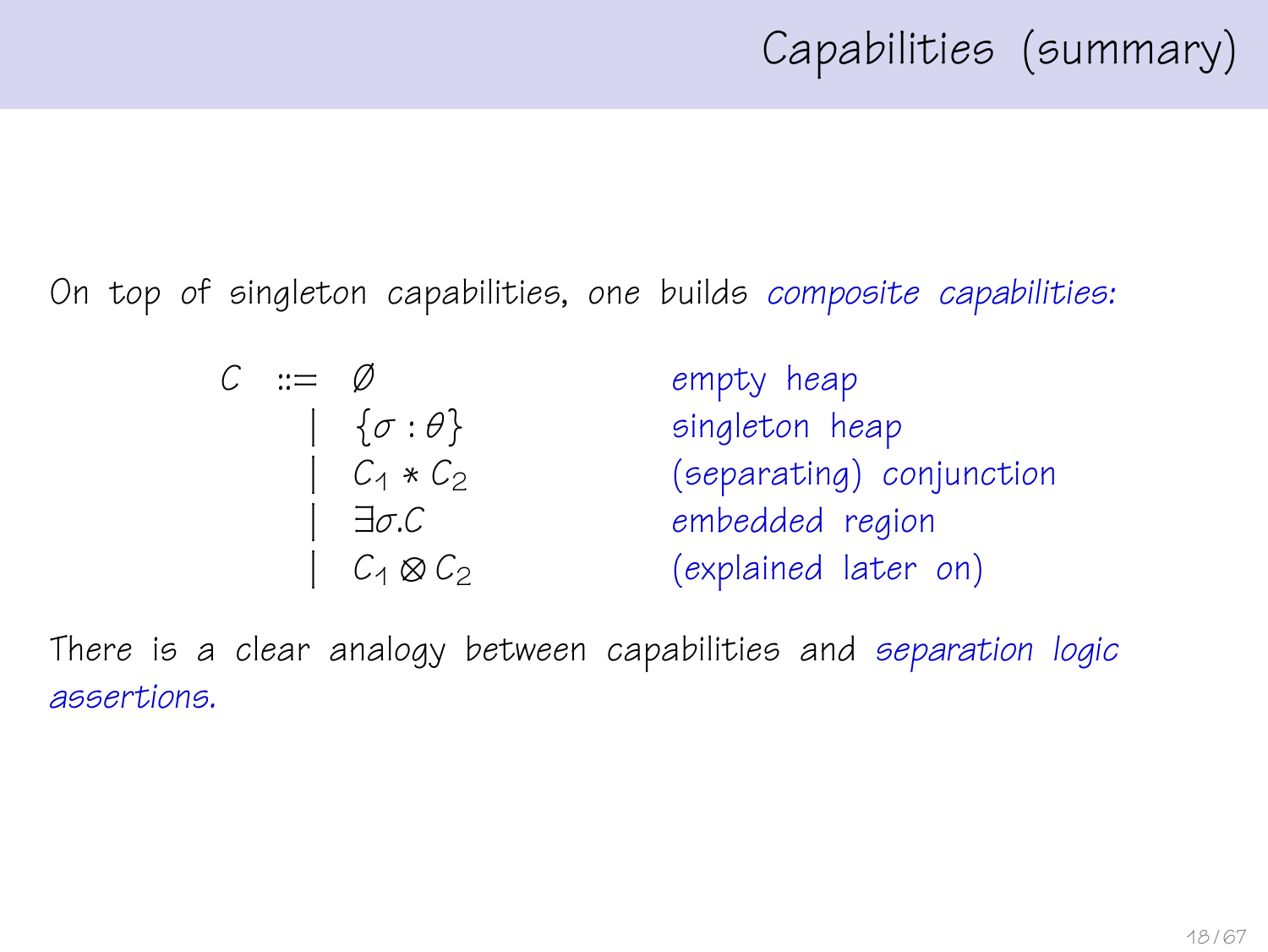Memory types

Here is a summary of memory types:

| $\theta$                    | :=                       | $\bot$   unit   $\theta_1 + \theta_2$   $\theta_1 \times \theta_2$ | data |
|-----------------------------|--------------------------|--------------------------------------------------------------------|------|
| $\chi_1 \rightarrow \chi_2$ | functions                |                                                                    |      |
| $\sigma$                    | indirection via a region |                                                                    |      |
| $\theta * C$                | embedded capability      |                                                                    |      |
| $\exists \sigma. \theta$    | embedded region          |                                                                    |      |
| $\theta \otimes C$          | (explained later on)     |                                                                    |      |

Memory types express ownership, so they are linear.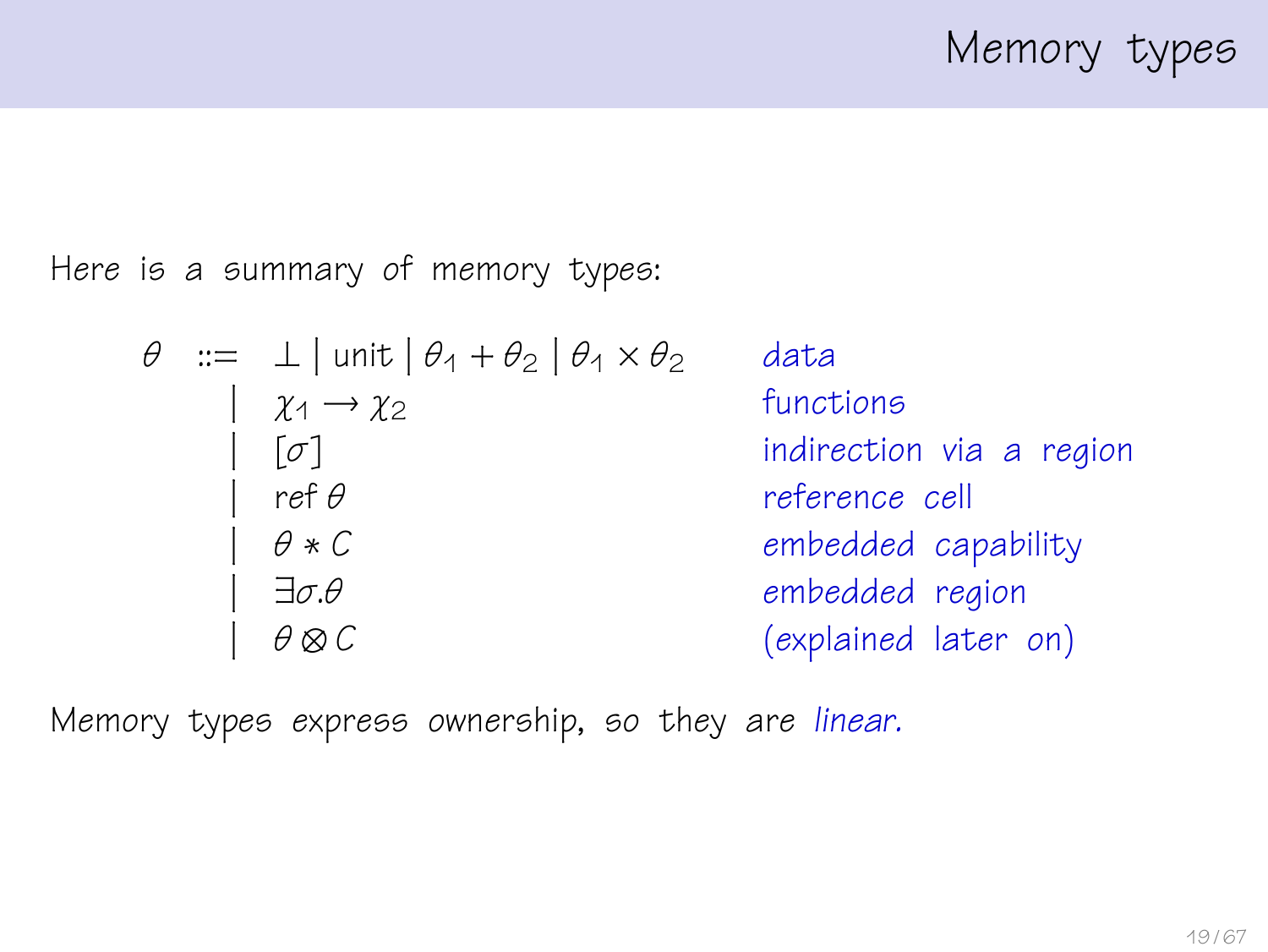# Value types (summary)

Values receive value types:

$$
\tau ::= \bot | \text{unit} | \tau_1 + \tau_2 | \tau_1 \times \tau_2
$$
 data  
\n
$$
[ \sigma ]
$$
  
\n
$$
[ \sigma ]
$$
  
\n
$$
[ \sigma \otimes C
$$
  
\n
$$
[ \sigma \otimes C
$$
  
\n
$$
[ \sigma \otimes C
$$
  
\n
$$
[ \sigma \otimes C
$$
  
\n
$$
[ \sigma \otimes C
$$
  
\n
$$
[ \sigma \otimes C
$$
  
\n
$$
[ \sigma \otimes C
$$
  
\n
$$
[ \sigma \otimes C
$$
  
\n
$$
[ \sigma \otimes C
$$
  
\n
$$
[ \sigma \otimes C
$$
  
\n
$$
[ \sigma \otimes C
$$
  
\n
$$
[ \sigma \otimes C
$$
  
\n
$$
[ \sigma \otimes C
$$
  
\n
$$
[ \sigma \otimes C
$$
  
\n
$$
[ \sigma \otimes C
$$
  
\n
$$
[ \sigma \otimes C
$$
  
\n
$$
[ \sigma \otimes C
$$
  
\n
$$
[ \sigma \otimes C]
$$
  
\n
$$
[ \sigma \otimes C]
$$
  
\n
$$
[ \sigma \otimes C]
$$
  
\n
$$
[ \sigma \otimes C]
$$
  
\n
$$
[ \sigma \otimes C]
$$
  
\n
$$
[ \sigma \otimes C]
$$
  
\n
$$
[ \sigma \otimes C]
$$
  
\n
$$
[ \sigma \otimes C]
$$
  
\n
$$
[ \sigma \otimes C]
$$
  
\n
$$
[ \sigma \otimes C]
$$
  
\n
$$
[ \sigma \otimes C]
$$
  
\n
$$
[ \sigma \otimes C]
$$
  
\n
$$
[ \sigma \otimes C]
$$
  
\n
$$
[ \sigma \otimes C]
$$
  
\n
$$
[ \sigma \otimes C]
$$
  
\n
$$
[ \sigma \otimes C]
$$
  
\n
$$
[ \sigma \otimes C]
$$
  
\n
$$
[ \sigma \otimes C]
$$
  
\n
$$
[ \sigma \otimes C]
$$
  
\n<math display="block</math>

Values are non-linear: they can be discarded or duplicated at will.

Value types form a subset of memory types, deprived of references and embedded capabilities.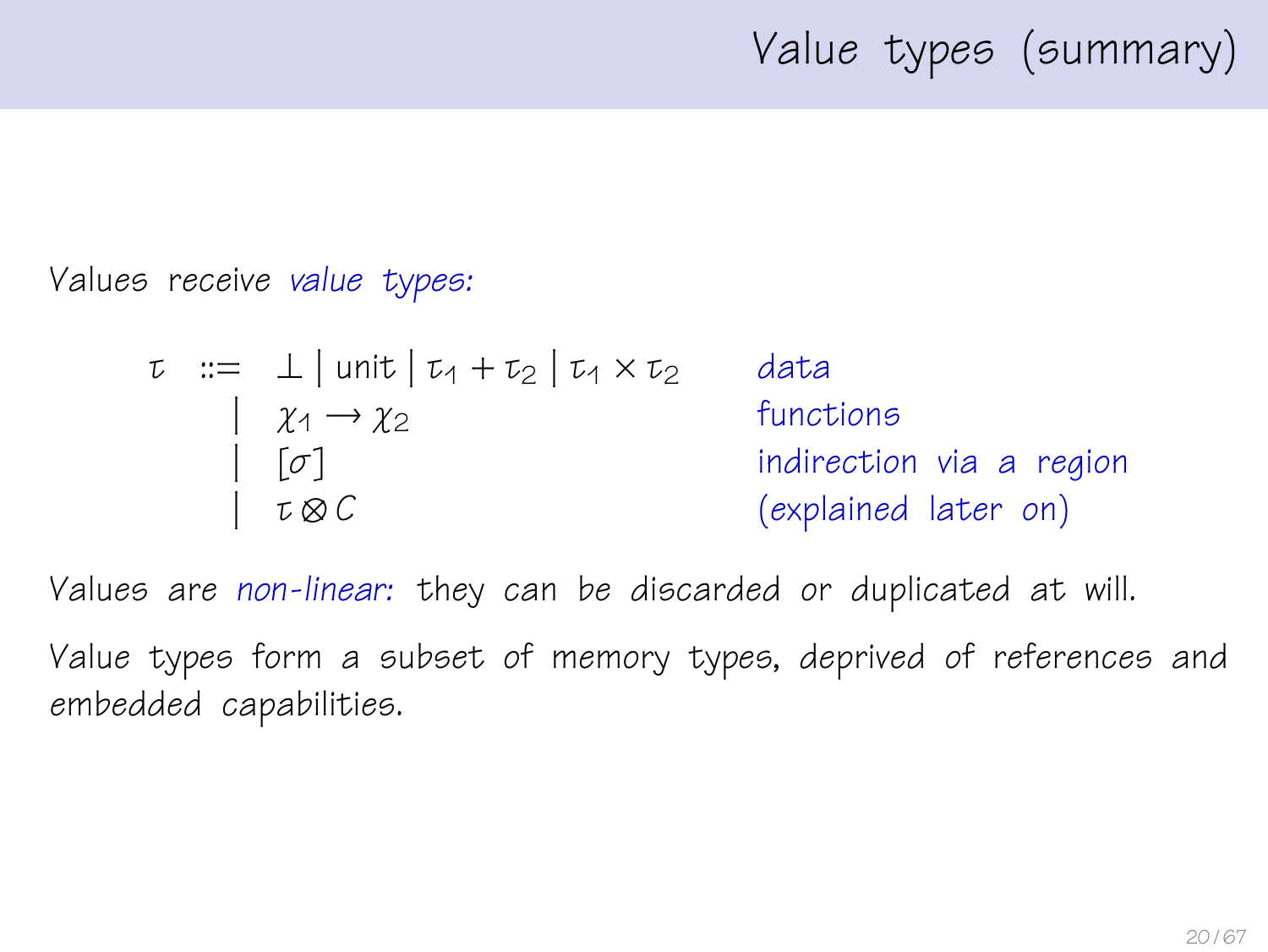## Judgements about values

Judgements about values take the form:

 $\Lambda \vdash v : \tau$ 

Duplicable type environments ∆ associate value types with variables. Values do not involve computation, which is why this judgement form does not involve any capabilities, either as input or as output.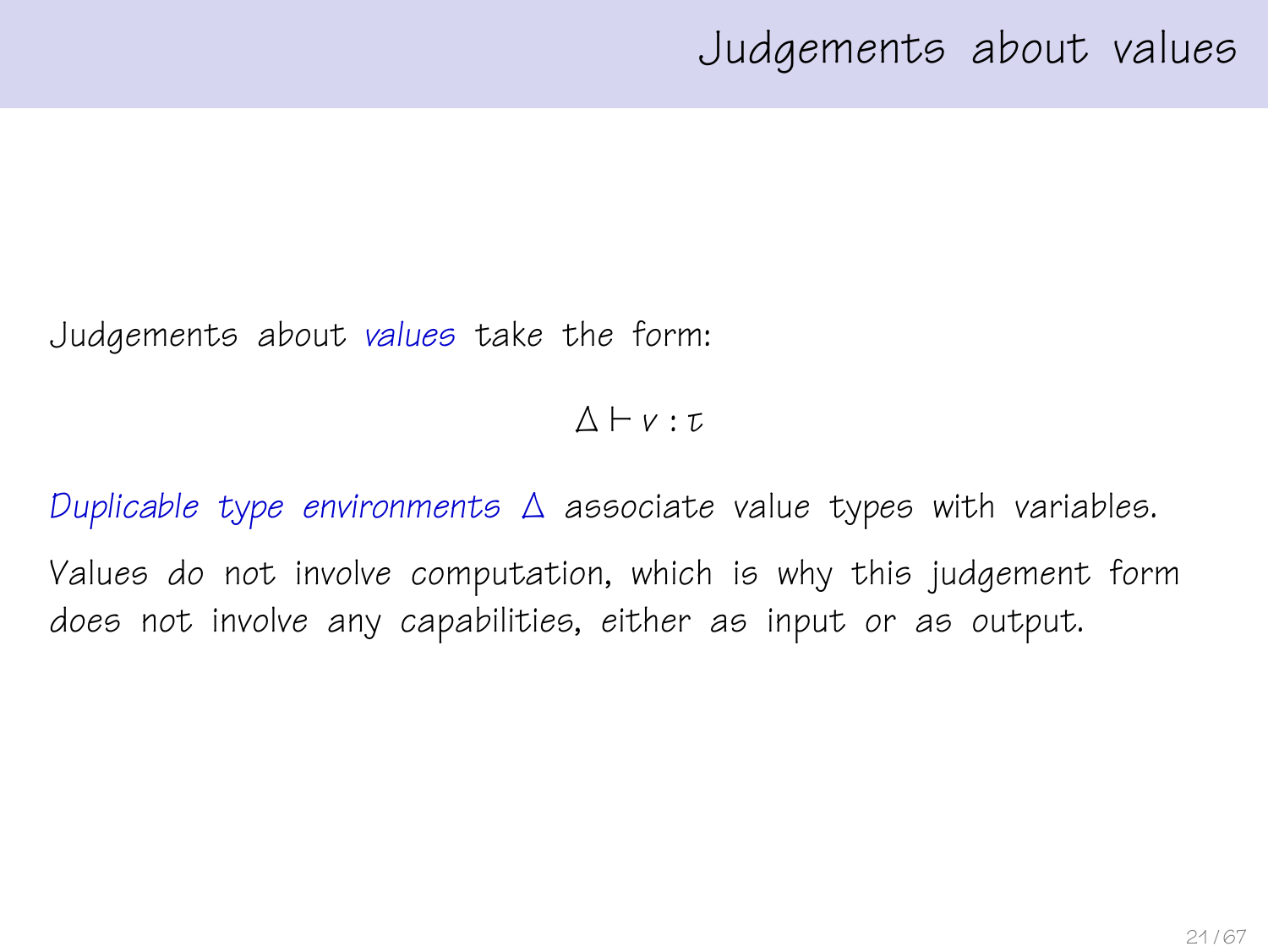### Judgements about terms

Judgements about terms take the form:

 $\Gamma \Vdash t : \gamma$ 

The type environment  $\Gamma$  and the computation type  $\chi$  respectively describe the initial and final shapes of the store. This is analogous to a Hoare triple in separation logic.

A computation type is a value type, plus regions and capabilities. A type environment associates computation types with variables, and contains capabilities.

$$
\chi := \tau | \chi * C | \exists \sigma. \chi | \chi \otimes C
$$
  

$$
\Gamma := \varnothing | \Gamma, x : \chi | \Gamma, C | \Gamma \otimes C
$$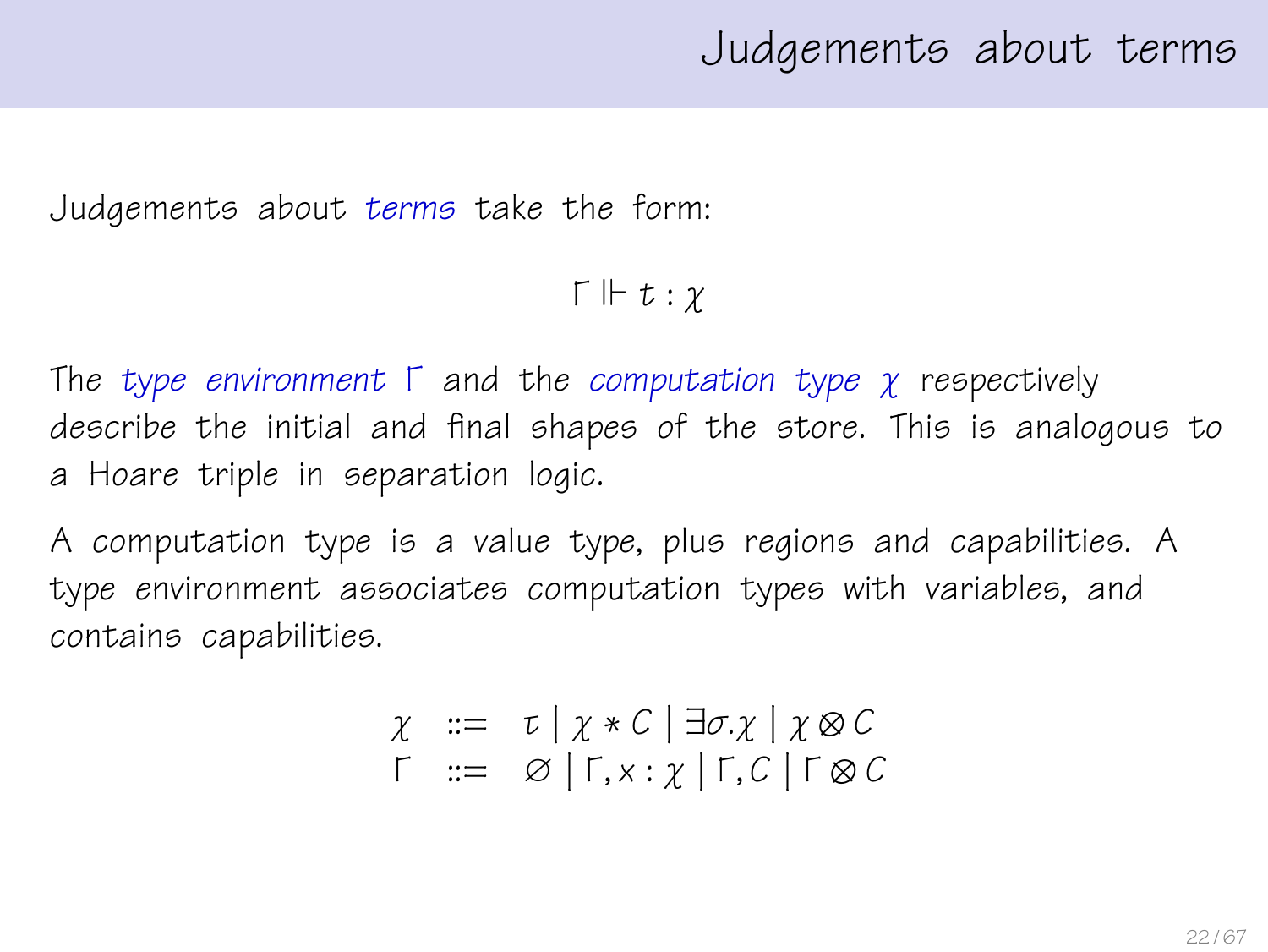References are tracked: allocation produces a singleton capability, which is later required for access.

ref : 
$$
\tau \to \exists \sigma. \{\sigma : \text{ref } \tau\} [\sigma]
$$
  
get :  $\{\sigma : \text{ref } \tau\} [\sigma] \to \{\sigma : \text{ref } \tau\} \tau$   
set :  $\{\sigma : \text{ref } \tau_4\} ([\sigma] \times \tau_2) \to \{\sigma : \text{ref } \tau_2\}$ unit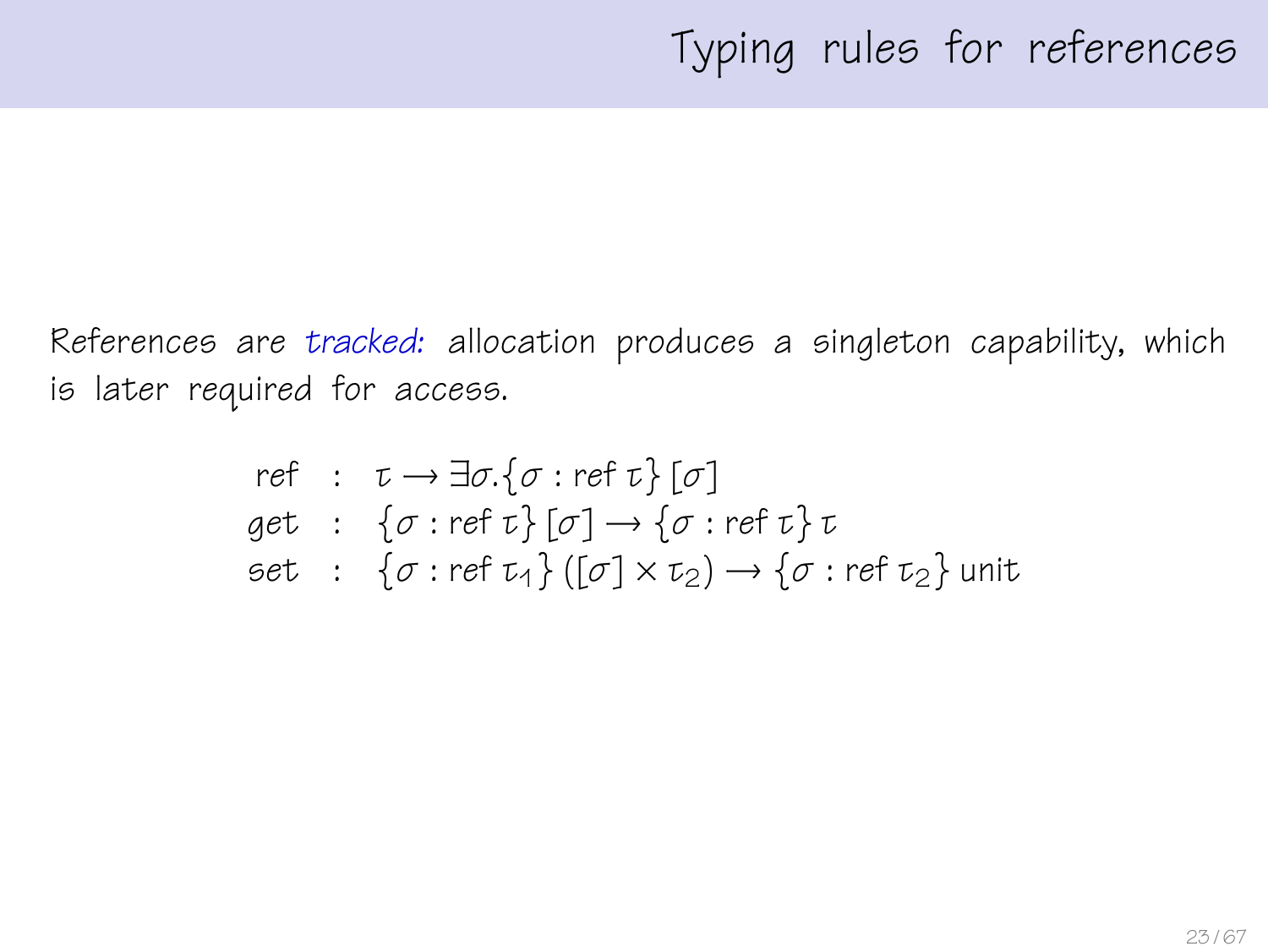#### <span id="page-23-0"></span>Contents

#### • [Introduction](#page-3-0)

- **•** [Basics of the type system](#page-13-0)
- [A higher-order anti-frame rule](#page-23-0)
- **•** [Applications](#page-41-0)
- **•** [Conclusion](#page-56-0)
- [Bibliography](#page-64-0)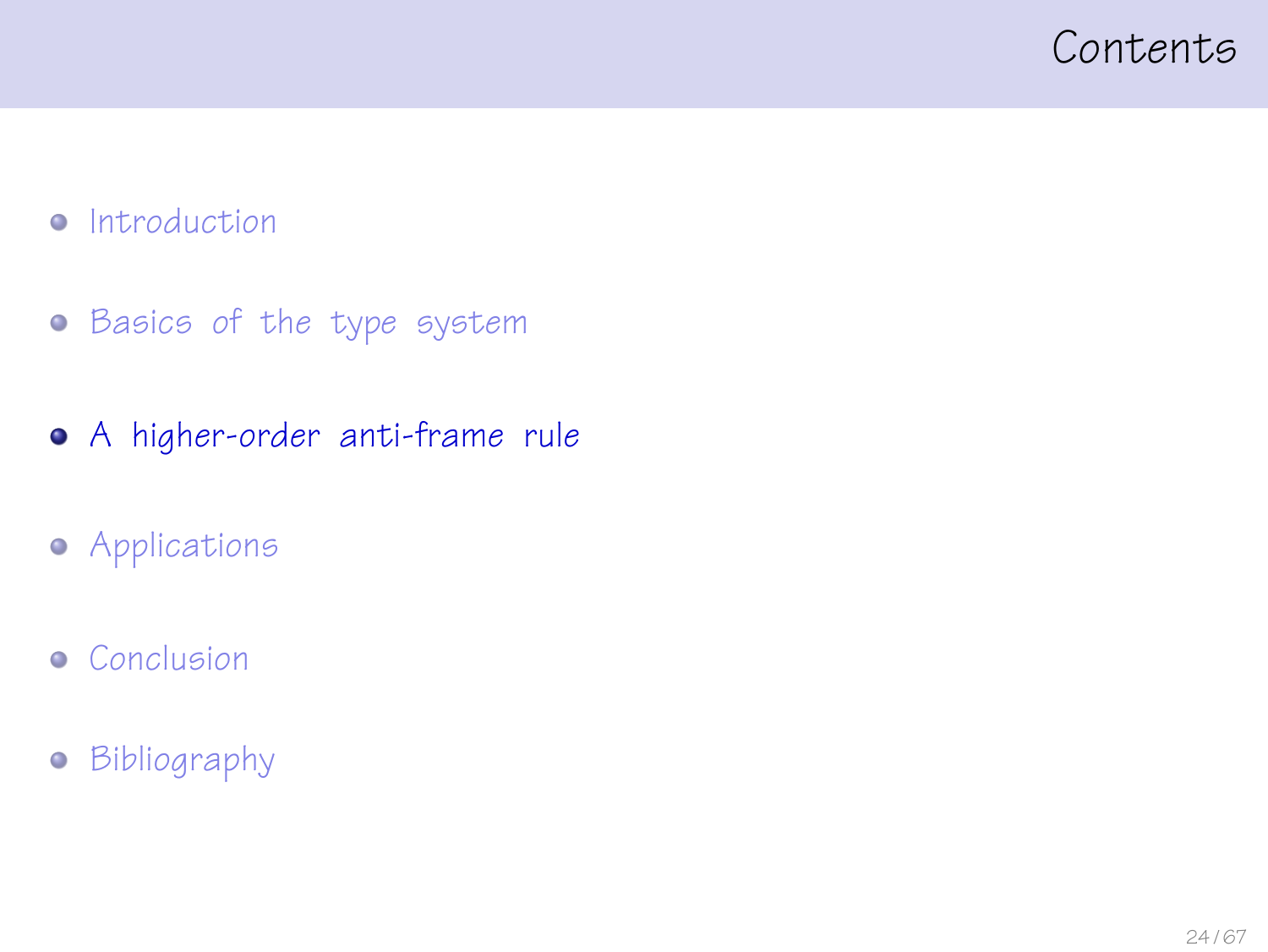The first-order frame rule states that, if a term behaves correctly in a certain store, then it also behaves correctly in a larger store, and does not affect the part of the store that it does not know about:

$$
\frac{\Gamma \Vdash t : \chi}{\Gamma, C \Vdash t : \chi * C}
$$

This rule can also take the form of a simple subtyping axiom:

$$
\chi_1 \to \chi_2 \quad \leq \quad (C * \chi_1) \to (C * \chi_2)
$$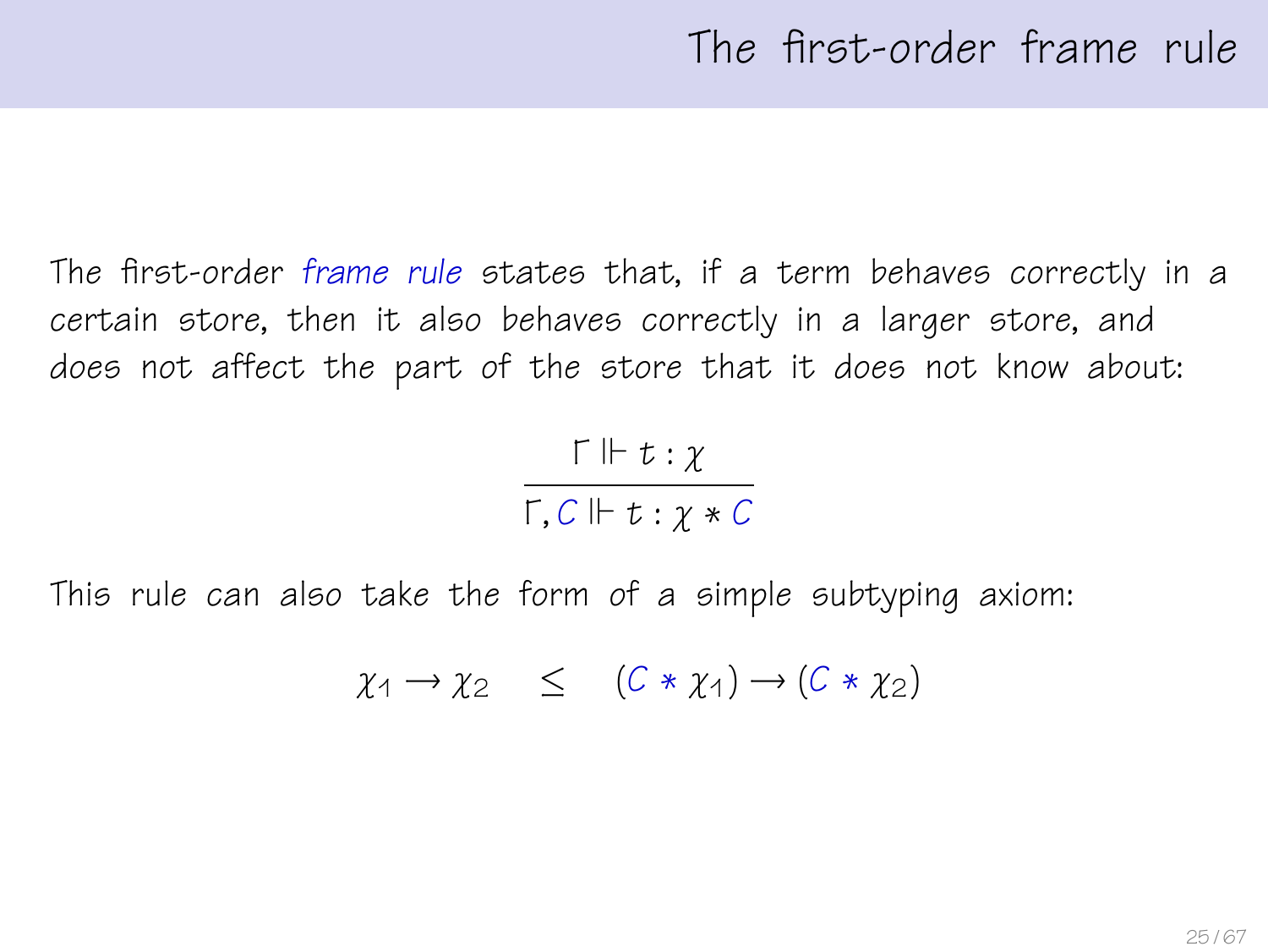# The first-order frame rule

The frame rule makes a capability unknown to a term, while known to its context.

To hide a piece of local state is the exact dual: to make a capability known to a term, yet unknown to its context.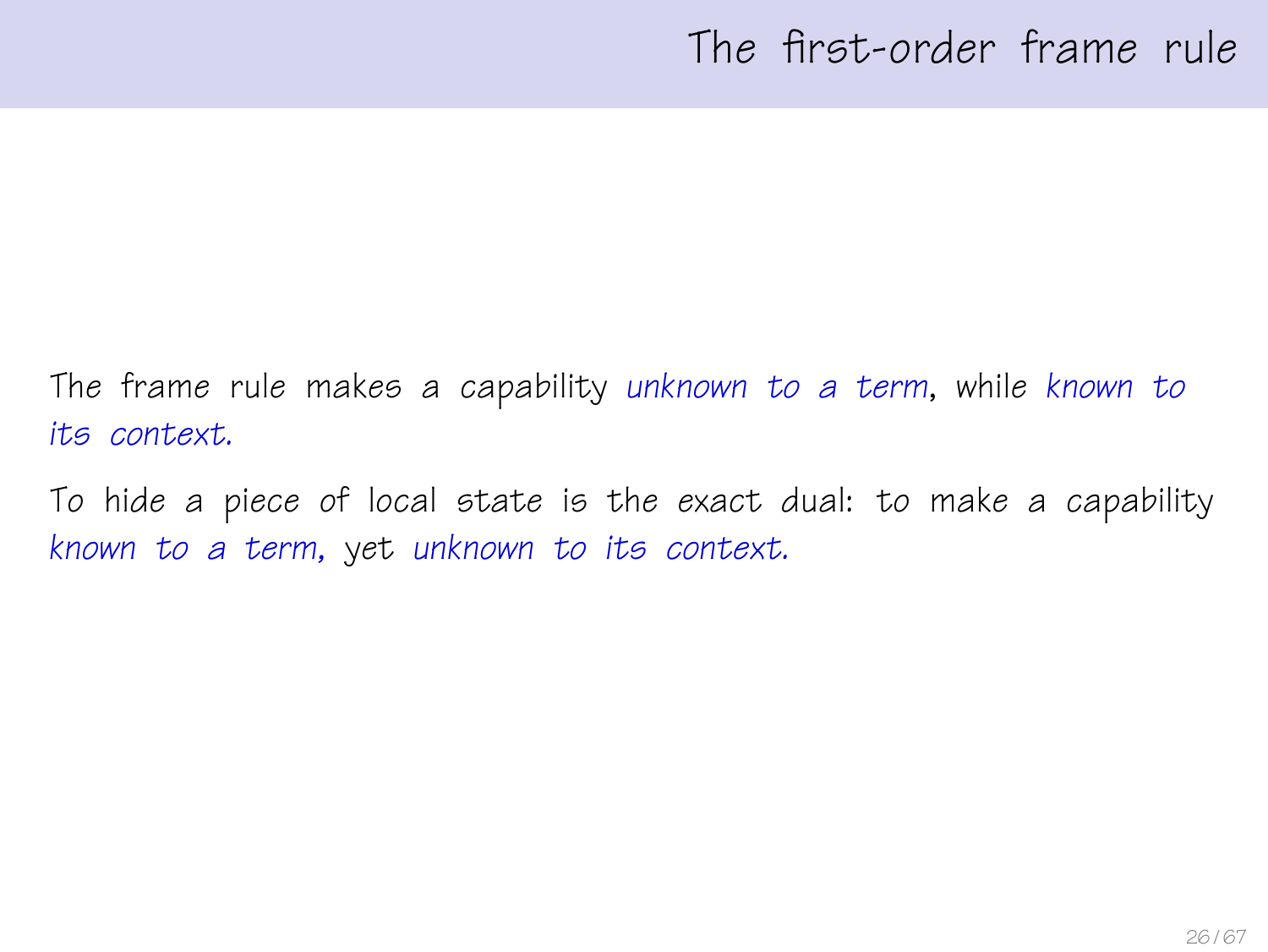In a programming language with higher-order functions, one could hope to be able to exploit the duality between terms and contexts.

By viewing the context as a term, a continuation, one could perhaps use a frame rule to hide a piece of local state.

This is the approach of Birkedal, Torp-Smith, and Yang [\[2006\]](#page-65-1), who follow up on earlier work by O'Hearn, Yang, and Reynolds [\[2004\]](#page-65-2).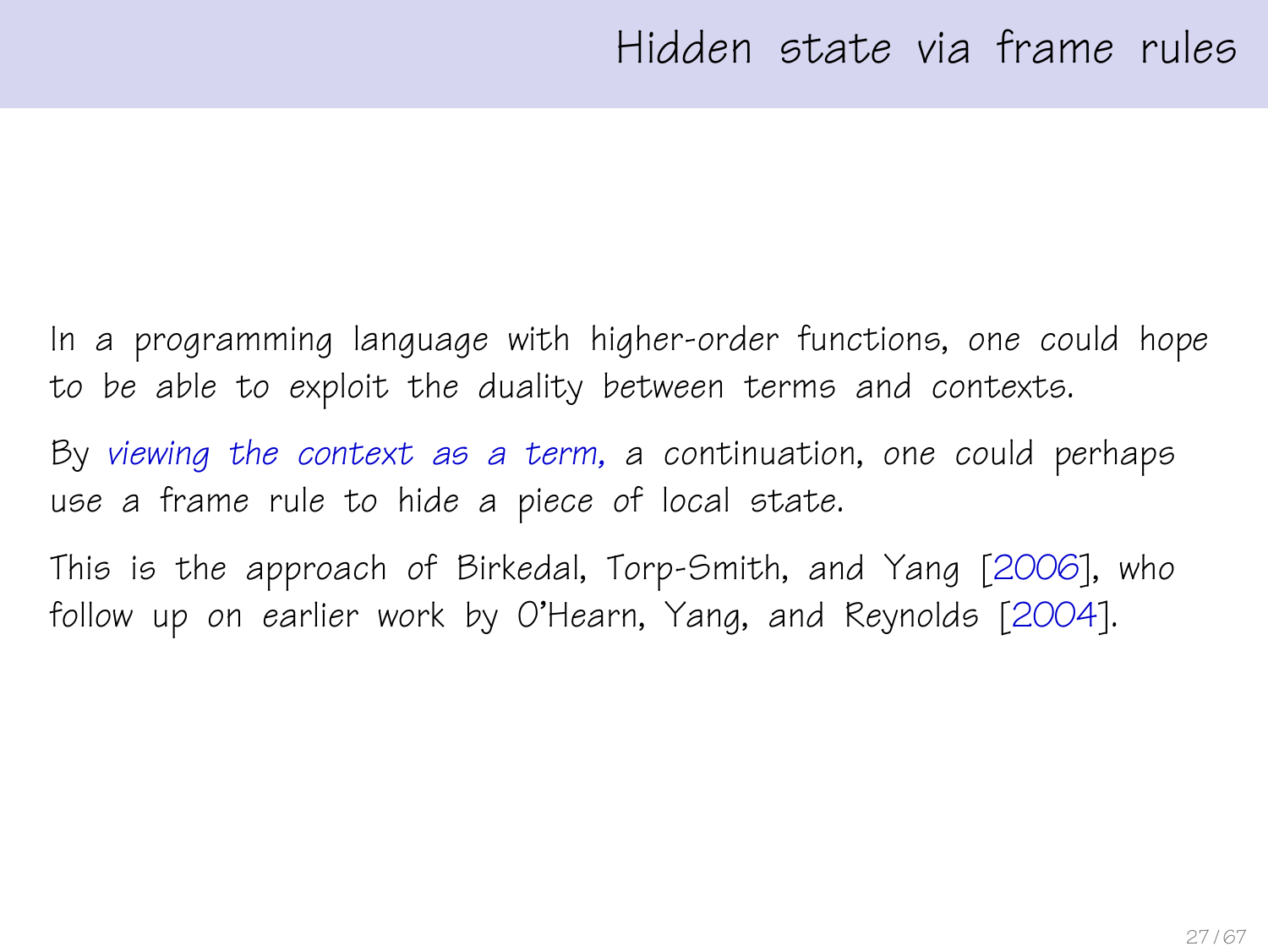Imagine that we have a provider, a term of type:

```
((unit * C) \rightarrow (int * C)) * C
```
The provider initially establishes C and returns a function that requires C and preserves it.

This could be the type of a stream of integers, with internal state.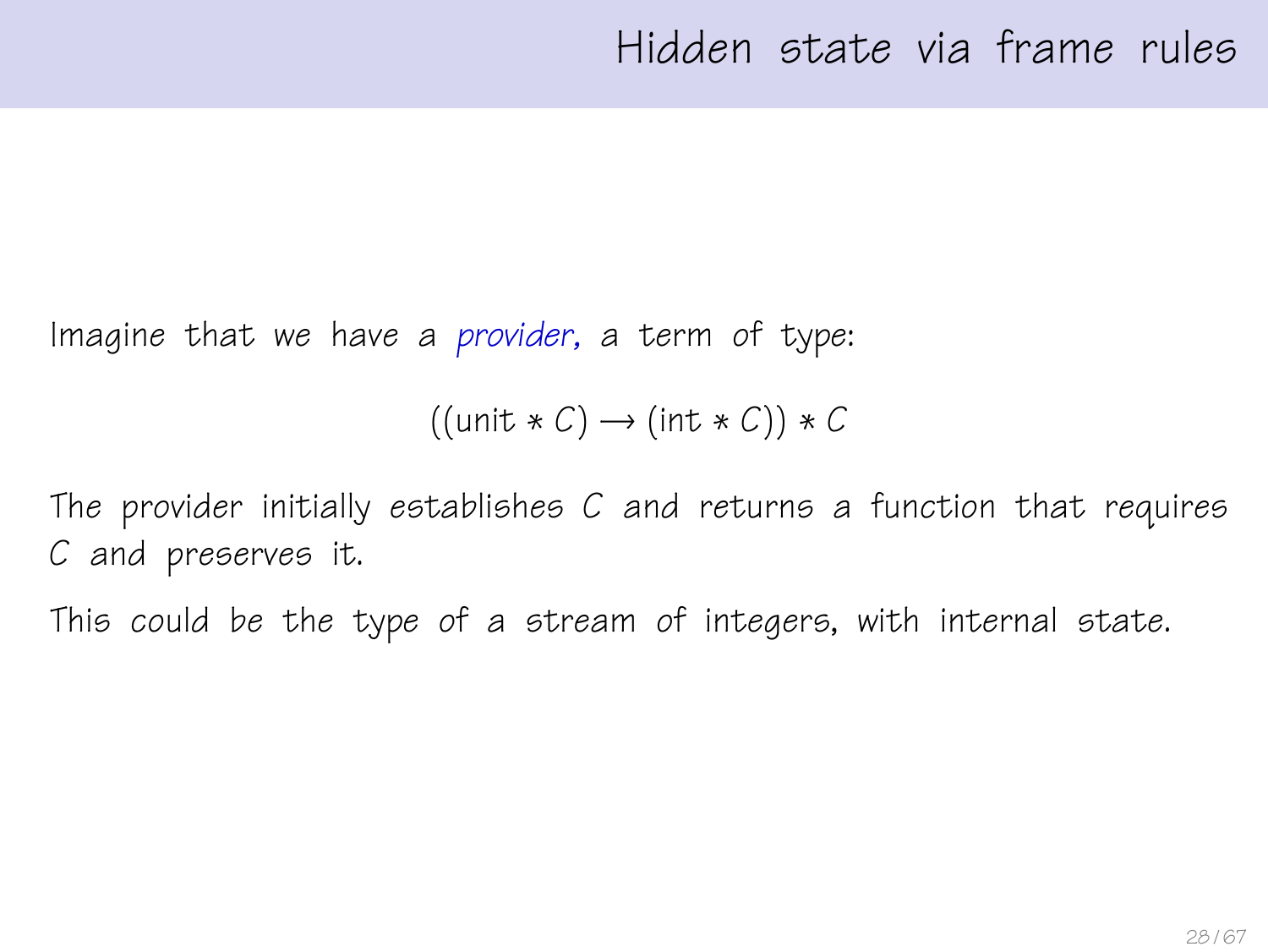We now wish to hide C and pretend that the provider is an ordinary function, of type unit  $\rightarrow$  int.

Applying the frame rule to the provider would not help. We must apply the frame rule to the client.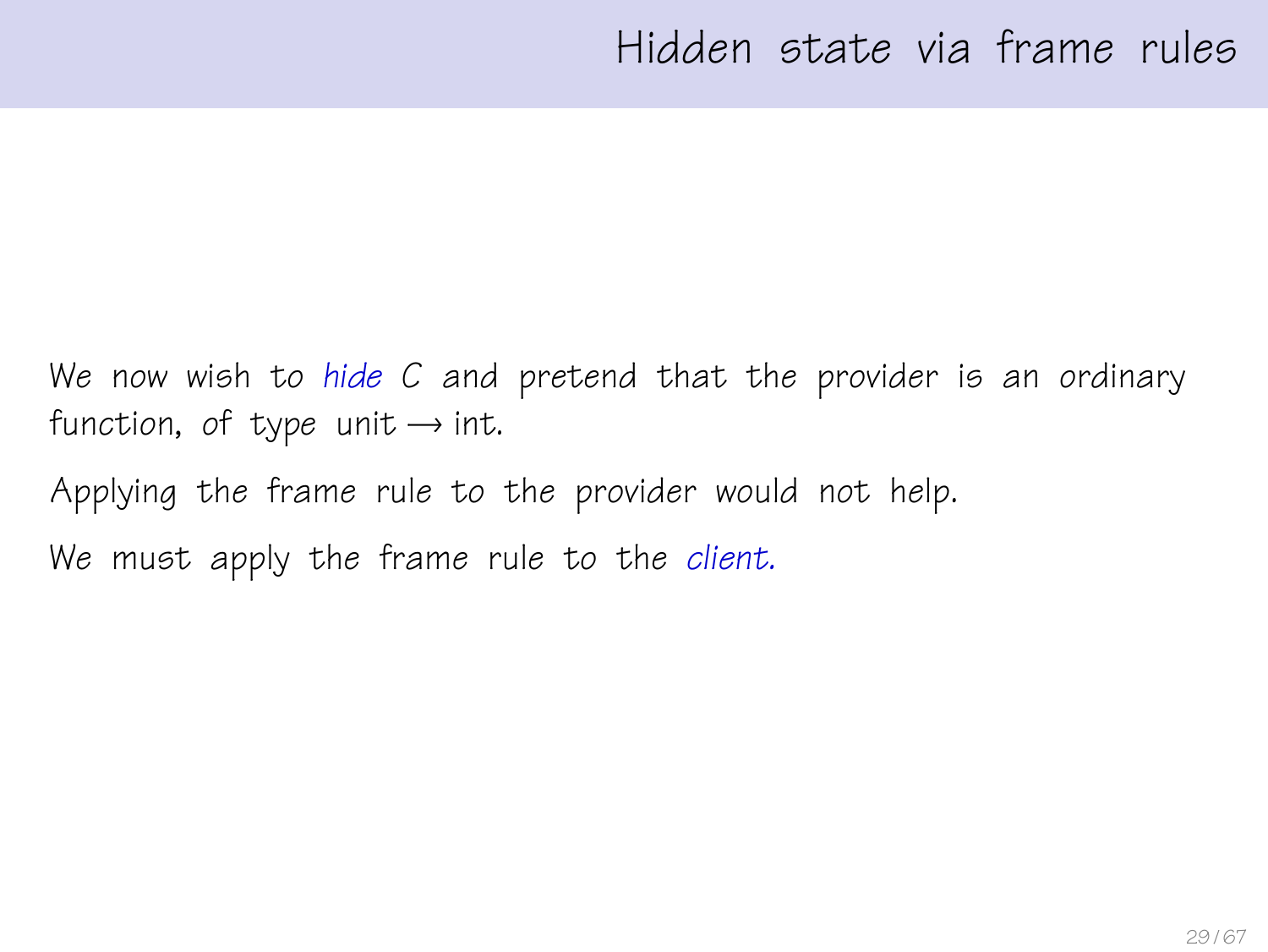Imagine the client is a term of type:

 $(\text{unit} \rightarrow \text{int}) \rightarrow a$ 

This client is explicitly abstracted over the provider. The type a is some answer type.

The client does not know about the invariant  $C$ . It views the provider as an ordinary function, without side effects.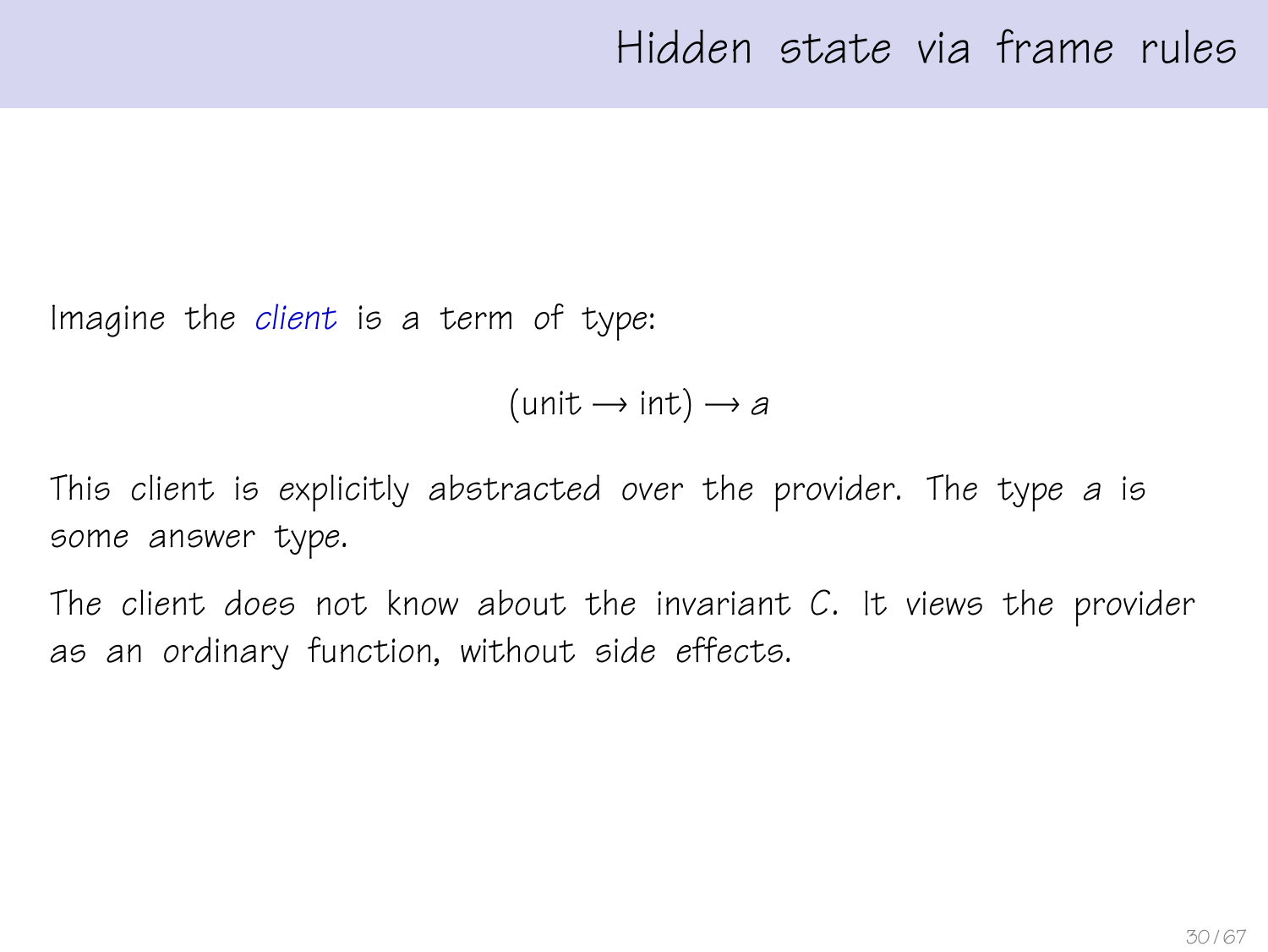The first-order frame rule alone does not help type-check the function application (client provider).

This is where Birkedal et al.'s higher-order frame rule [\[2006\]](#page-65-1) comes into play. The rule guarantees:

 $(\text{unit} \rightarrow \text{int}) \rightarrow a \leq (C * (C * \text{unit} \rightarrow C * \text{int})) \rightarrow (C * a)$ 

That is, if C holds initially and if the provider preserves  $C$ , then, the client will unwittingly preserve it as well.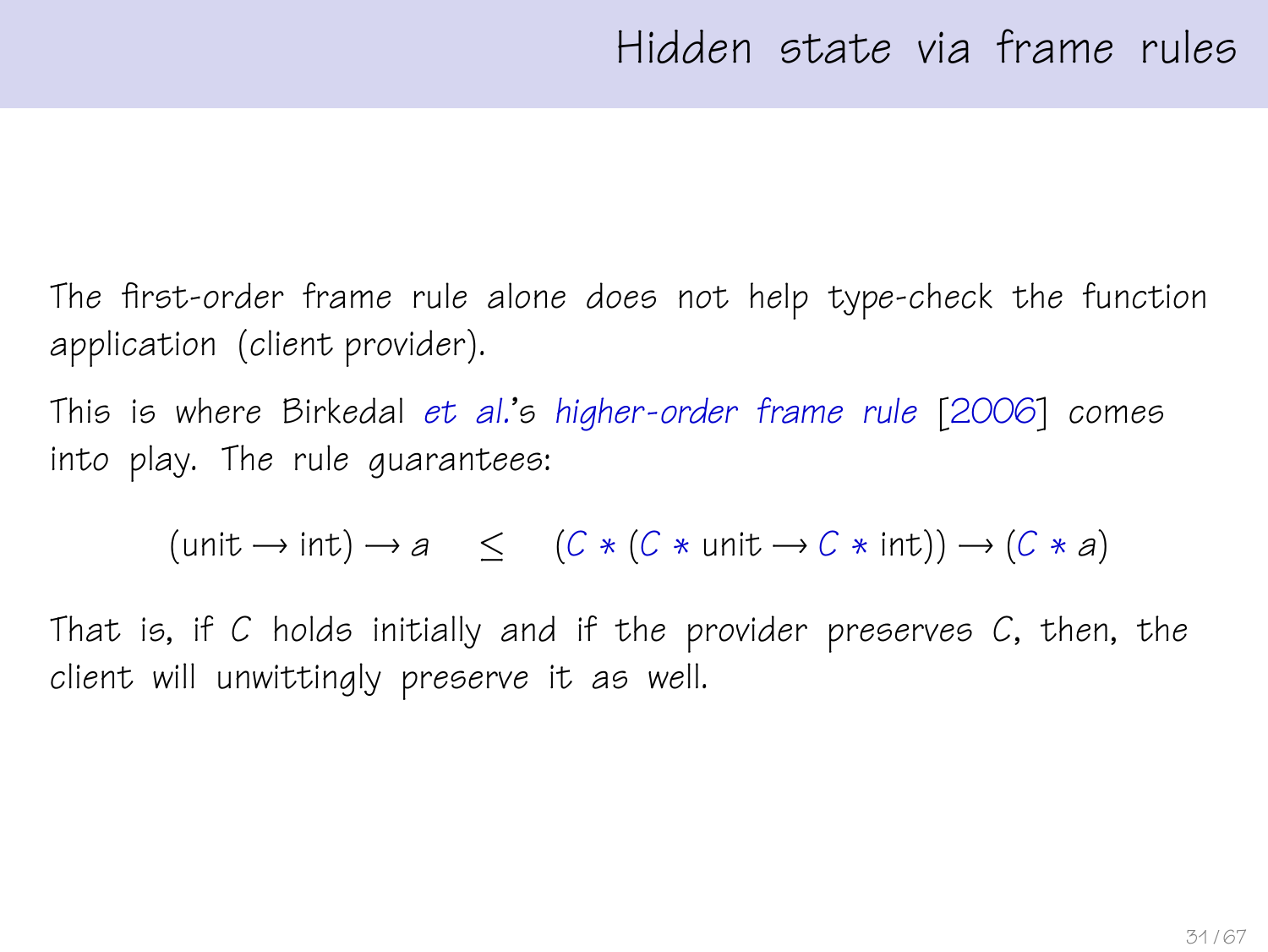After applying the higher-order frame rule, the client has type:

$$
(C * (C * unit \rightarrow C * int)) \rightarrow (C * a)
$$

Recall that the provider has type:

$$
((\text{unit} * C) \to (\text{int} * C)) * C
$$

So the function application (client provider) is in fact well-typed, and has type  $C * a$ .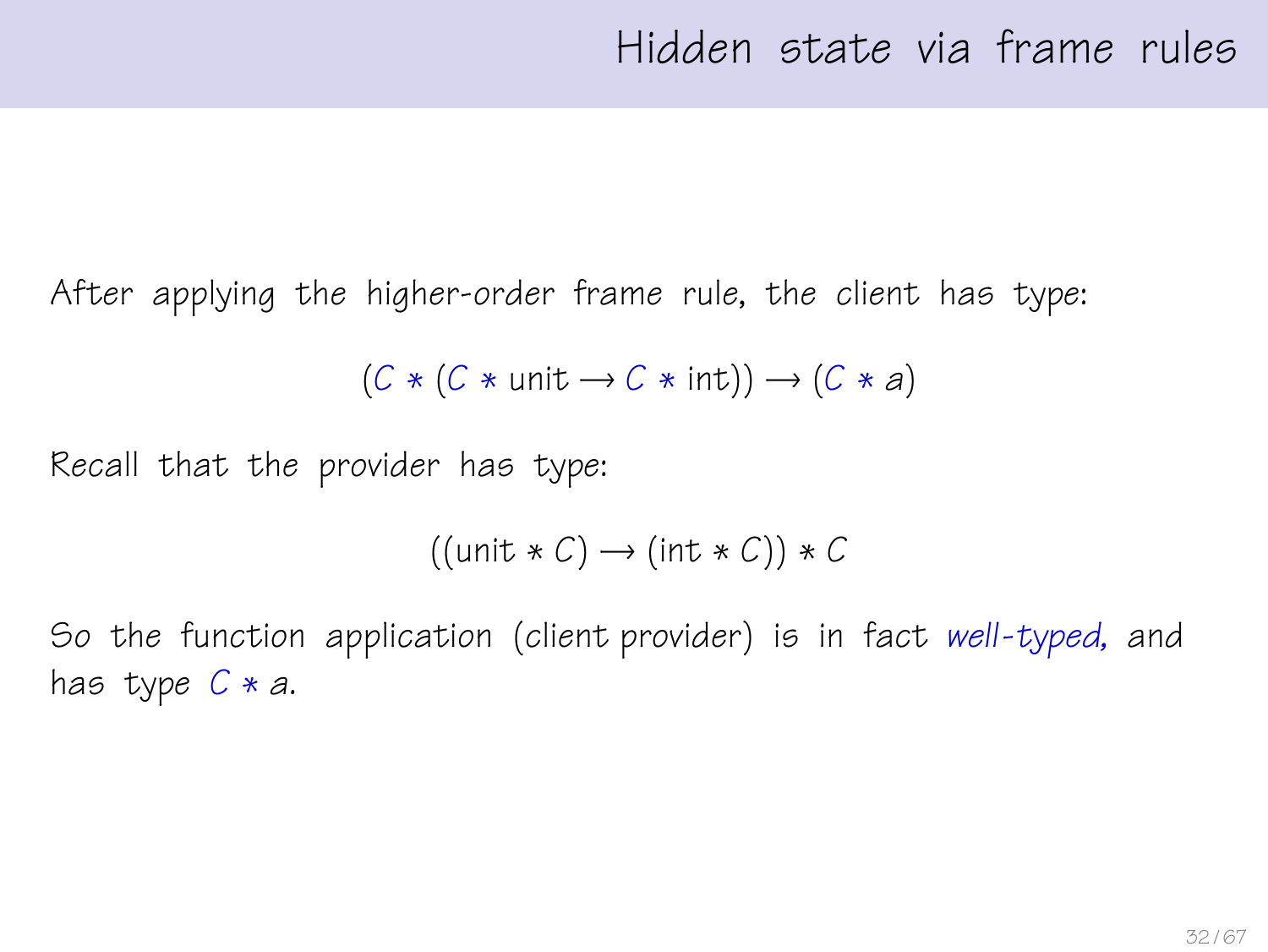In a modular setting, the client is unknown. One must abstract the provider over the client. If one admits the subtyping axiom  $C \leq \emptyset$ , then the value:

λclient.(client provider)

has type:

$$
((unit \rightarrow int) \rightarrow a) \rightarrow a
$$

This is the *double negation* of the desired type.

We succeeded, but were led to use continuation-passing style.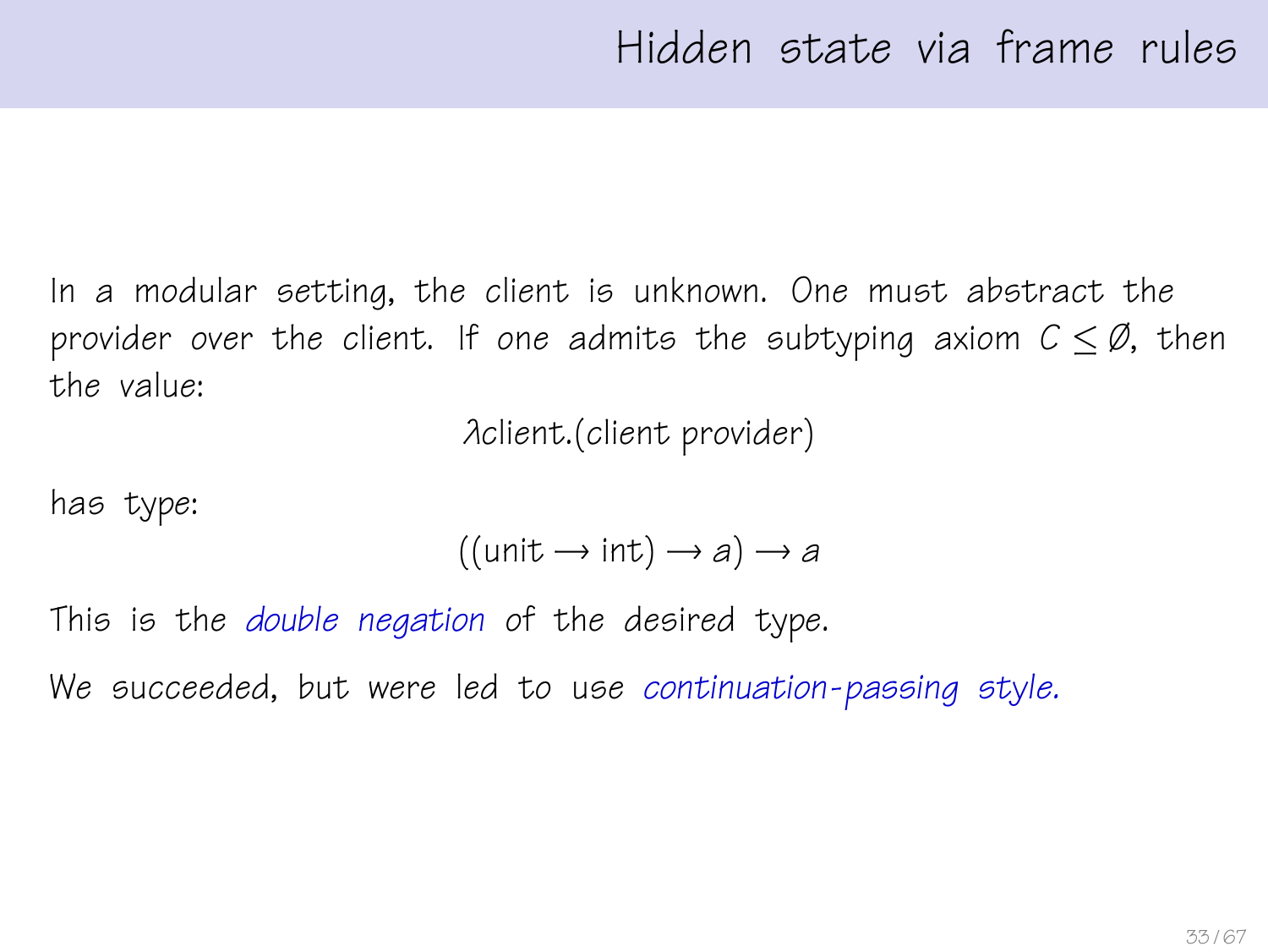Is this approach to hidden state realistic?

I claim not: continuation-passing style is not practical.

What is a direct-style analogue of the higher-order frame rule?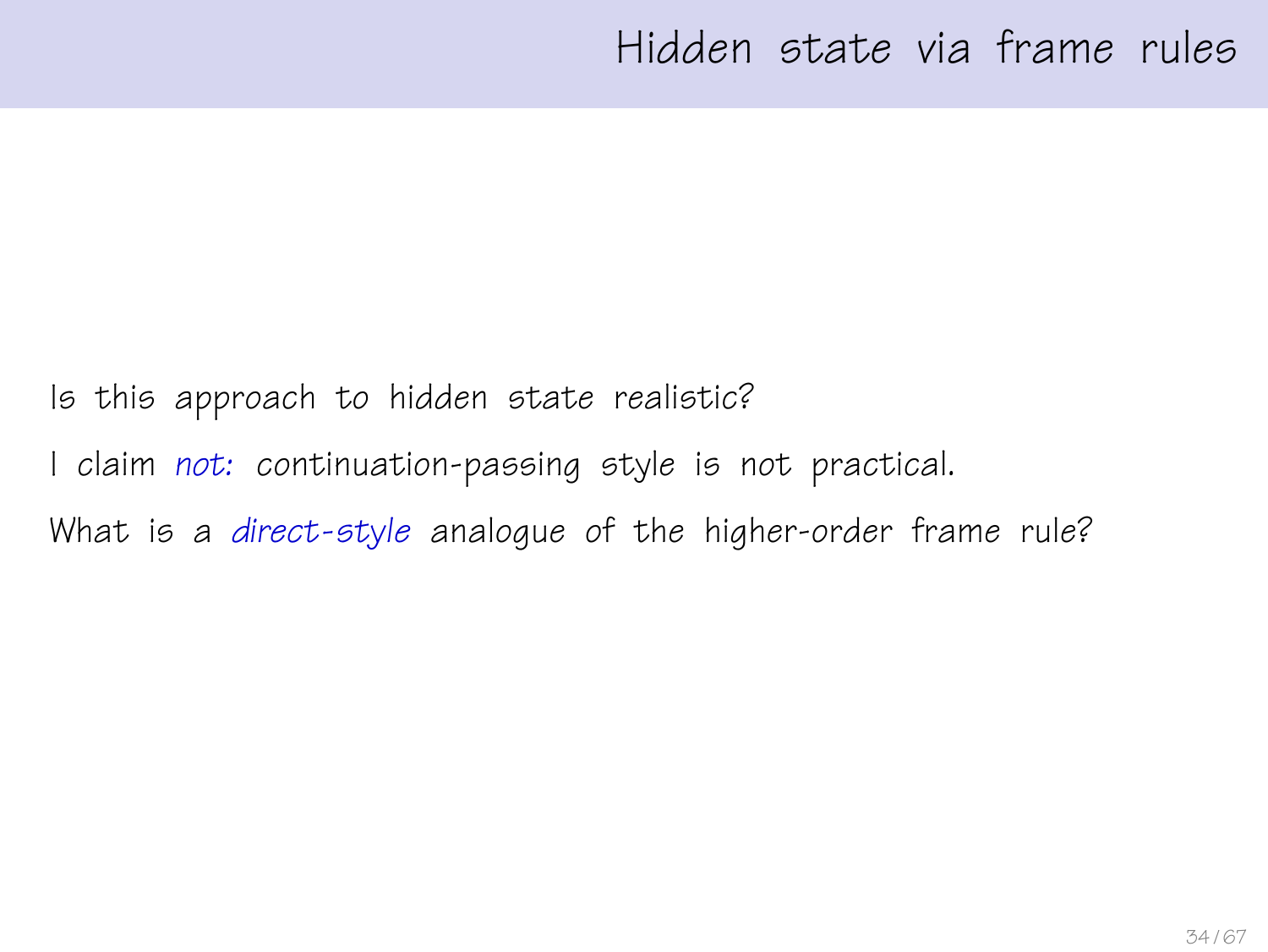We need a (higher-order) anti-frame rule, that is, a rule that explains hidden local state without requiring a switch to continuation-passing style.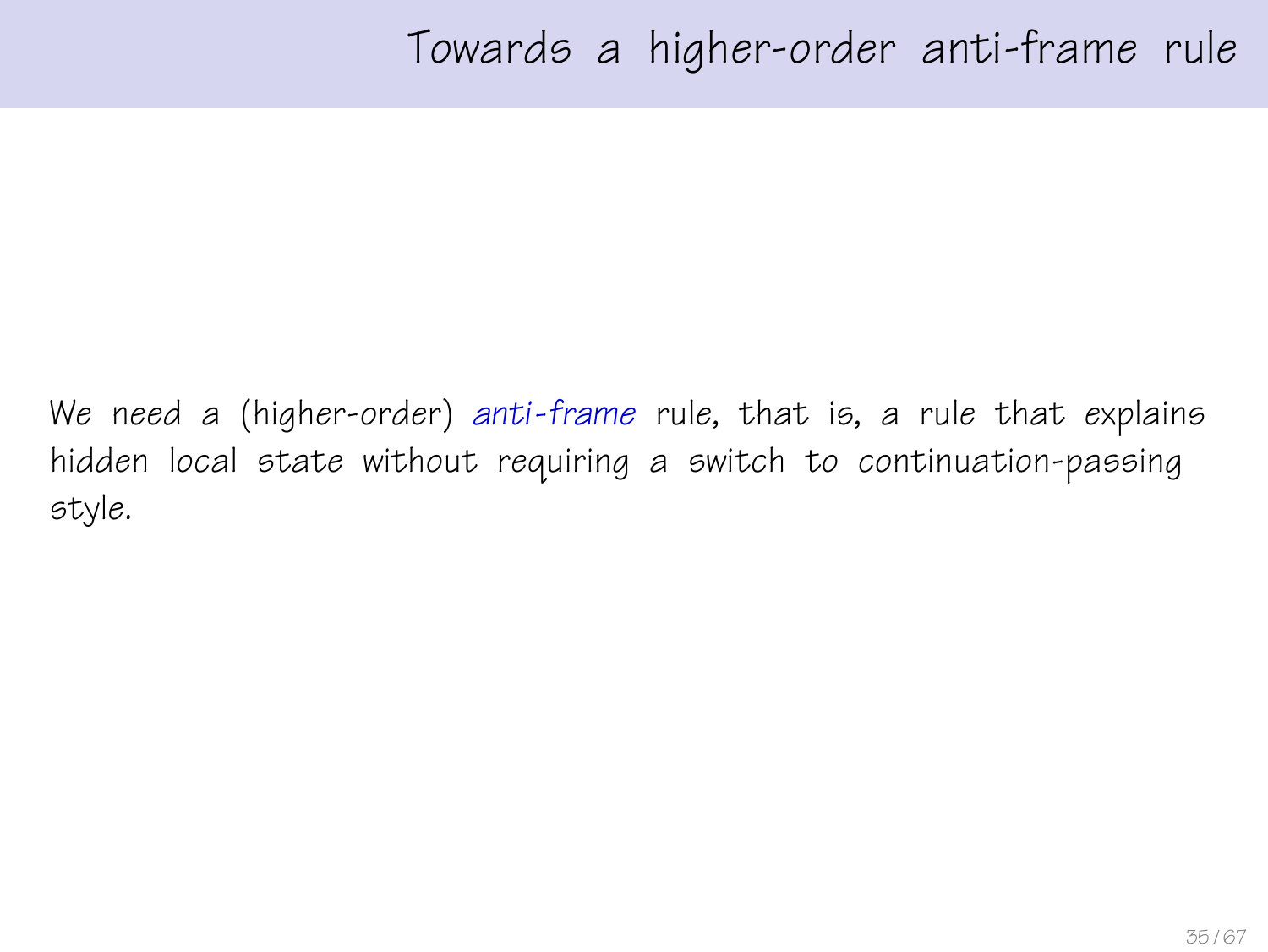Let me first recall the higher-order frame rule.

Its general form is:

 $\chi$   $\leq$   $\chi \otimes C$ 

The type  $\gamma \otimes C$  (" $\gamma$  under C") describes the same behavior as  $\gamma$ , and additionally requires C to be available at every interaction between the term and its context.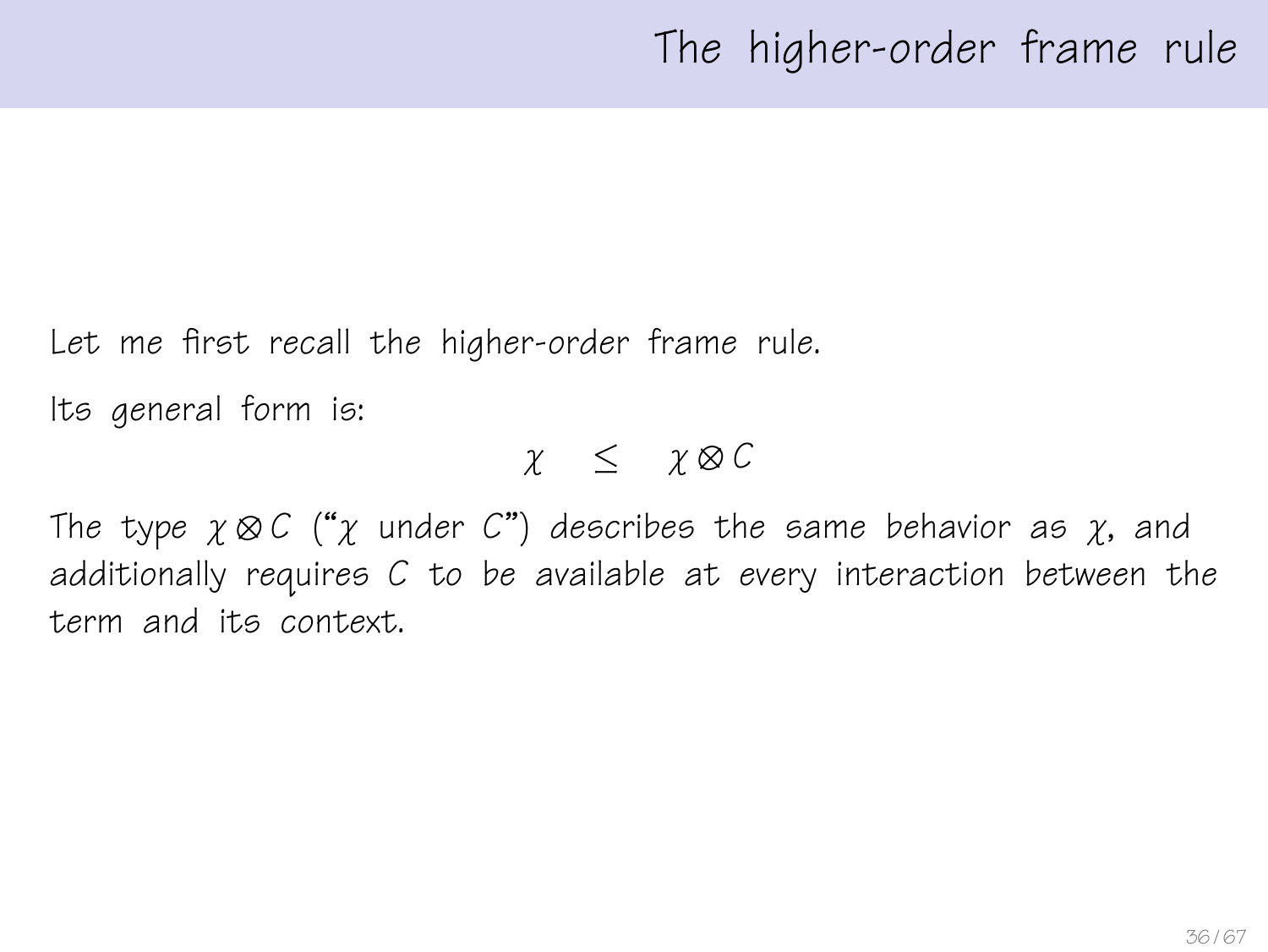The operator  $\cdot \otimes C$  makes C a new pre-condition and a new post-condition of every arrow within its left-hand argument:

$$
(\chi_1 \to \chi_2) \otimes C = (C * (\chi_1 \otimes C)) \to (C * (\chi_2 \otimes C))
$$

The operator  $\cdot \otimes C$  commutes with products, sums, references, etc. It vanishes at base types.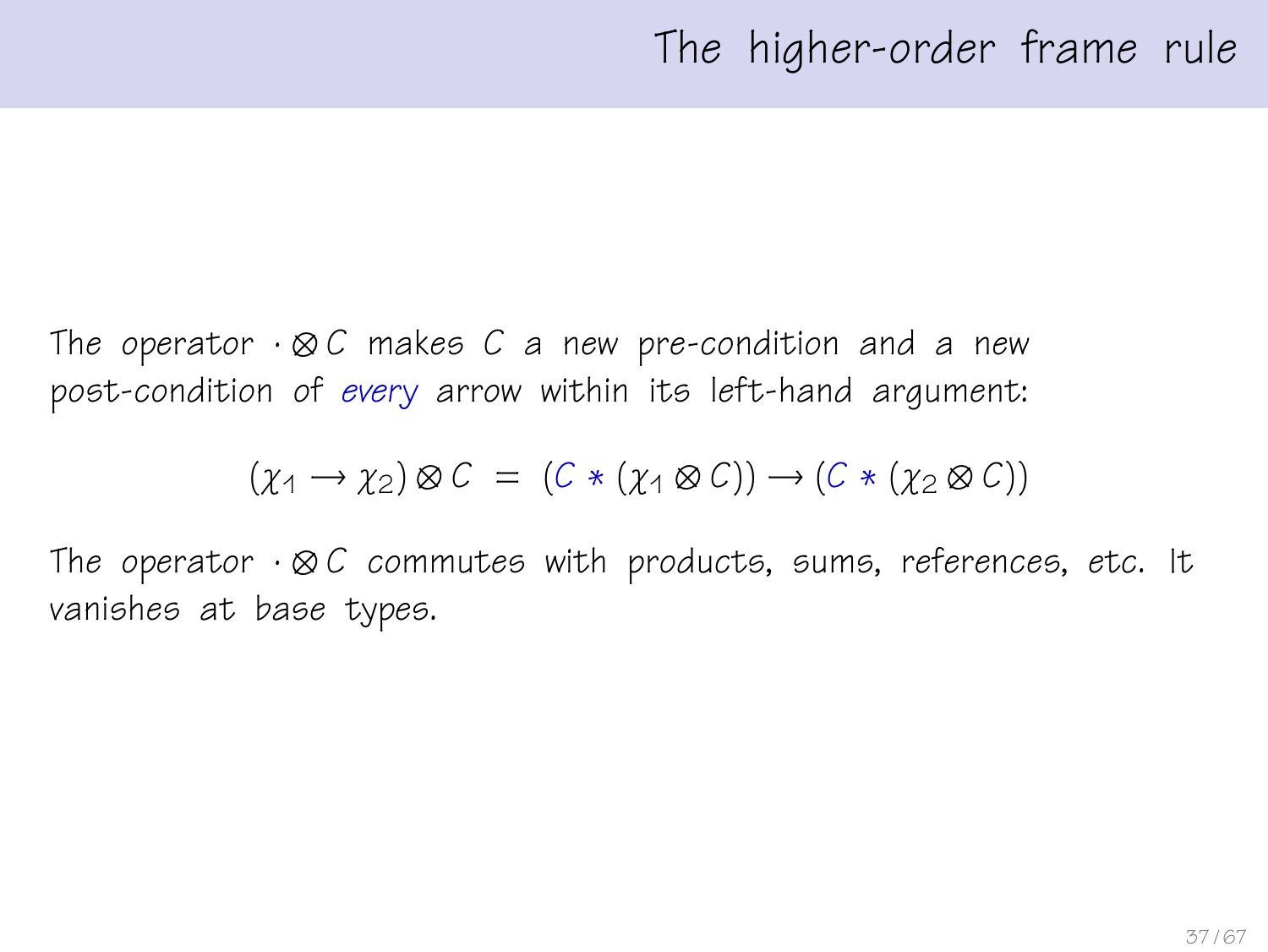A reasonable approximation of the anti-frame rule is:

$$
(\chi \otimes C) * C \leq \chi \qquad \qquad \text{(unsound)}
$$

The rule states that:

- Term must quarantee C when abandoning control to Context;
- then, C will hold whenever Context has control, even though Context does not know about C;
- thus, Term may assume C when receiving control from Context.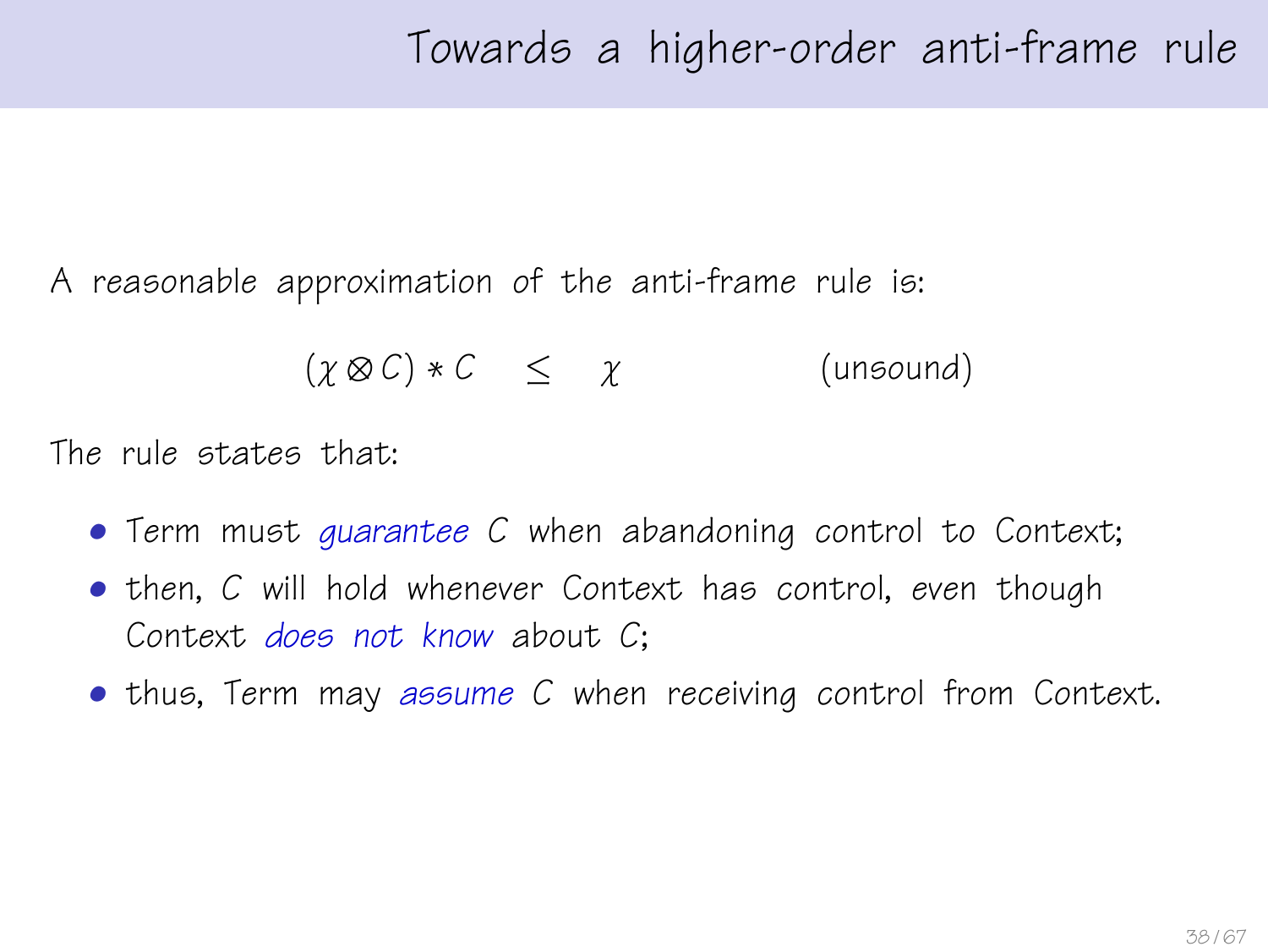The candidate rule on the previous slide is sound only for closed terms that run in an empty store.

In general, interaction between Term and Context takes place also via the function values found in the environment or in the store.

As a result, the type environment and the type of the store too must have internal and external versions.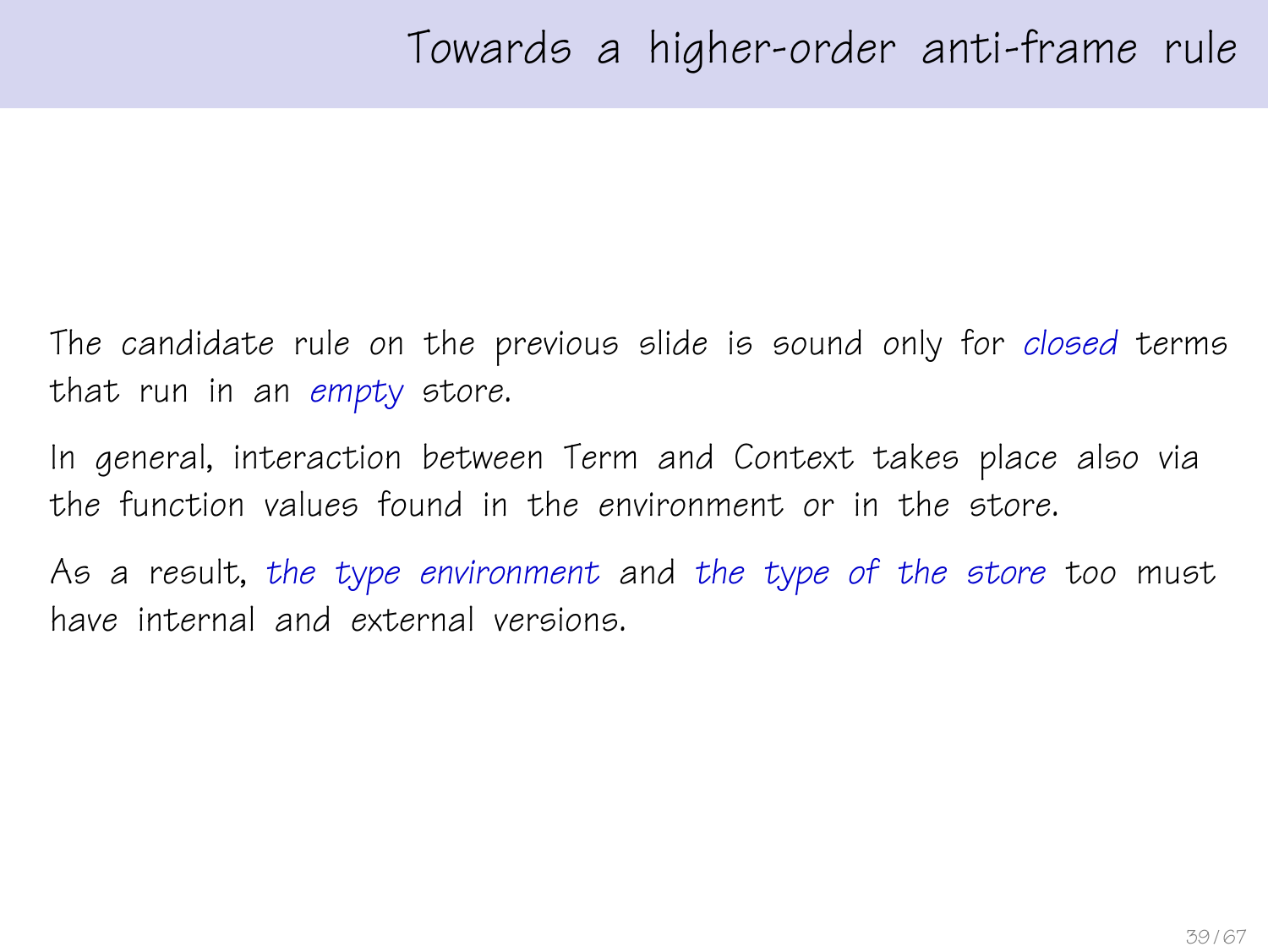A sound version of the rule is:

Anti-frame  $\Gamma \otimes C \Vdash t : (\chi \otimes C) * C$  $\Gamma \Vdash t : \chi$ 

This is dual to the frame rule: the invariant  $C$  is known inside. unknown outside.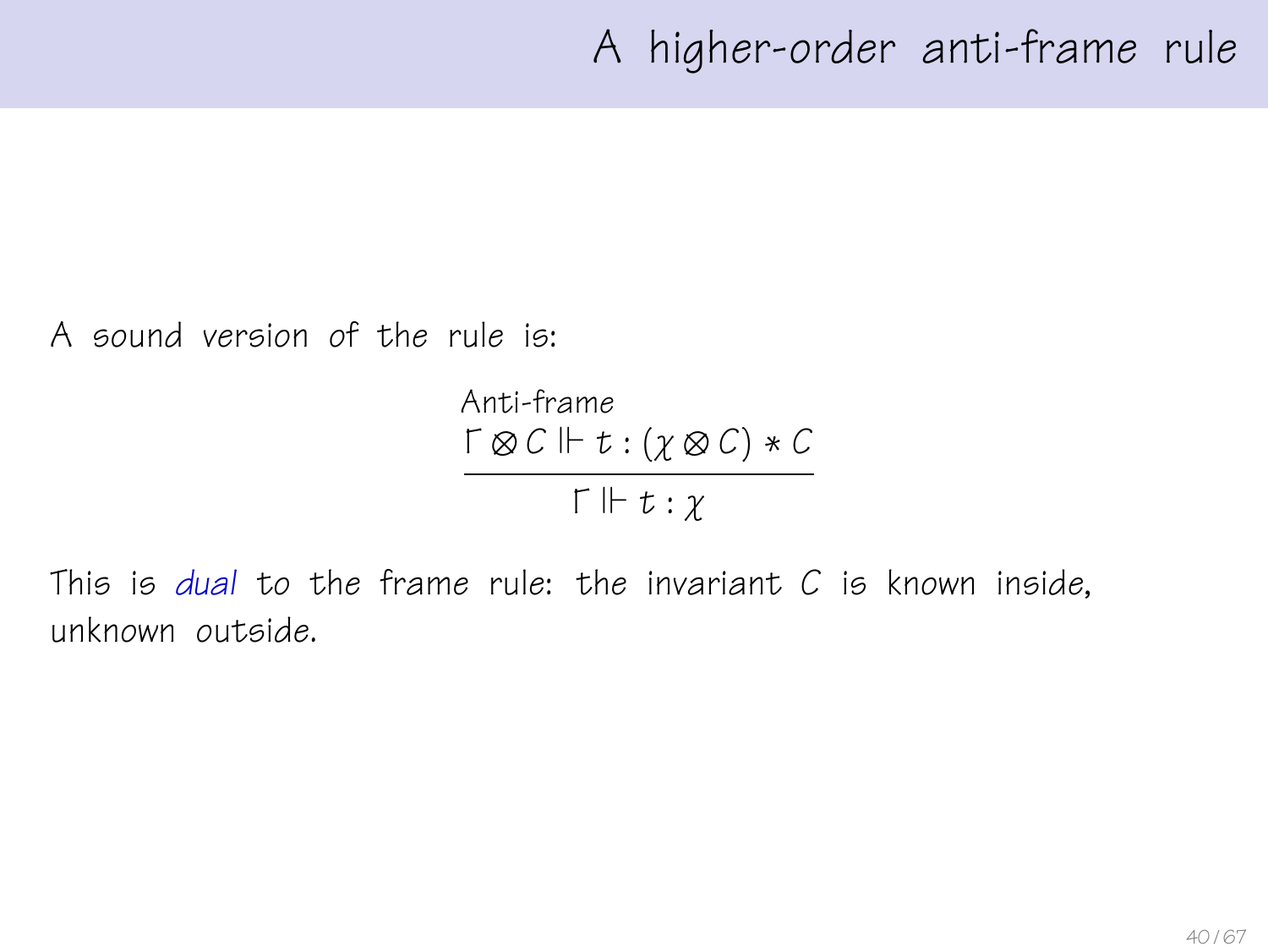The type system is proven sound via a standard syntactic argument, which involves subject reduction and progress theorems.

A key lemma is Revelation: a valid judgement remains valid after a previously hidden invariant R is revealed.

Lemma (Revelation)

 $\Gamma \vdash v : \tau$  implies  $\Gamma \otimes R \vdash v : \tau \otimes R$  $\Gamma \Vdash t : \gamma$  implies  $(\Gamma \otimes R), R \Vdash t : (\gamma \otimes R) * R$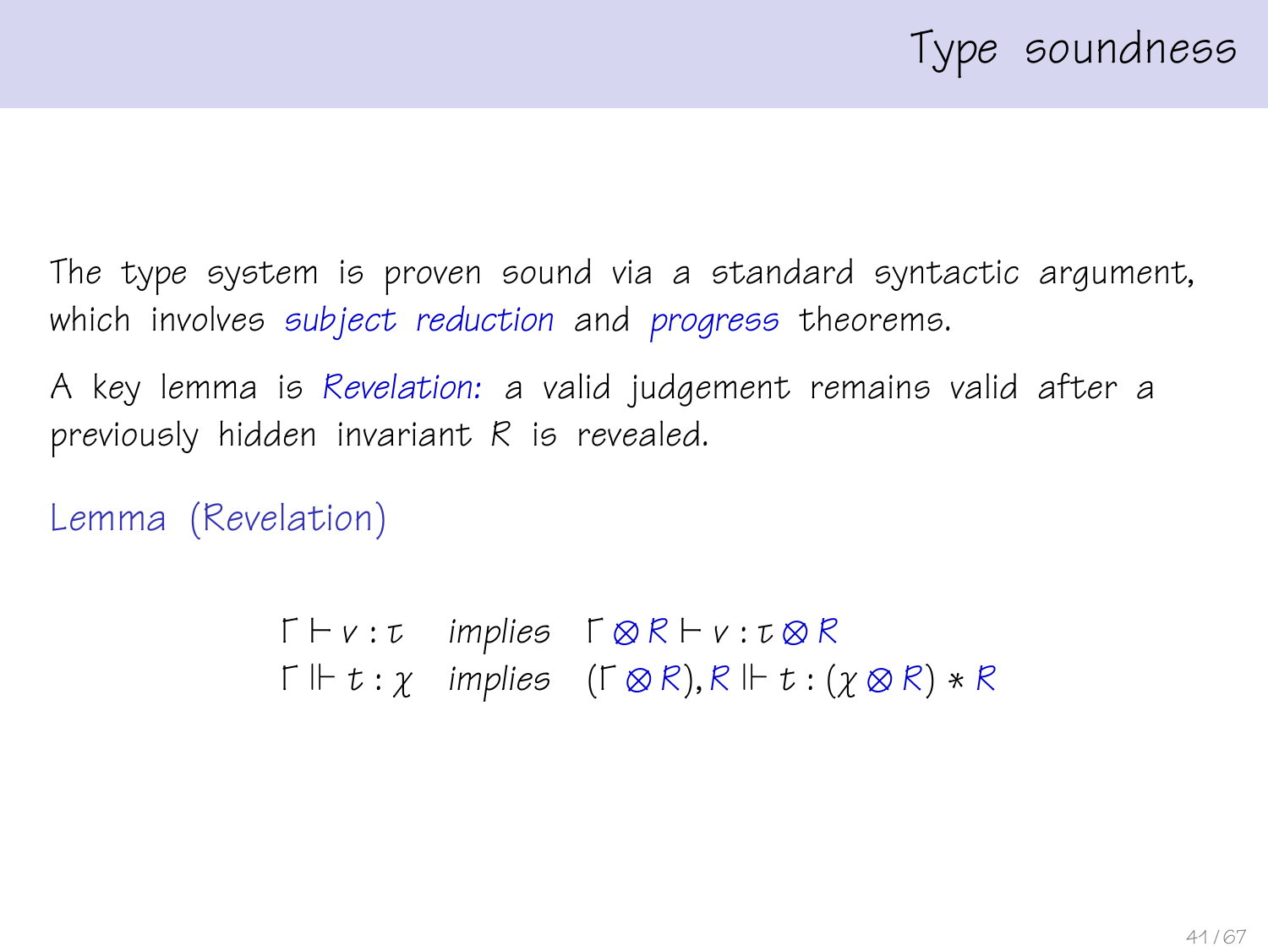#### <span id="page-41-0"></span>Contents

#### • [Introduction](#page-3-0)

- **•** [Basics of the type system](#page-13-0)
- [A higher-order anti-frame rule](#page-23-0)
- [Applications](#page-41-0)
- **•** [Conclusion](#page-56-0)
- [Bibliography](#page-64-0)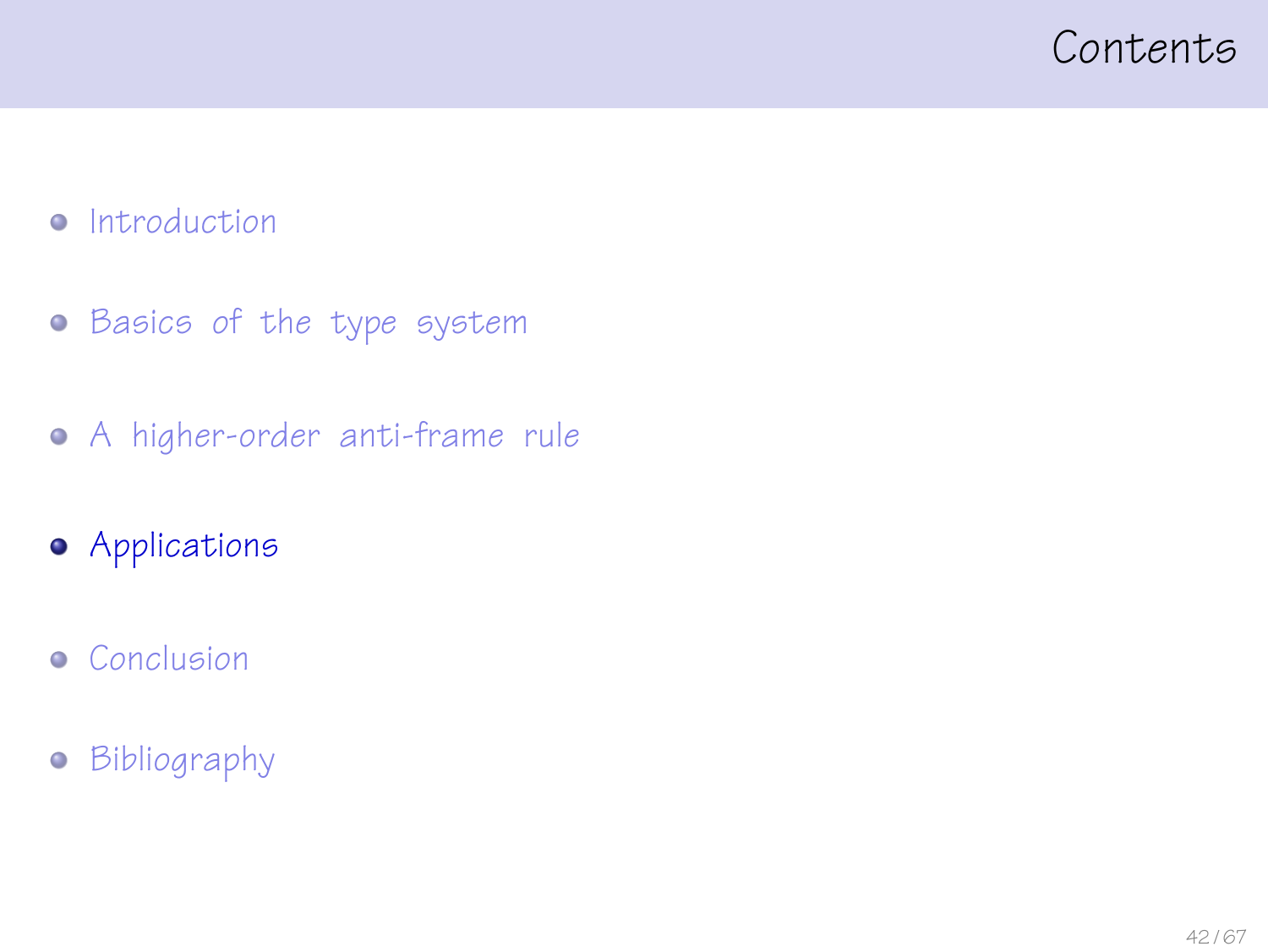If there is time, I would like to present three applications of the anti-frame rule:

- untracked references, in the style of ML;
- untracked lazy thunks;
- a generic fixed point combinator.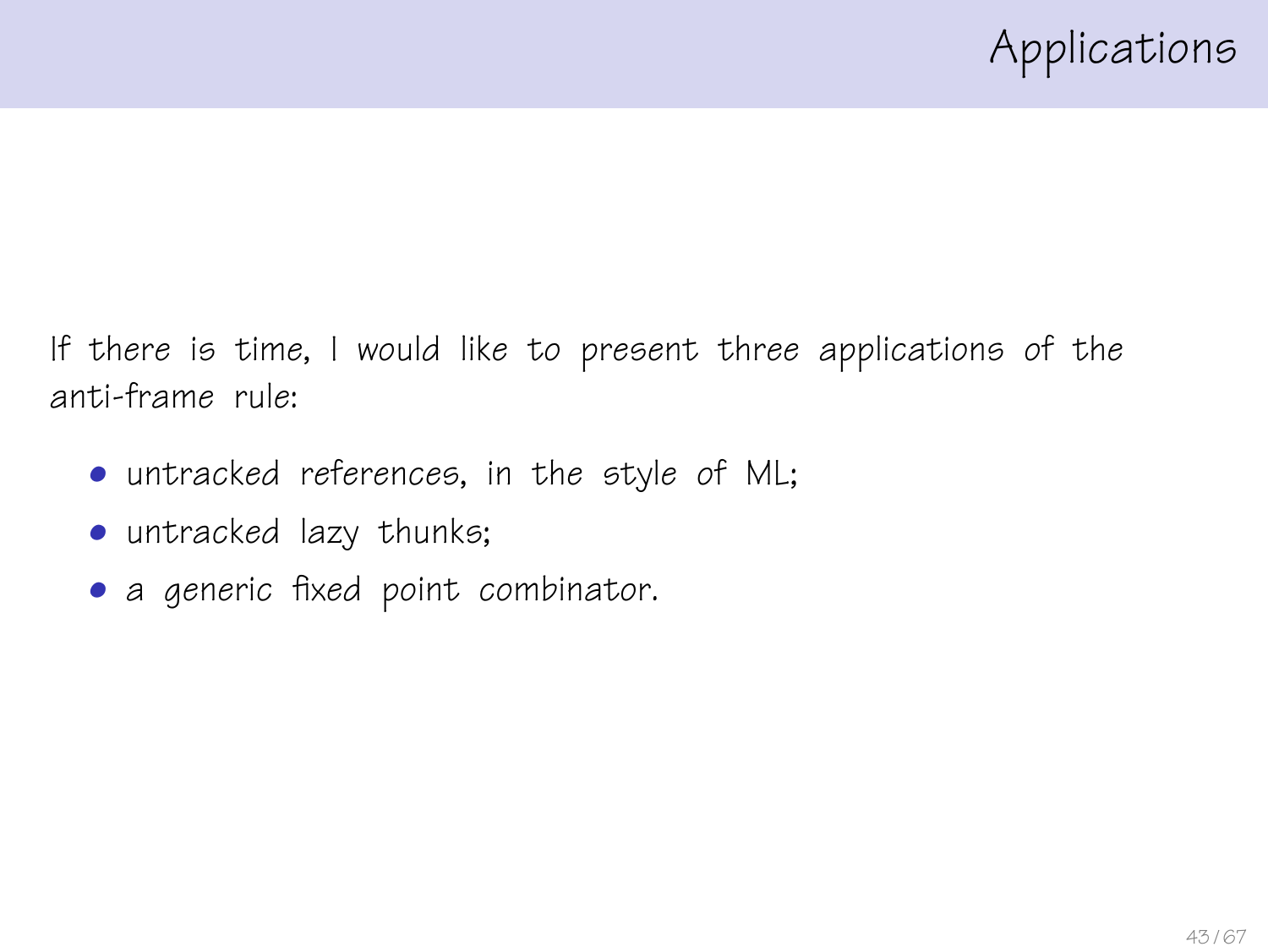# Untracked references

In this type system, references are tracked: a reference cannot be read or written unless an appropriate capability is presented. This is heavy  $-$  capabilities are linear  $-$  but allows strong update.

In ML, references are untracked: no capability is required to read or write a cell, and references can be aliased. This is lightweight, but the type of a reference must remain fixed forever.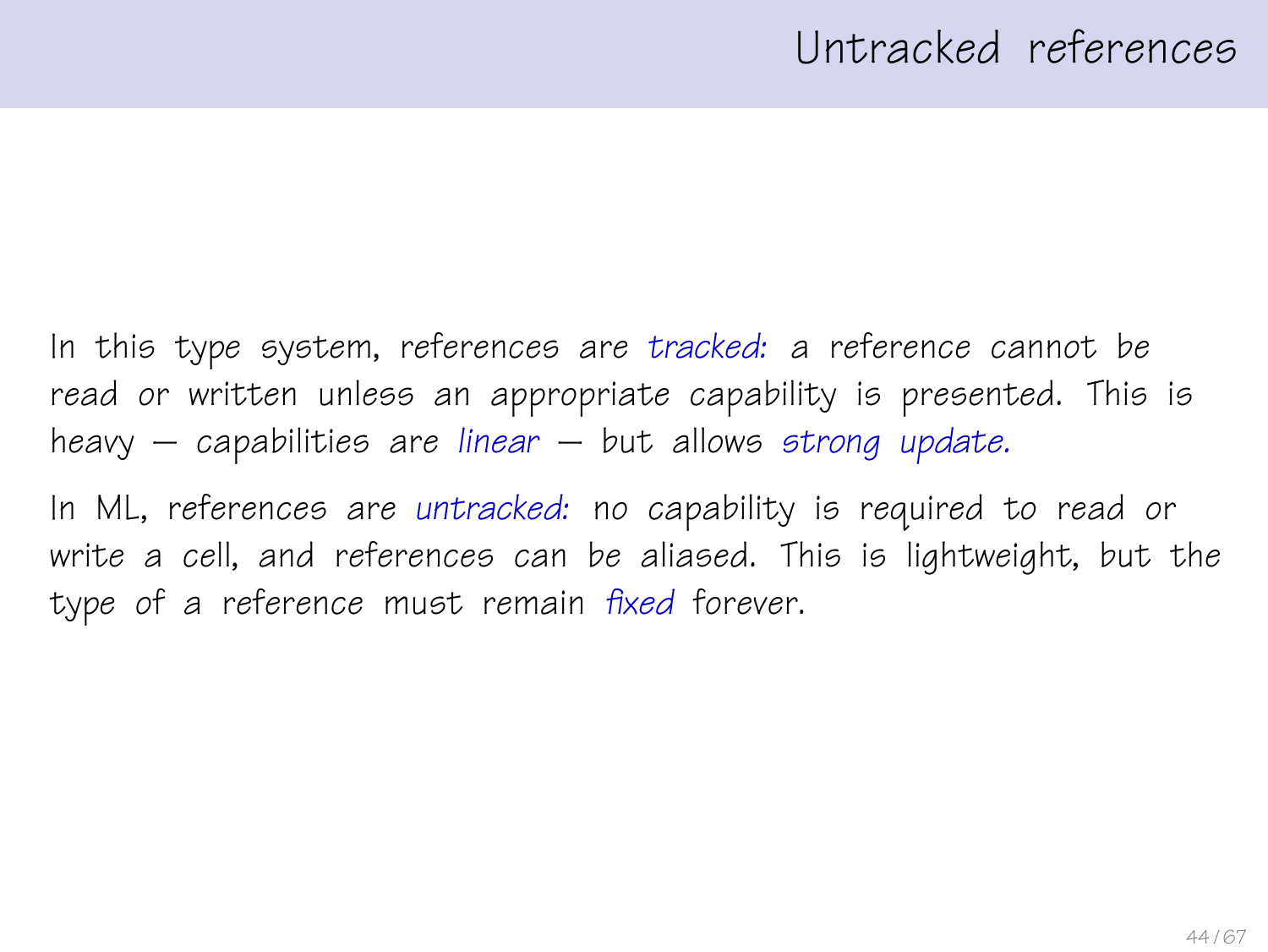# Untracked references

Tracked and untracked references have different qualities, so it seems pragmatically desirable for a programming language to offer both. The good news is, in theory, untracked references can be encoded in terms of tracked references and the anti-frame rule.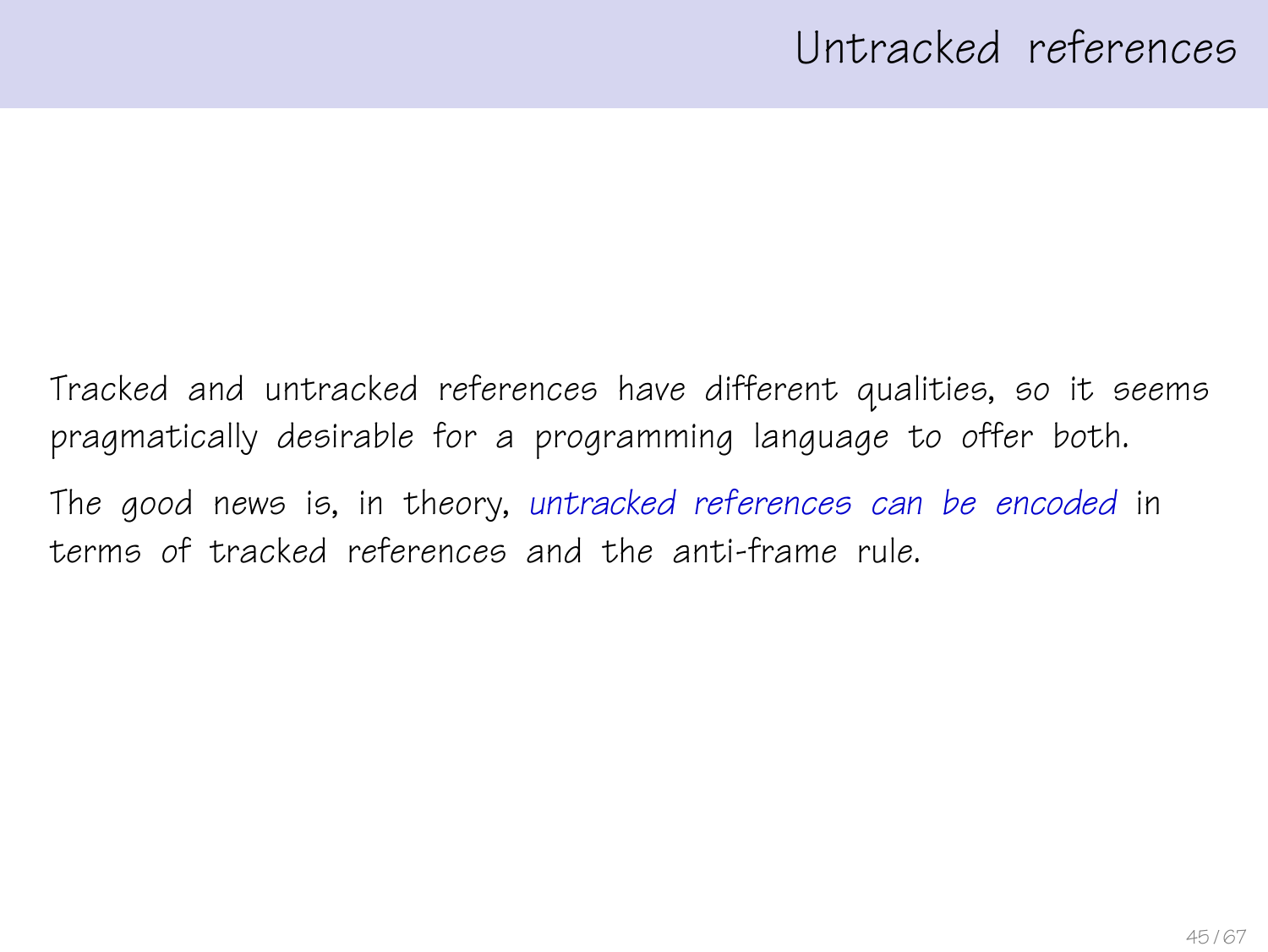# Untracked references

The following two slides present the encoding.

For simplicity, the first slide shows integer references. The second slide presents the general case of references to an arbitrary value type α.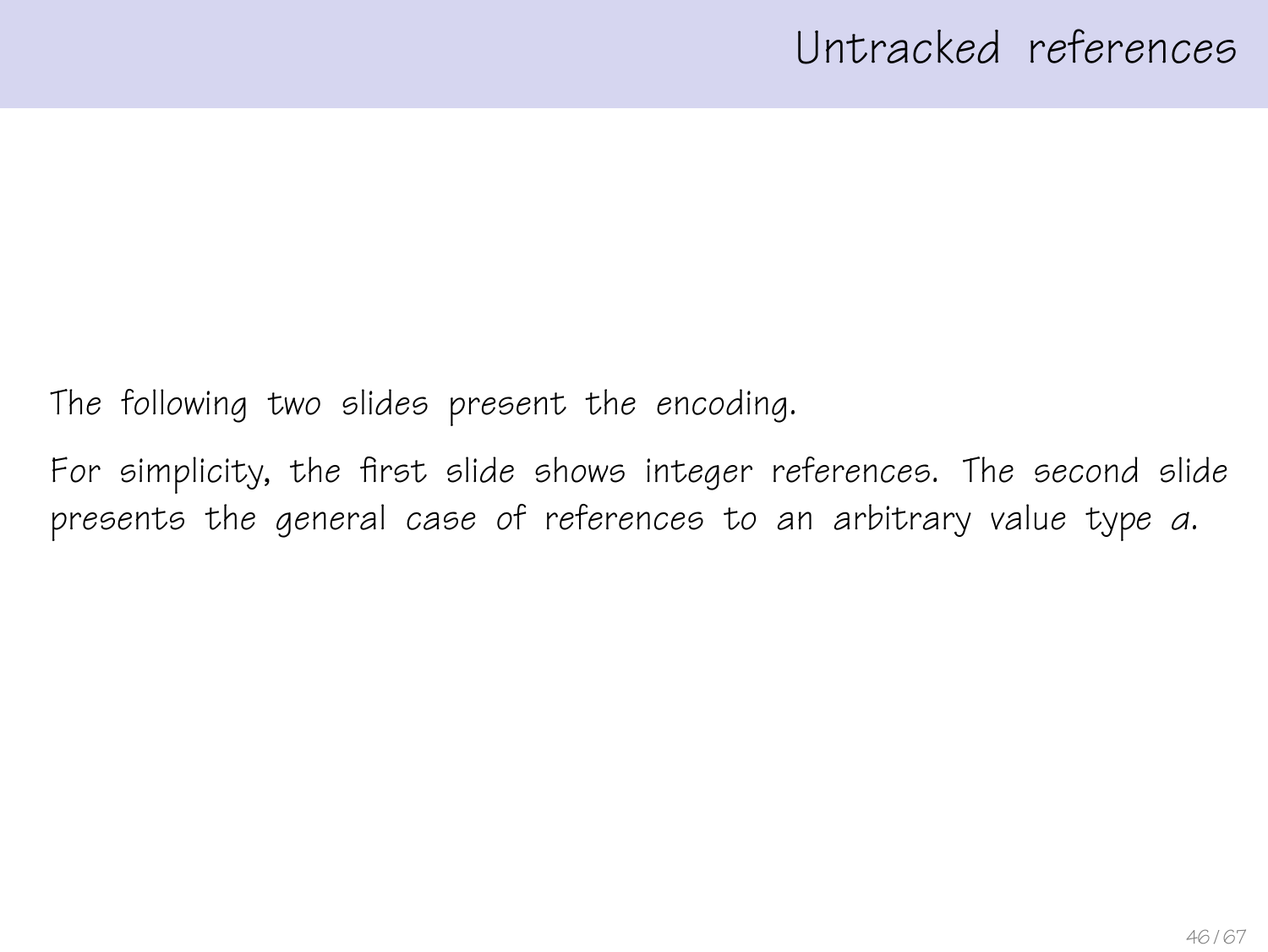```
def type uref = – a non-linear type!
 (\text{unit} \rightarrow \text{int}) \times (\text{int} \rightarrow \text{unit})let mkuref : int \rightarrow uref =\lambda(v : \text{int}).let \rho, (r : [\rho]) = ref \vee in – got \{\rho: ref \in \mathbb{R}\}\)hide R = \{ \rho: \text{ref int } \} outside of
 let uget : (unit * R) \rightarrow (int * R) =
   λ(). get r
and uset : (int * R) \rightarrow (unit * R) =
   \lambda(v : \text{int}). set (r, v)in (uget, uset) – this pair has type uref ⊗ R
                                                 – to the outside, uref
```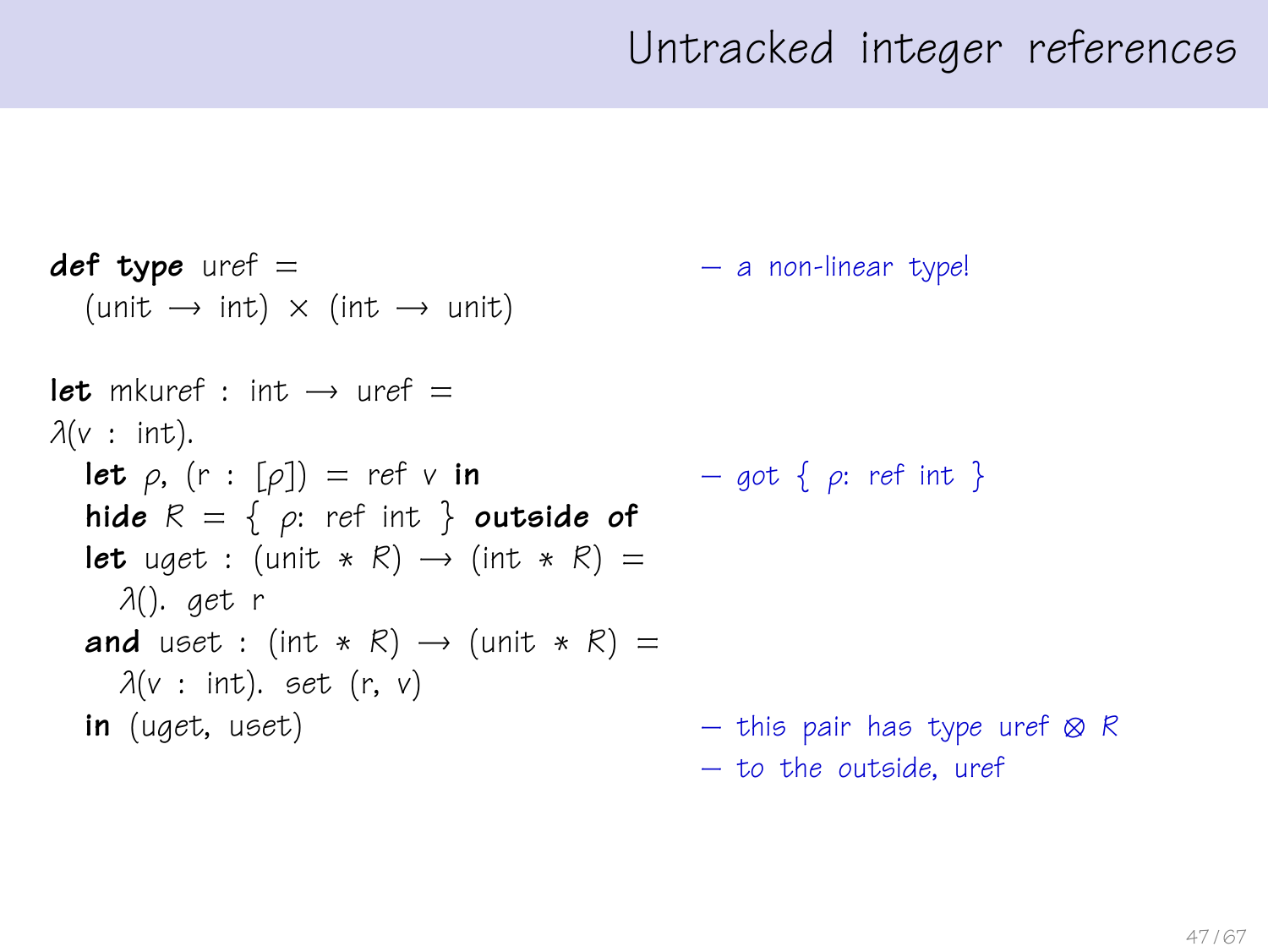**def type** uref  $a =$   $-$  parameterize over a  $(\text{unit} \rightarrow a) \times (a \rightarrow \text{unit})$ let mkuref :  $\forall$ a.a  $\rightarrow$  uref a =  $\lambda(v : a)$ . **let**  $\rho$ ,  $(r : [\rho]) = ref v$  in  $- qot \{ \rho : ref a \}$ hide  $R = \{ \rho: \text{ref } a \} \otimes R$  outside of  $\qquad - \text{got } \{ \rho: \text{ref } a \} \otimes R$ **let** uget : (unit \* R)  $\rightarrow$  ((a  $\otimes$  R) \* R) = – that is, R λ(). get r  $-$  also { ρ: ref (a  $\otimes$  R) } and uset :  $((a \otimes R) * R) \rightarrow (unit * R) =$  $\lambda$ (v : a  $\otimes$  R). set (r, v) **in** (uget, uset) – type: (uref a)  $\otimes$  R – to the outside, uref α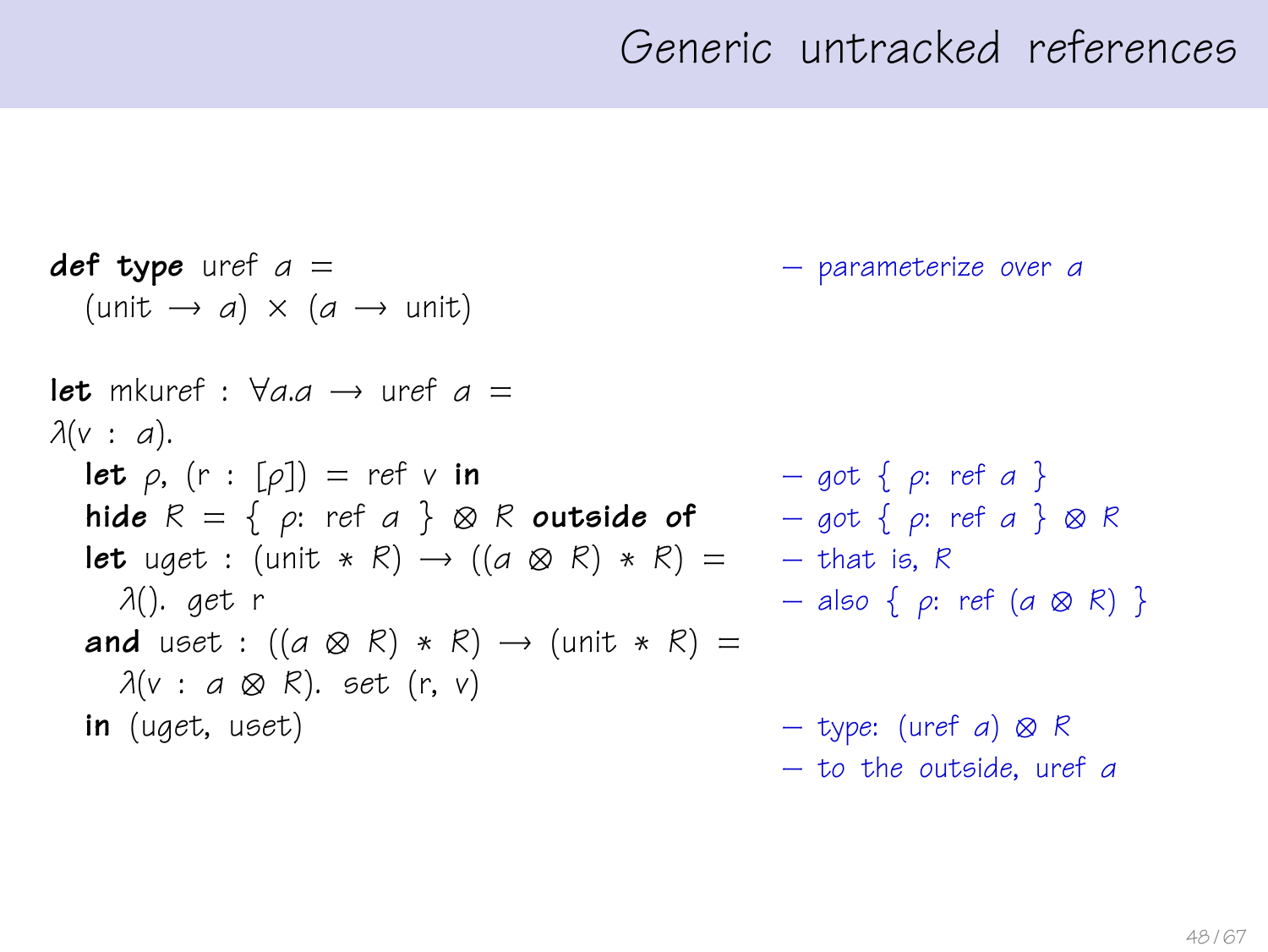I now define lazy thunks, which are built once and can be forced any number of times.

Thunks are untracked and can be freely aliased.

A thunk contains a hidden reference to an internal state with three possible colors (unevaluated, being evaluated, evaluated).

Let's have a look at a slightly simplified version, first...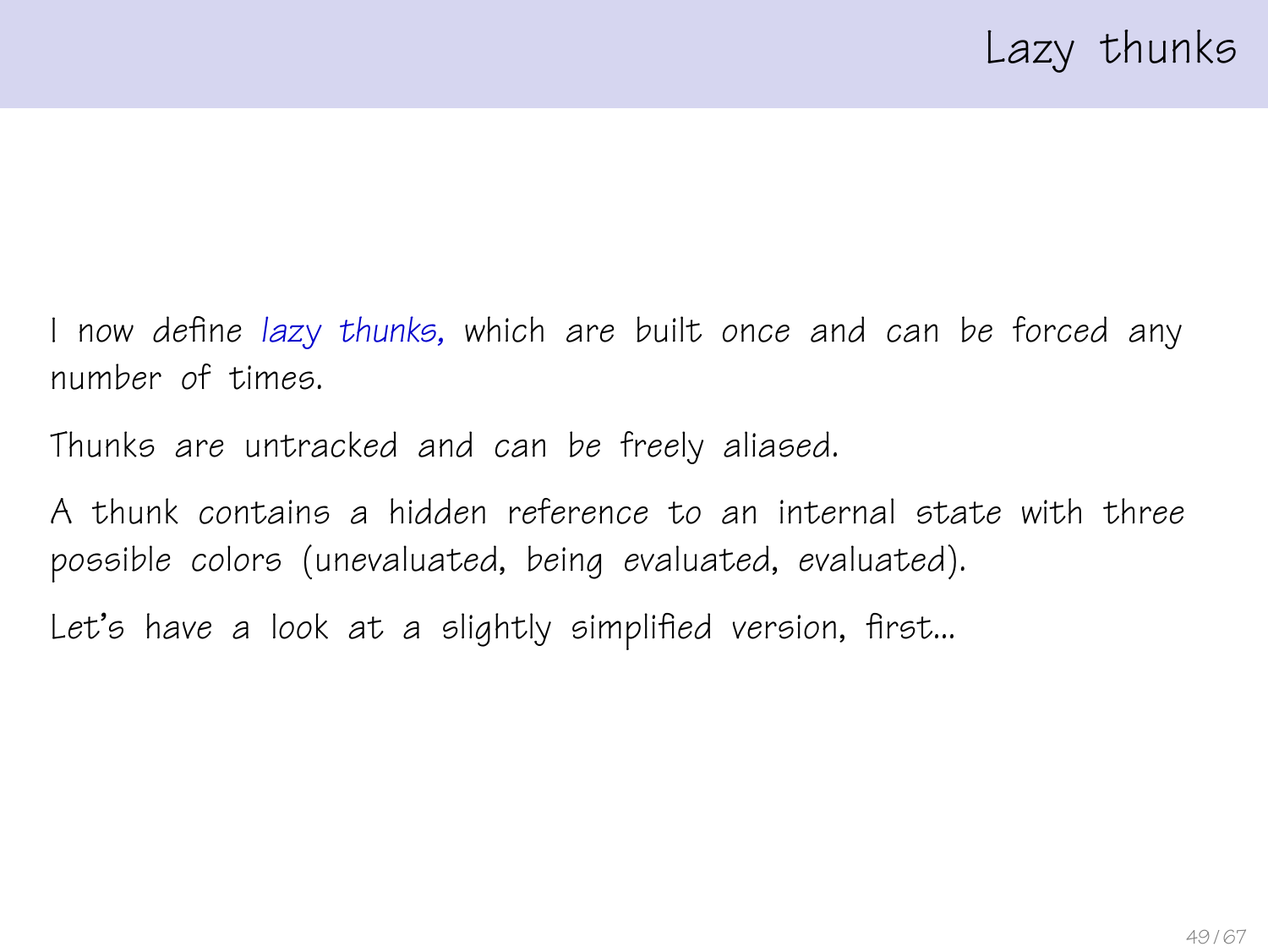## Lazy thunks – part 1

def type thunk  $a =$ unit  $\rightarrow$  a  $def type state a =$  – internal state: W unit  $+$  G unit  $+$  B a – white/grey/black **let** mkthunk :  $\forall a$ .(unit  $\rightarrow a$ )  $\rightarrow$  thunk  $a =$  $\lambda(f : \text{unit} \rightarrow a)$ . **let**  $\rho$ ,  $(r : [\rho]) = ref (W ())$  in  $-got \{ \rho : ref (state \ a) \}$ hide  $R = \{ \rho: \text{ref } (\text{state } a) \} \otimes R$  outside of  $-$  got R  $\cdot$  – f: (unit → a) ⊗ R  $-$  f: (unit  $*$  R) → ((a  $\otimes$  R)  $*$  R)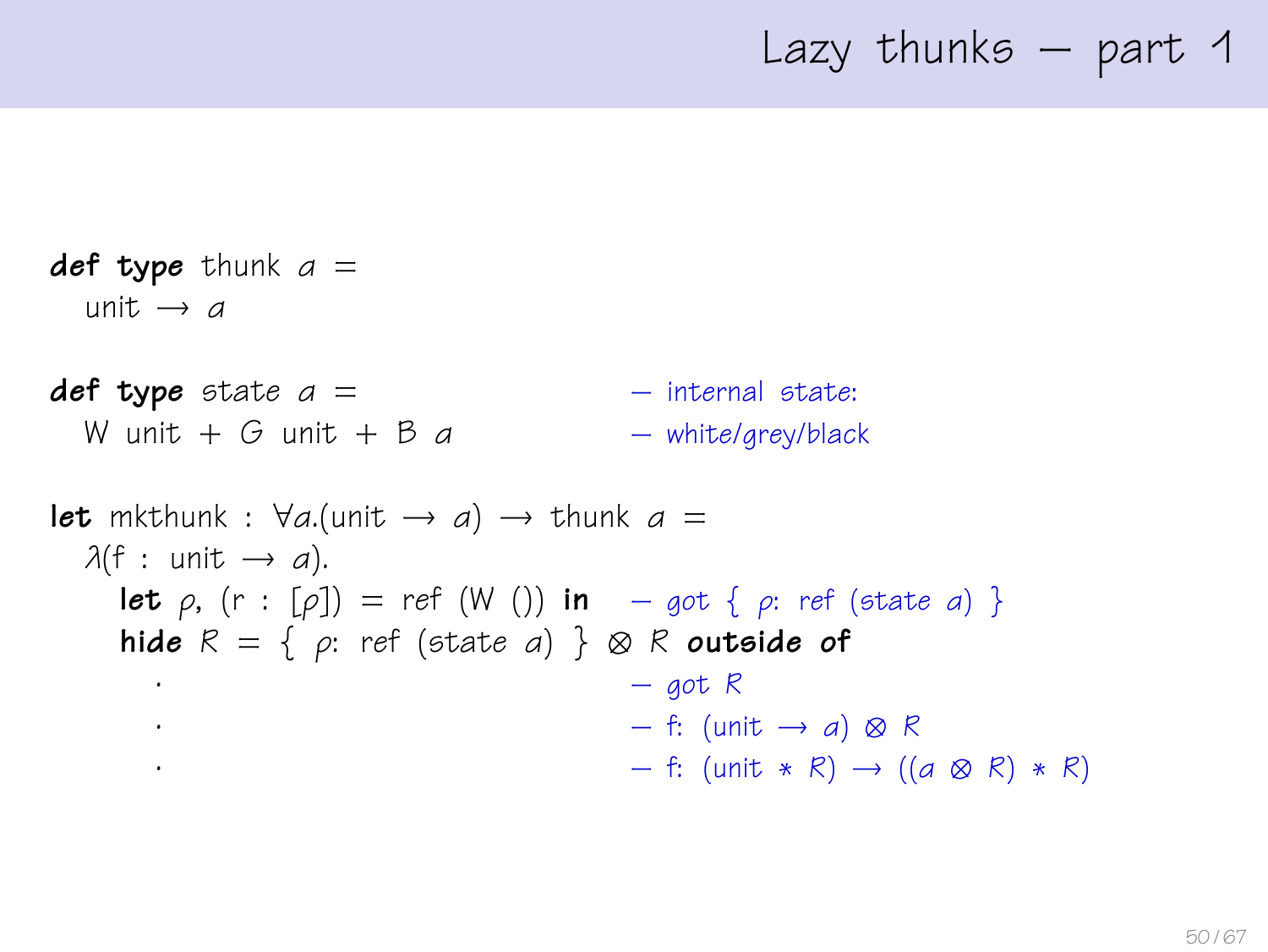### Lazy thunks – part 2

```
let force : (unit * R) \rightarrow ((a \otimes R) * R) =
\lambda(). - state a = W unit + G unit + B acase get r of - got R = \{ \rho : \text{ref} \text{ (state } a) \} \otimes R| W ( ) \rightarrowset (r, G)); - got R
    let v : (a \otimes R) = f() in – got R
    set (r, B, v); – got R
    v
  | G ( ) \rightarrow fail
  | B (v : a \otimes R) \rightarrow vin force - force: (thunk a) \otimes R– to the outside, thunk α
```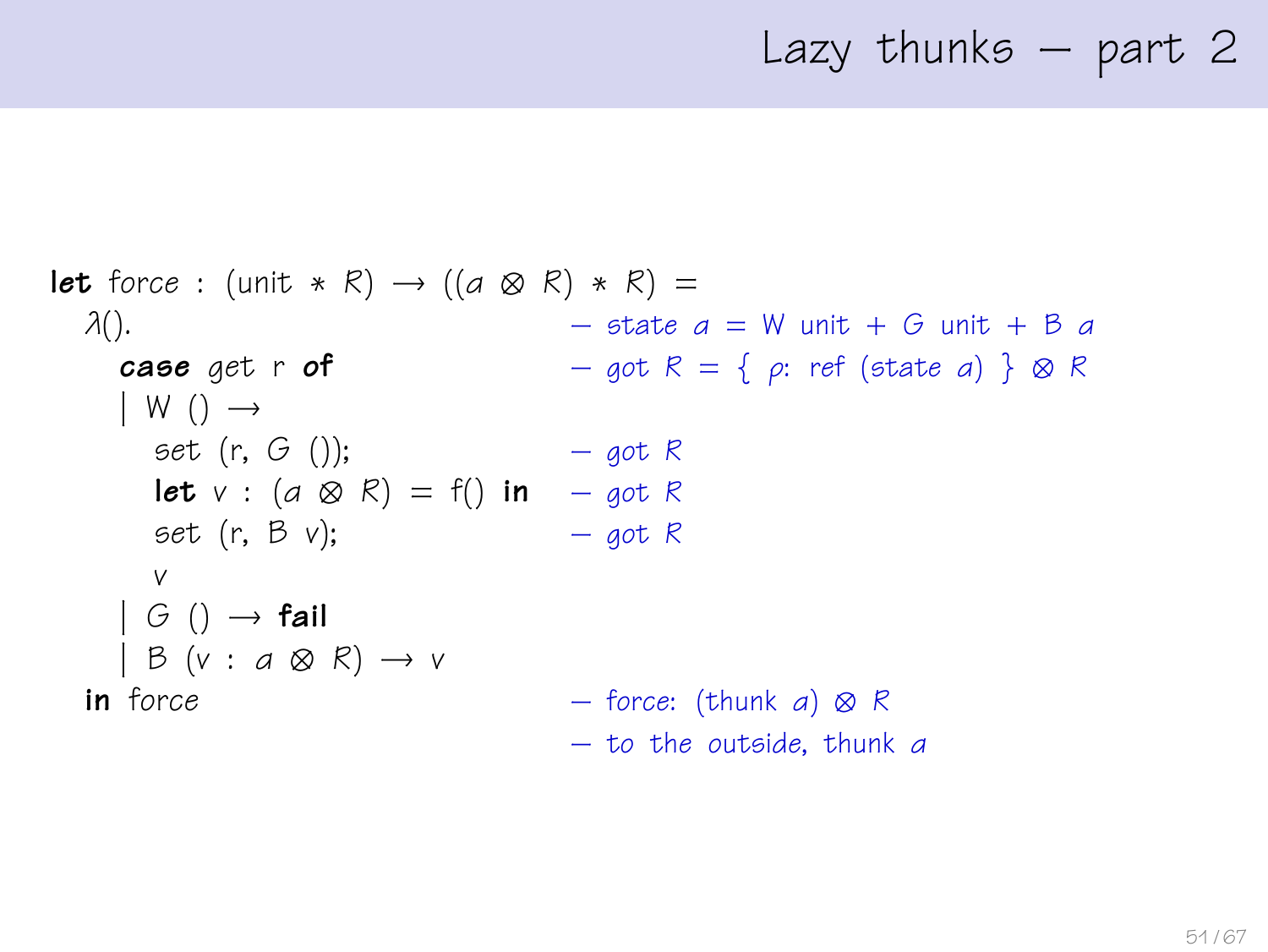The code on the previous slides could be broken in several ways, e.g. by failing to distinguish white and grey colors, or by failing to color the thunk grey before invoking f, while remaining well-typed.

We would like the type system to catch these errors, and to guarantee that the client function f is invoked at most once.

This can be done by making  $f$  a one-shot function – a function that requires a capability, but does not return it  $-$  and providing "mkthunk" with a single cartridge.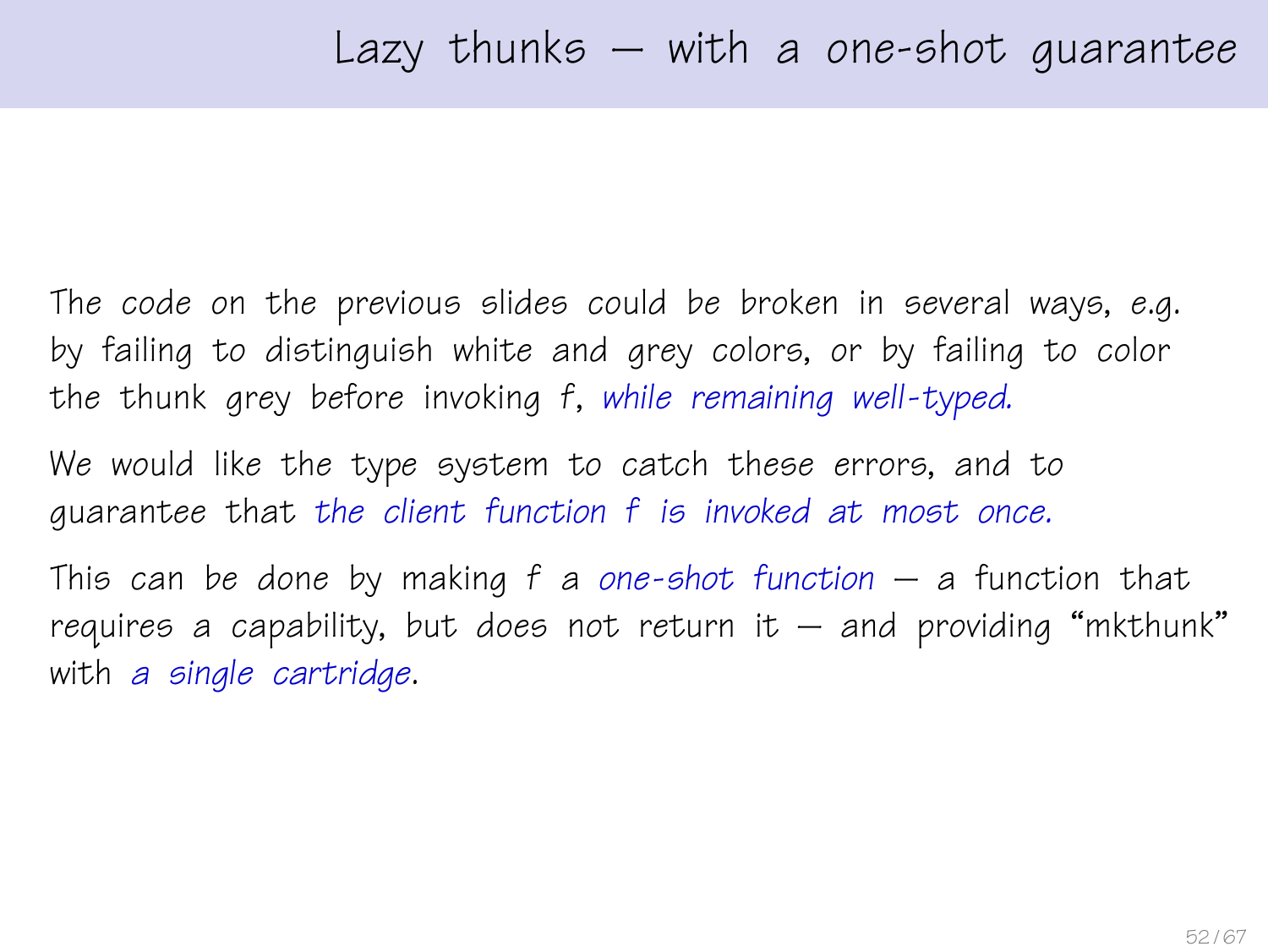### Lazy thunks – part 1

def type thunk  $a =$ unit  $\rightarrow$  a **def type** state  $\gamma$  a = W (unit  $* v$ ) + G unit + B a – when white, y is available **let** mkthunk :  $\forall y a. (((unit * y) \rightarrow a) * y) \rightarrow thunk a =$  $\lambda(f : (\text{unit} * \gamma) \rightarrow a).$  – got γ **let**  $\rho$ ,  $(r : [\rho]) = ref (W())$  in  $-got \{ \rho : ref (state \gamma \ a) \}$ hide  $R = \{ \rho: \text{ref } (\text{state } \gamma \text{ a}) \} \otimes R$  outside of  $-$  got R  $\cdot$  – f: ((unit  $*$   $\vee$ )  $\rightarrow$  a)  $\otimes$  R  $-$  f: (unit  $\ast$  R  $\ast$  (γ ⊗ R)) → ((a ⊗ R)  $\ast$  R)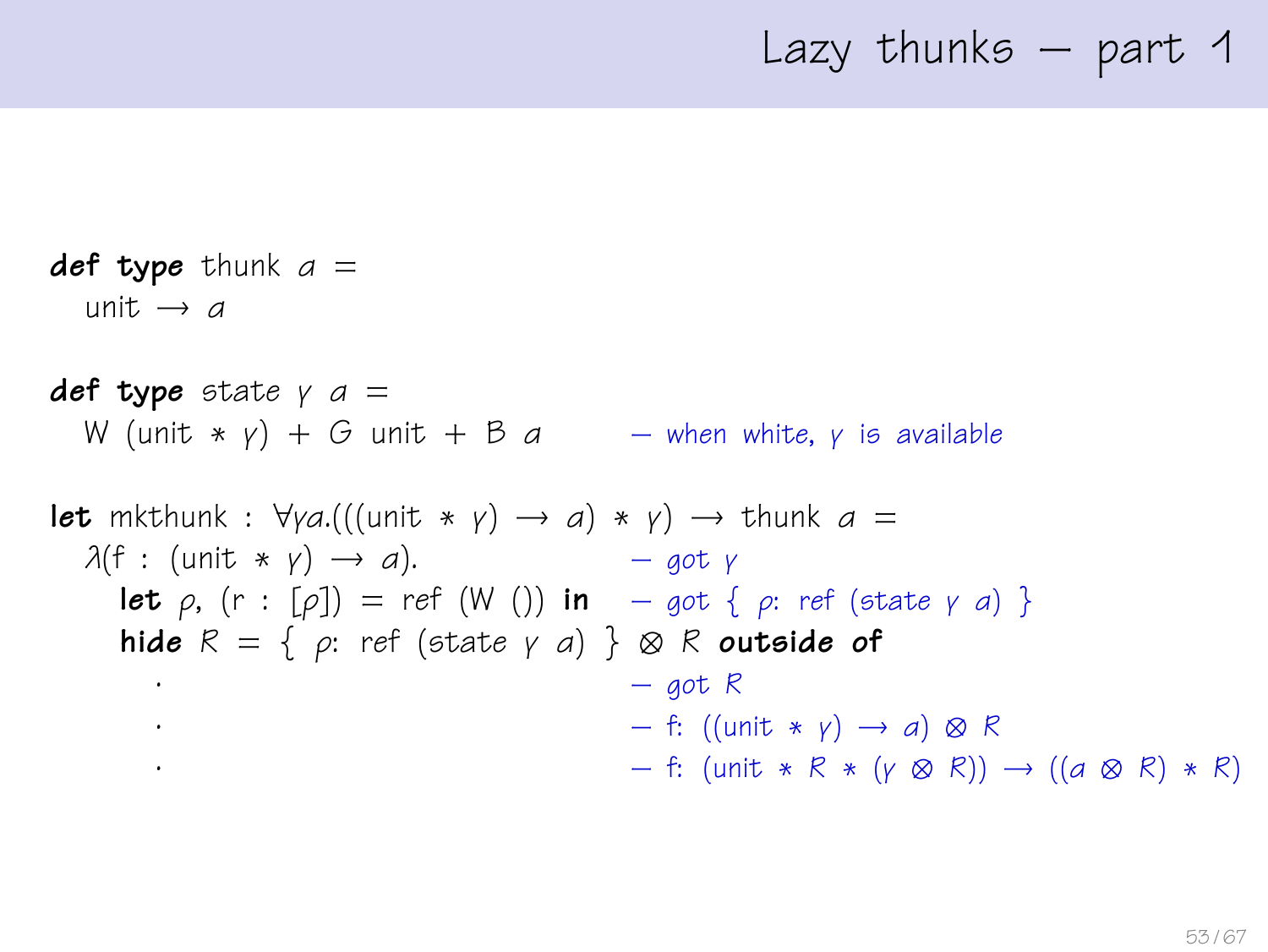# Lazy thunks – part 2

**let** force: (unit \* R) 
$$
\rightarrow
$$
 ((a  $\otimes$  R) \* R) =

\n $\lambda()$ .

\n**case** get **r** of

\n $\downarrow$  W ()  $\rightarrow$ 

\n**set** (r, G();

\n**let** v : (a  $\otimes$  R) = f() in

\n $\rightarrow$  got R = { p: ref (state  $\gamma$  a) }  $\otimes$  R

\n**let** v : (a  $\otimes$  R) = f() in

\n $\rightarrow$  got R \* (p  $\otimes$  R) was consumed by f

\n**set** (r, B v);

\n $\downarrow$  G()  $\rightarrow$  fail

\n $\downarrow$  B (v : a  $\otimes$  R)  $\rightarrow$  v

\n**in** force: (think a)  $\otimes$  R

\n $\rightarrow$  to the outside, think a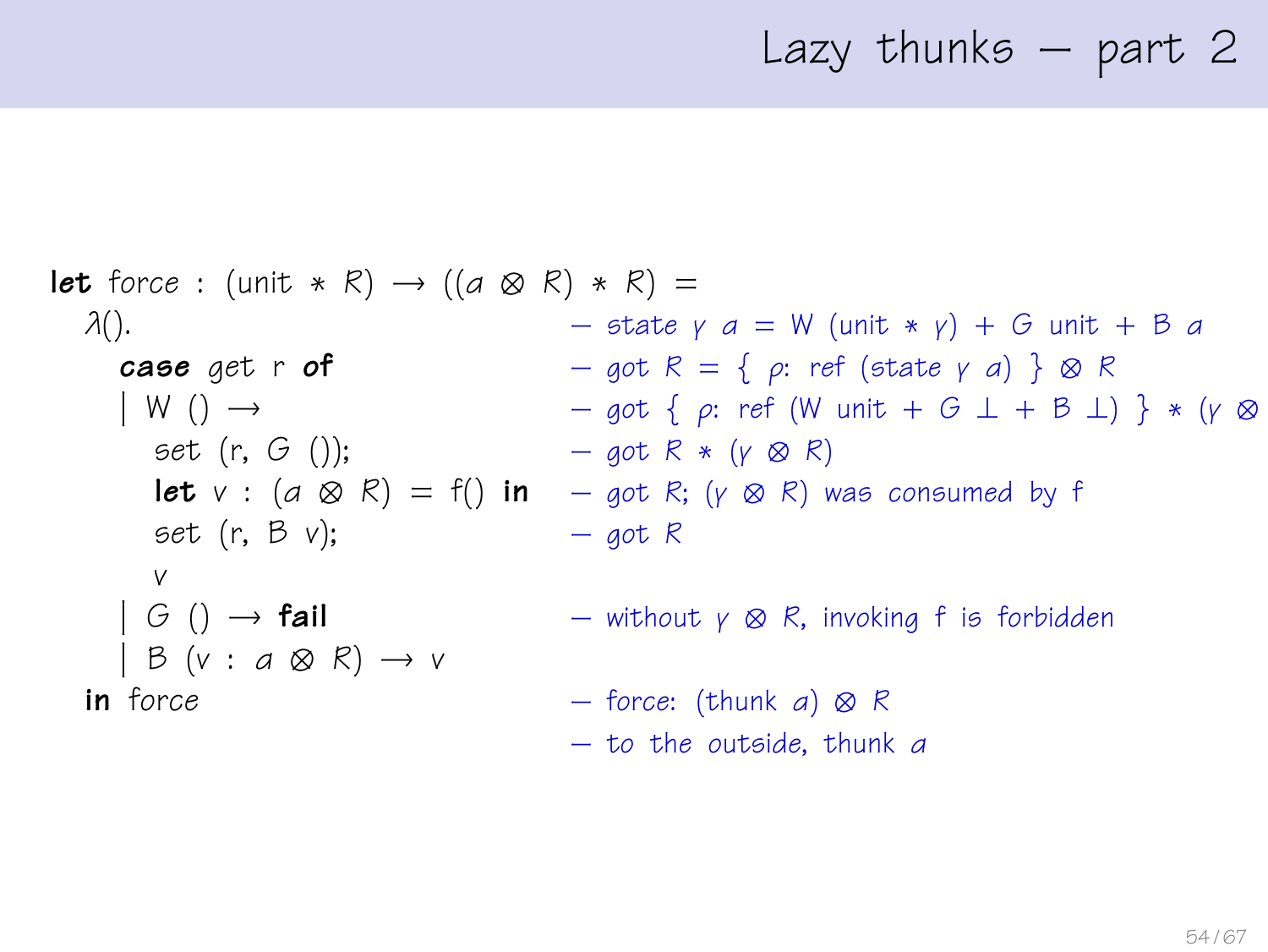The fixed point combinator ties a knot in the store in the style of Landin.

It is perhaps not very surprising, but illustrates:

- a use of the anti-frame rule at order 3:
- a delayed initialization, via a strong update;
- a hidden invariant that does not hold upon entry, but does hold upon exit, of the **hide** construct.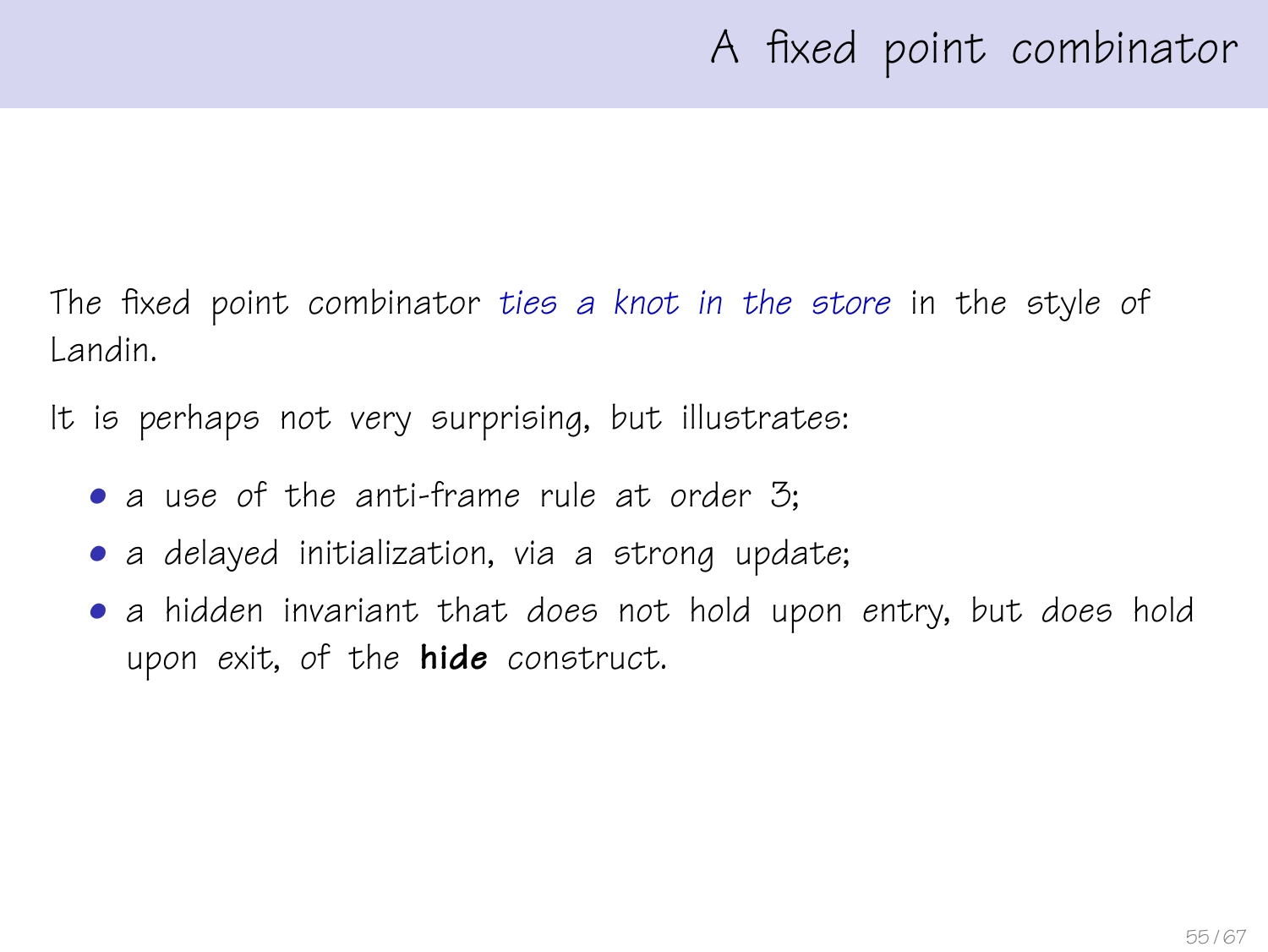# A fixed point combinator

let fix : 
$$
\forall a_1a_2.\((a_1 \rightarrow a_2) \rightarrow (a_1 \rightarrow a_2)) \rightarrow a_1 \rightarrow a_2 =
$$
  
\n $\lambda(f : (a_1 \rightarrow a_2) \rightarrow (a_1 \rightarrow a_2)).$   
\nlet  $\rho$ , (r : [ $\rho$ ]) = ref () in - got {  $\rho$ : ref unit }  
\nhide  $R = \{ \rho$ : ref  $(a_1 \rightarrow a_2) \}$   $\otimes$  R outside of - haven't got R yet!  
\nlet  $g : (a_1 \rightarrow a_2) \otimes R = -g$  invokes!r  
\n $\lambda(x : a_1 \otimes R)$ . get r x - within g, got R  
\nin let h :  $(a_1 \rightarrow a_2) \otimes R = -h$  invokes f, routing recursive calls to g  
\n $\lambda(x : a_1 \otimes R)$ . f g x - f:  $((a_1 \rightarrow a_2) \rightarrow (a_1 \rightarrow a_2)) \otimes R$   
\nin set (r, h); - a strong update establishes R  
\n- got R now, as required by anti-frame  
\n- h:  $(a_1 \rightarrow a_2) \otimes R$   
\n- to the outside,  $a_1 \rightarrow a_2$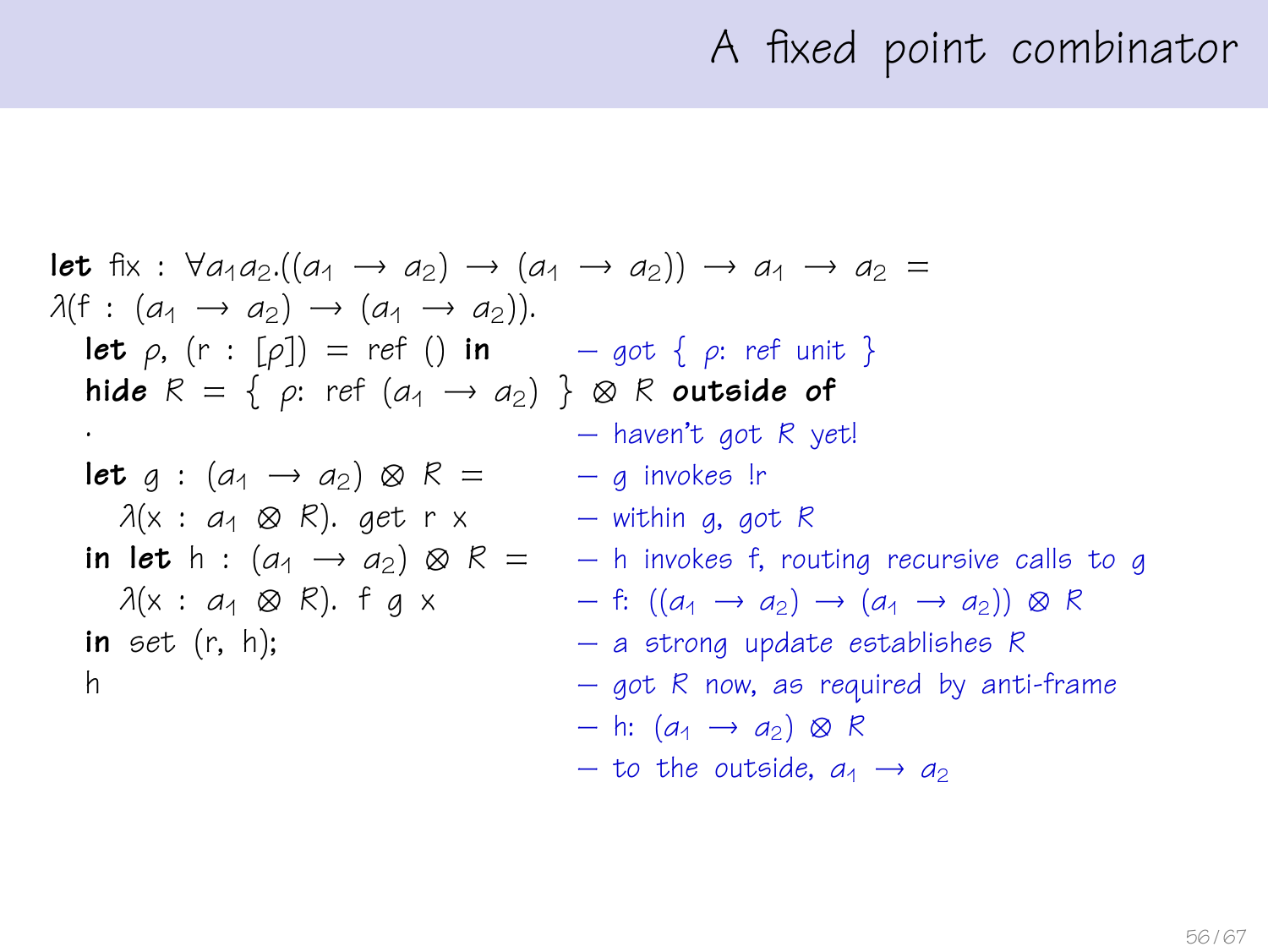#### <span id="page-56-0"></span>Contents

#### • [Introduction](#page-3-0)

- **•** [Basics of the type system](#page-13-0)
- [A higher-order anti-frame rule](#page-23-0)
- **•** [Applications](#page-41-0)
- **•** [Conclusion](#page-56-0)
- **•** [Bibliography](#page-64-0)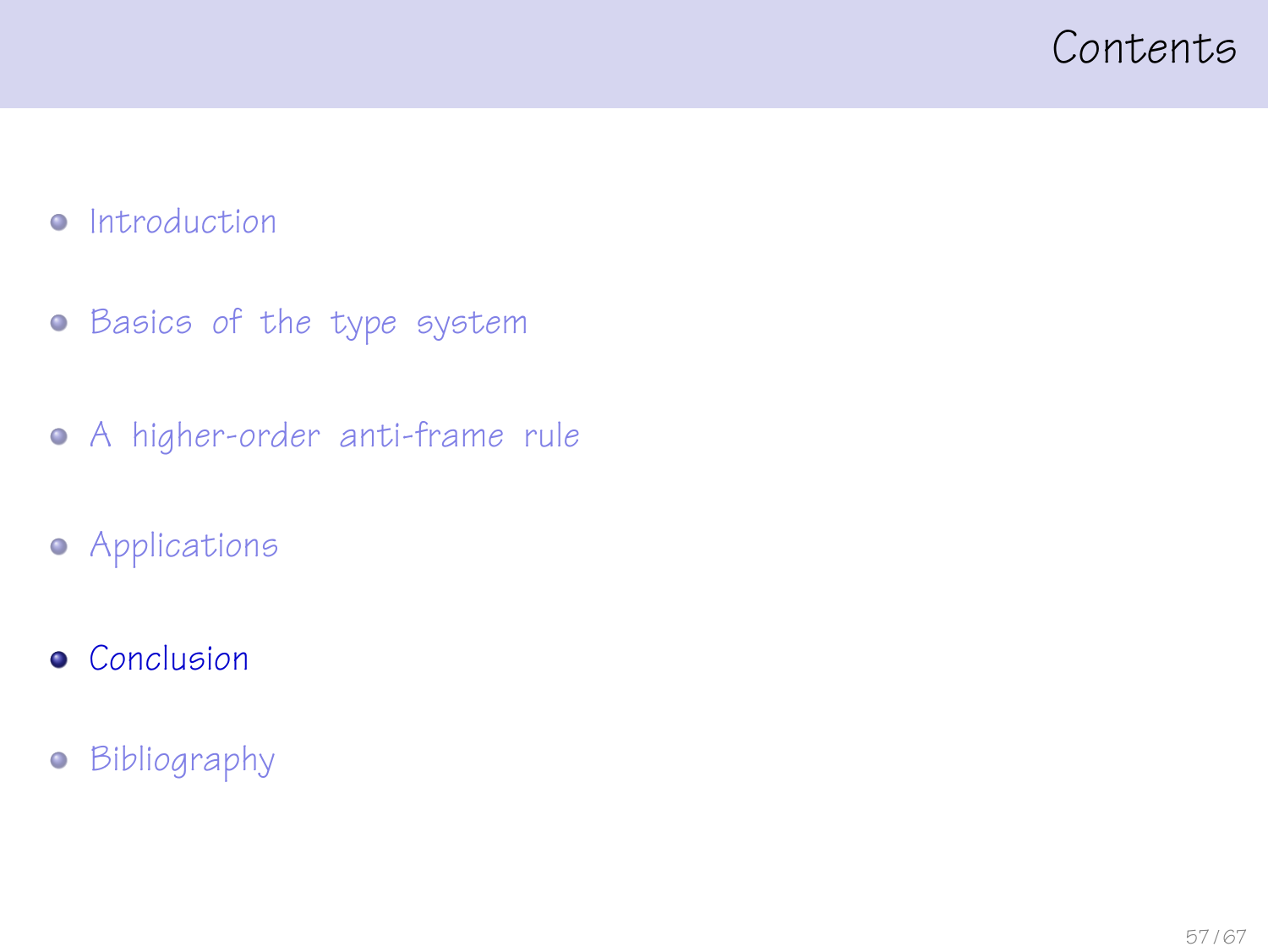In summary, a couple of key ideas are:

- a practical rule for hiding state must be in direct style;
- it is safe for a piece of hidden state to be untracked, as long as its invariant holds at every interaction between Term and Context.

There are more details in the paper [\[Pottier, 2008\]](#page-66-0).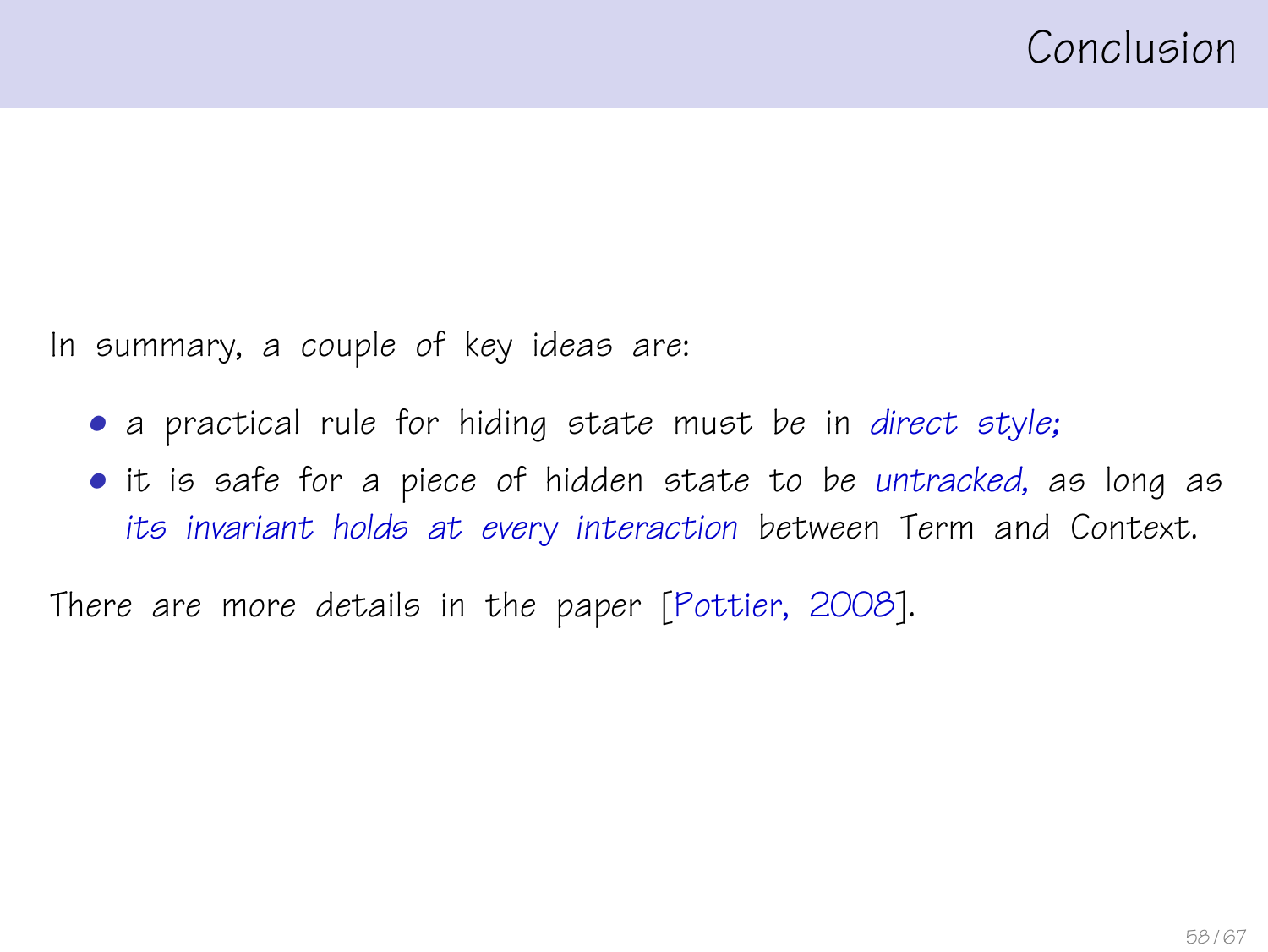Here are a few directions for future research:

- formally relate frame and anti-frame via a CPS transform;
- extend the functional interpretation developed with Charguéraud in the absence of anti-frame.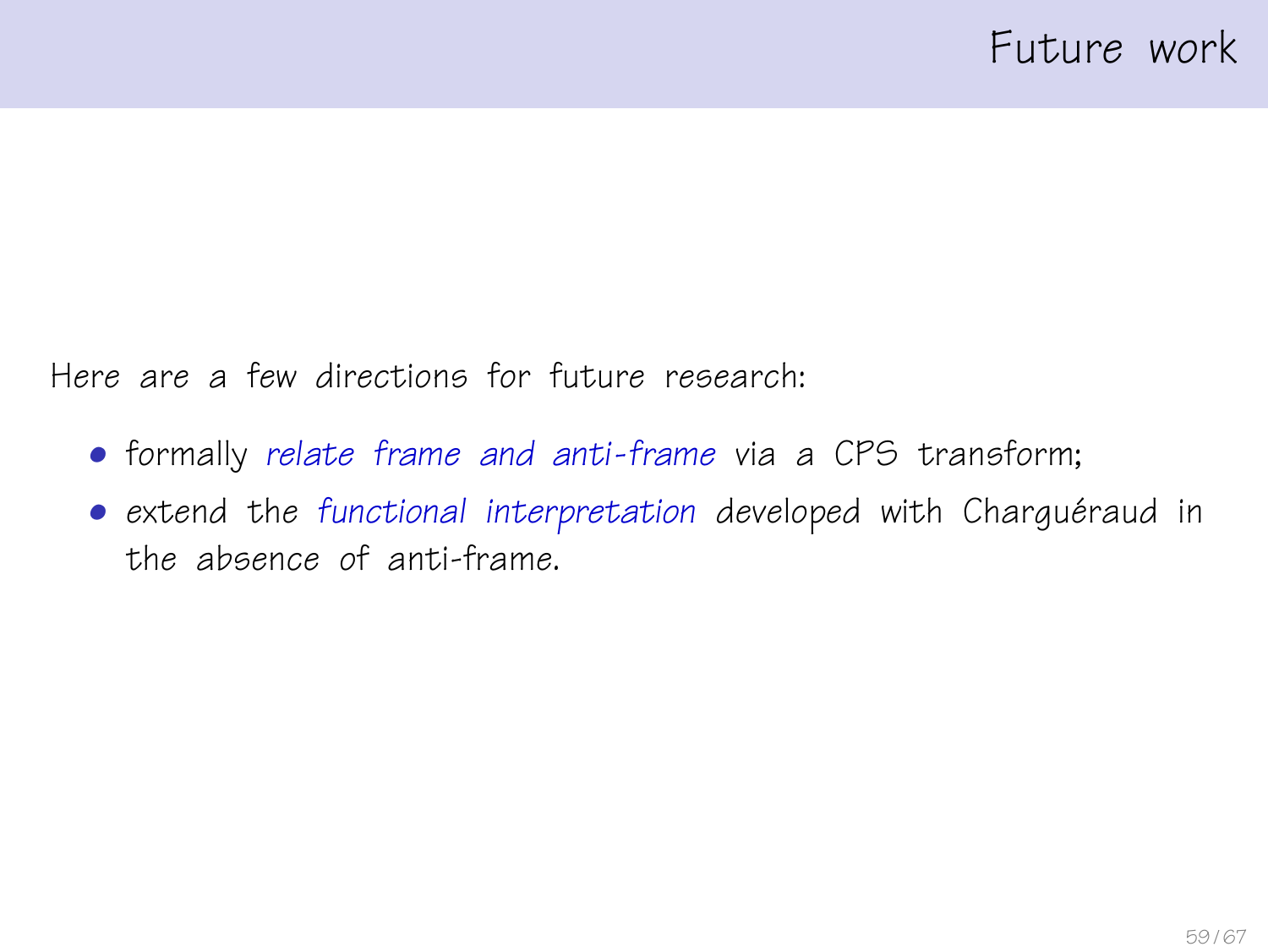# Appendix: typing rules for values

| var                                                 | unit                         |                                                          | inj                                             | prim                     |
|-----------------------------------------------------|------------------------------|----------------------------------------------------------|-------------------------------------------------|--------------------------|
| $(x:\tau) \in \Delta$                               |                              |                                                          | $\Delta \vdash v : \tau_i$                      | p:U                      |
| $\Delta$ $\vdash$ $x : \tau$                        |                              | $\Delta \vdash ()$ : unit                                | $\Delta \vdash (inj' \; v) : (\tau_1 + \tau_2)$ | $\Delta \vdash p : \tau$ |
| pair                                                |                              |                                                          | fun                                             |                          |
|                                                     | $\Delta \vdash v_1 : \tau_1$ | $\Delta \vdash v_2 : \tau_2$                             | $\Delta$ , $x : \chi_1 \Vdash t : \chi_2$       |                          |
| $\Delta \vdash (v_1, v_2) : (\tau_1 \times \tau_2)$ |                              | $\Delta \vdash (\lambda x.t): \chi_1 \rightarrow \chi_2$ |                                                 |                          |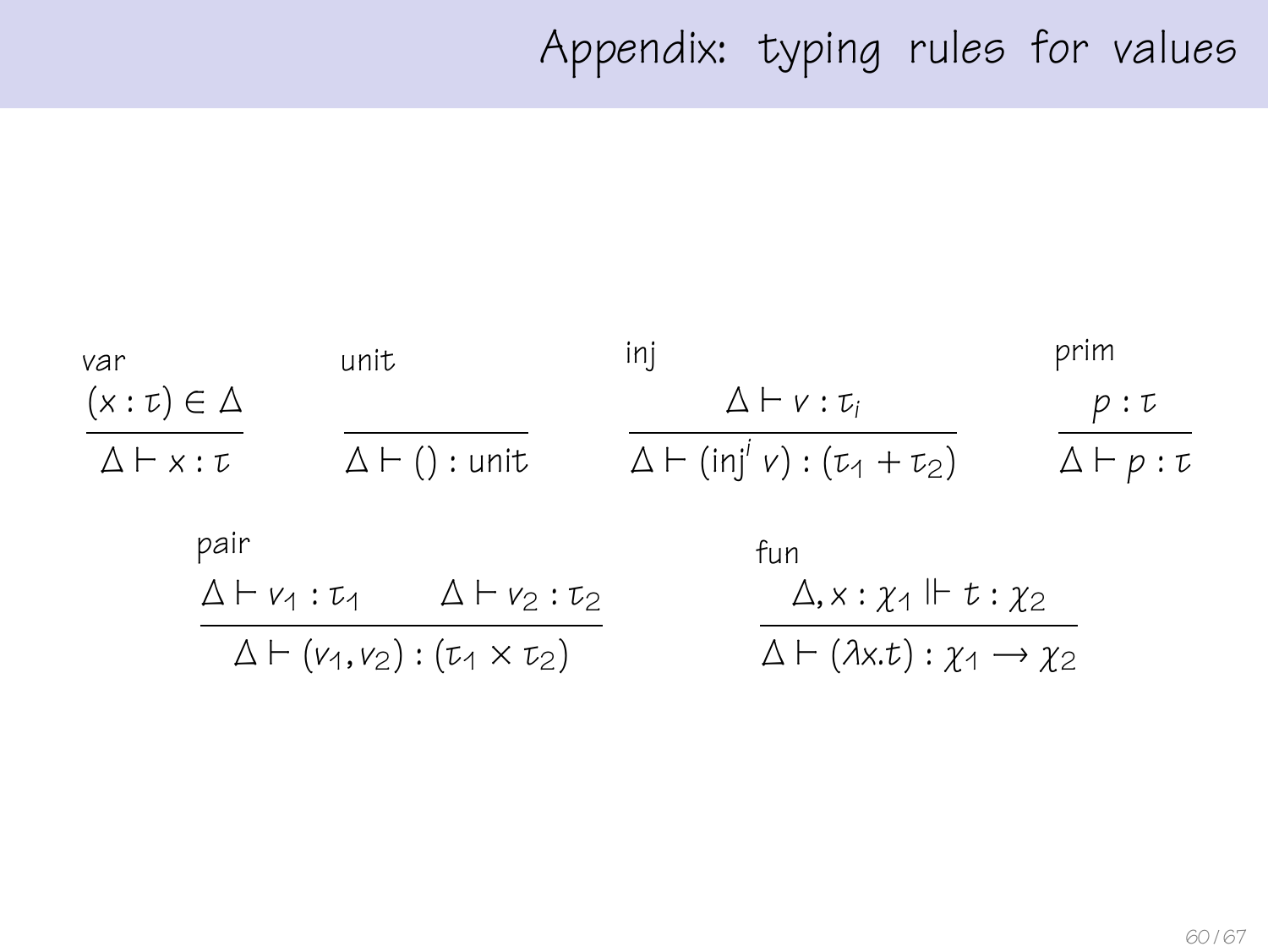# Appendix: typing rules for terms

|                                               | app                                           | sub                                  |                                        |
|-----------------------------------------------|-----------------------------------------------|--------------------------------------|----------------------------------------|
| val                                           | $\Delta \vdash v : \chi_1 \rightarrow \chi_2$ | $\Gamma \Vdash t : \gamma_1$         | *-intro (frame)                        |
| $\Delta$ $\vdash$ $v : \tau$                  | $\Delta, \Gamma \Vdash t : \chi_1$            | $\chi_1 \leq \chi_2$                 | $\Gamma \Vdash t : \chi$               |
| $\Delta$ $\Vdash$ $v : \tau$                  | $\Delta, \Gamma \Vdash (v t): \chi_2$         | $\Gamma \Vdash t : \chi_2$           | $\Gamma, C \Vdash t : \gamma * C$      |
| *-elim-1                                      |                                               | *-elim-2                             | $\exists$ -elim-1                      |
| $\Gamma$ , $(x:\chi_1)$ , $C \Vdash t:\chi_2$ |                                               | $\Gamma, C_1, C_2 \Vdash t : \gamma$ | $\Gamma, x : \chi_1 \Vdash t : \chi_2$ |

 $\Gamma$ ,  $x : (\chi_1 * C) \Vdash t : \chi_2$   $\qquad \qquad \Gamma$ ,  $(C_1 * C_2) \Vdash t : \chi$   $\qquad \qquad \Gamma$ ,  $x : \exists \sigma$ ,  $\chi_1 \Vdash t : \chi_2$ 

| $\exists$ -elim-2                                     |
|-------------------------------------------------------|
| $\Gamma, C \Vdash t : \gamma$                         |
| $\Gamma, \exists \sigma. \mathcal{C} \Vdash t : \chi$ |

anti-frame  $\Gamma \otimes C \Vdash t : (\chi \otimes C) * C$  $\Gamma \Vdash t : \chi$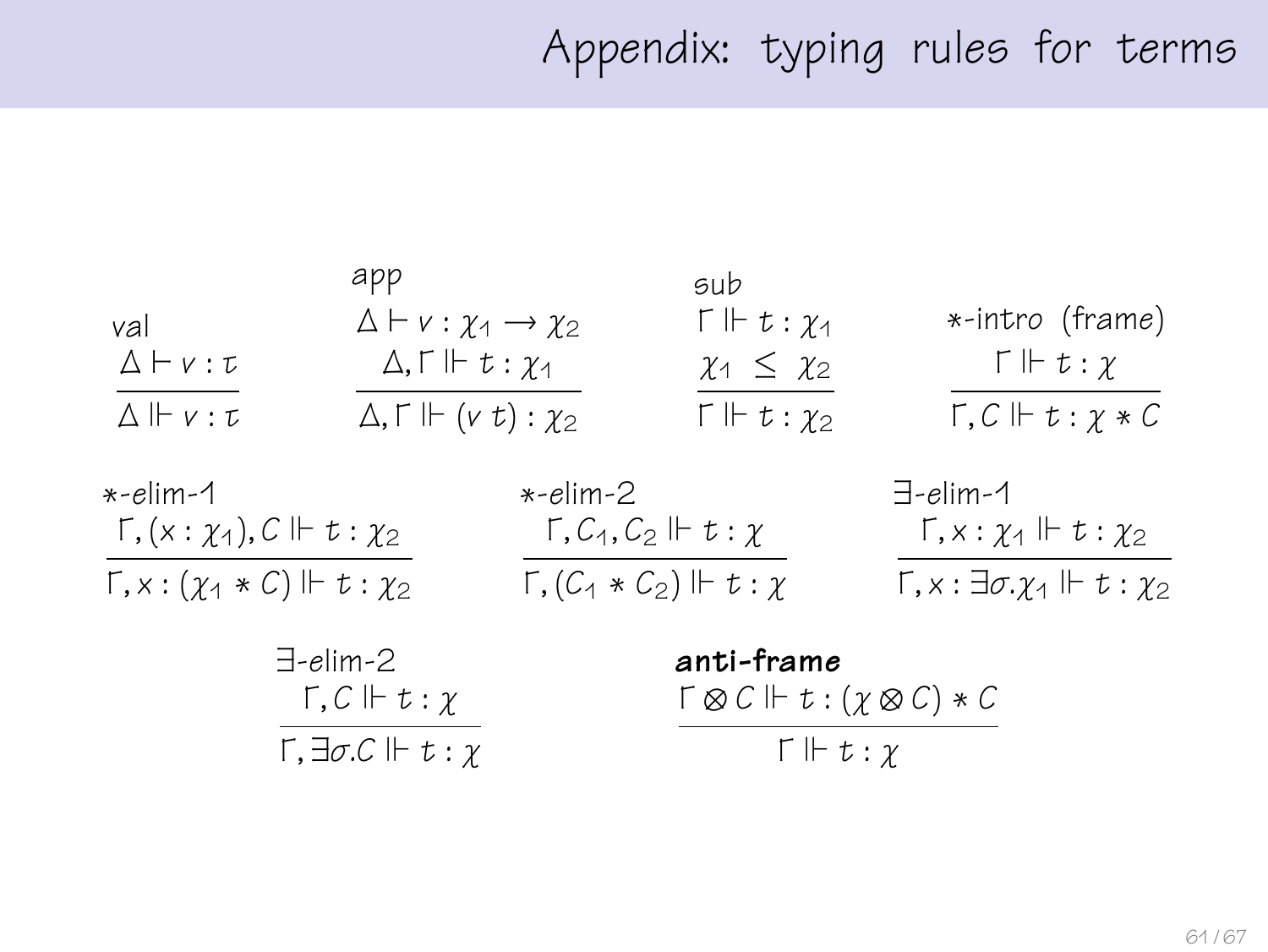Here is the case of an application:

 $\Gamma \vdash v : \chi_1 \rightarrow \chi_2$  $Γ; C \Vdash t : \gamma_1$  $\Gamma: C \Vdash (v t): \gamma_2$ becomes  $\Gamma \otimes R \vdash v : (\gamma_1 \rightarrow \gamma_2) \otimes R$  $\Gamma \otimes R$ ;  $R * (C \otimes R)$   $\Vdash t : R * (\chi_1 \otimes R)$  $\Gamma \otimes R: R * (C \otimes R) \Vdash (v t): R * (v_2 \otimes R)$ 

This is still a valid application, thanks to the equality:

 $(\gamma_1 \rightarrow \gamma_2) \otimes R = (R * (\gamma_1 \otimes R)) \rightarrow (R * (\gamma_2 \otimes R))$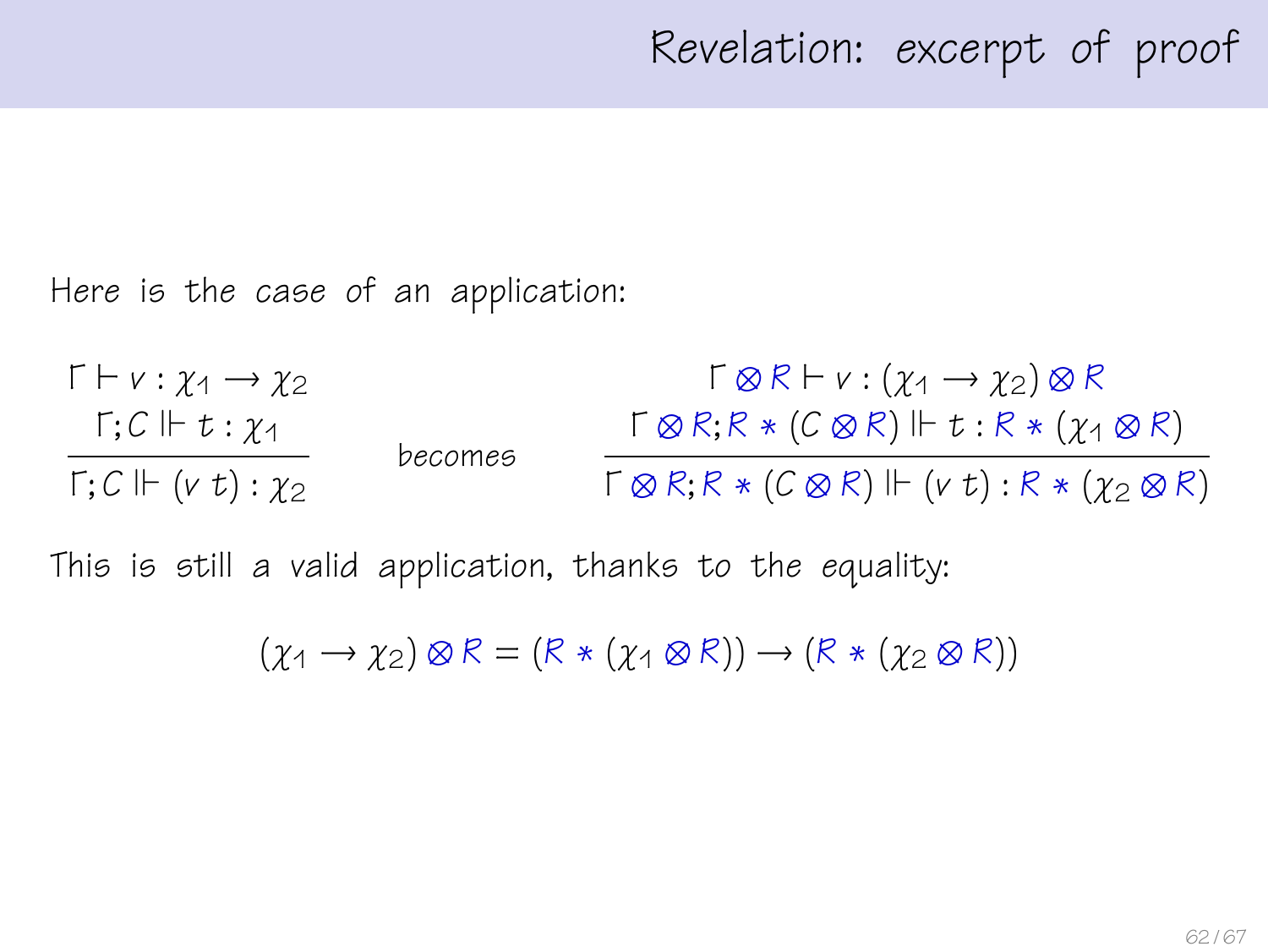The gist of the subject reduction proof is that anti-frame extrudes up through evaluation contexts:



The proof is immediate: apply Revelation to (the type derivation for) the evaluation context E[·].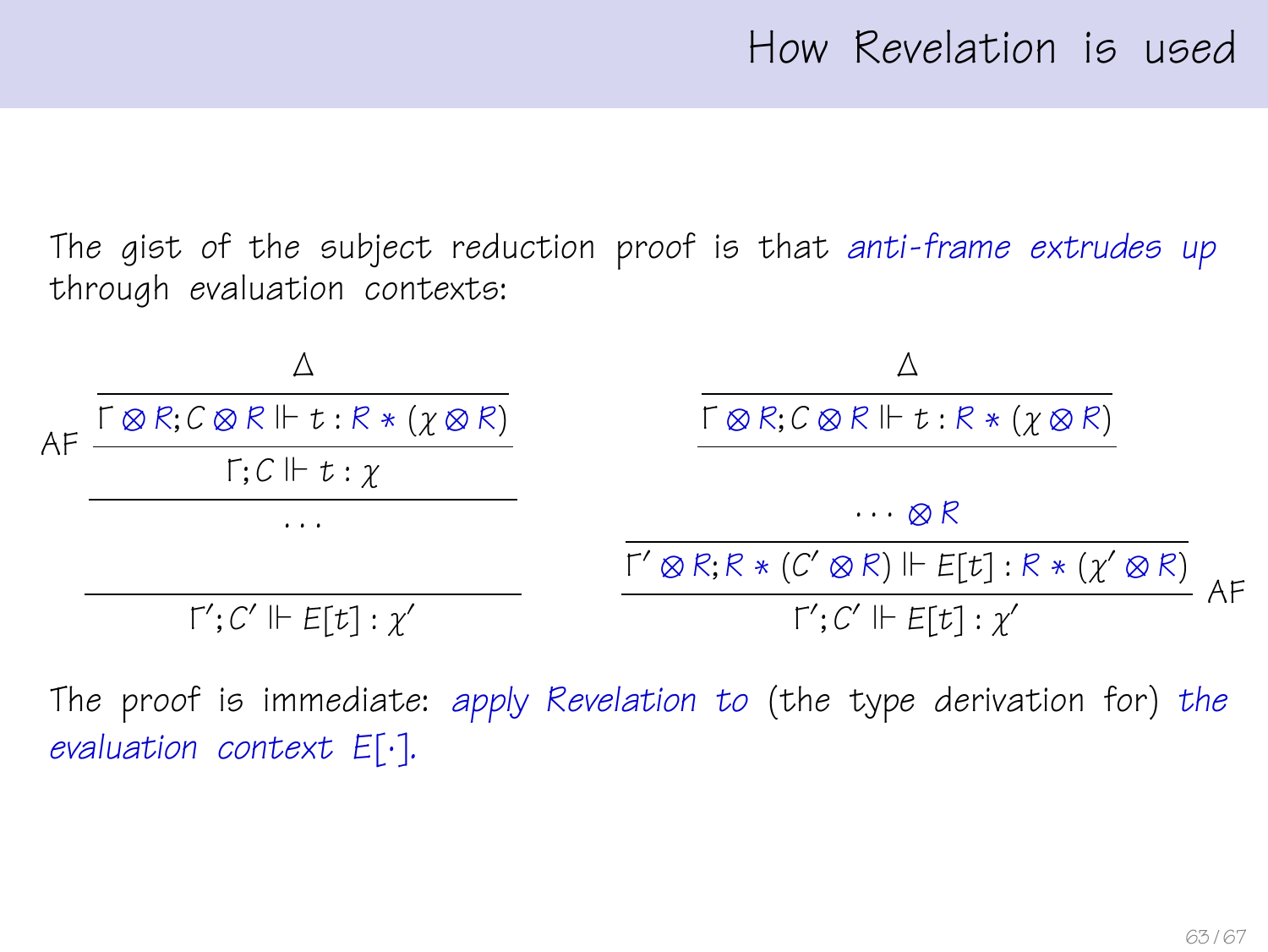### How Revelation is used

This proof technique backs up the intuition that an application of the anti-frame rule amounts to an application of the higher-order frame rule to the evaluation context.

Note: I am quite confident that the type system is sound, but am not done writing the proof yet.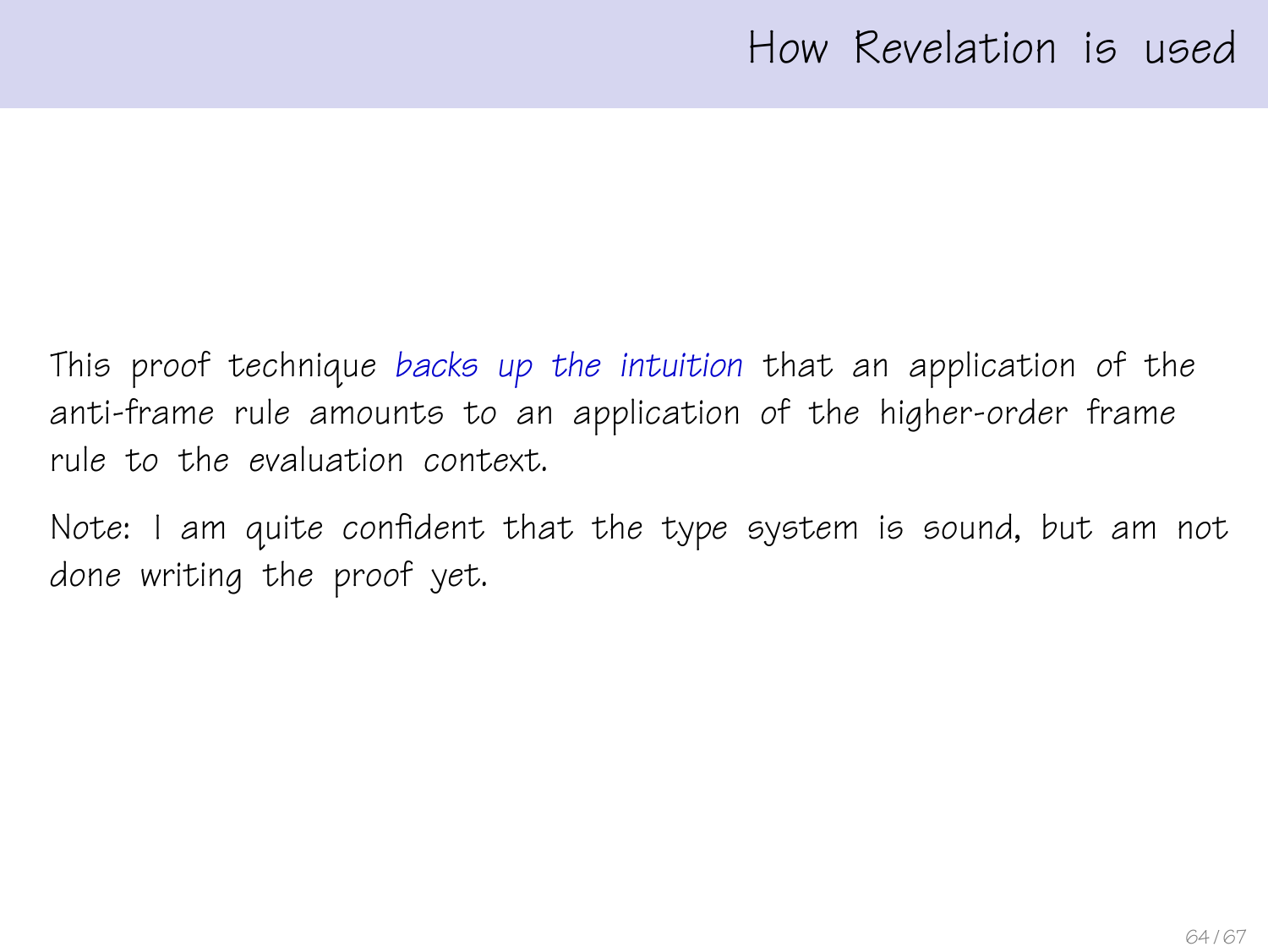#### <span id="page-64-0"></span>Contents

#### • [Introduction](#page-3-0)

- **•** [Basics of the type system](#page-13-0)
- [A higher-order anti-frame rule](#page-23-0)
- **•** [Applications](#page-41-0)
- **•** [Conclusion](#page-56-0)
- **•** [Bibliography](#page-64-0)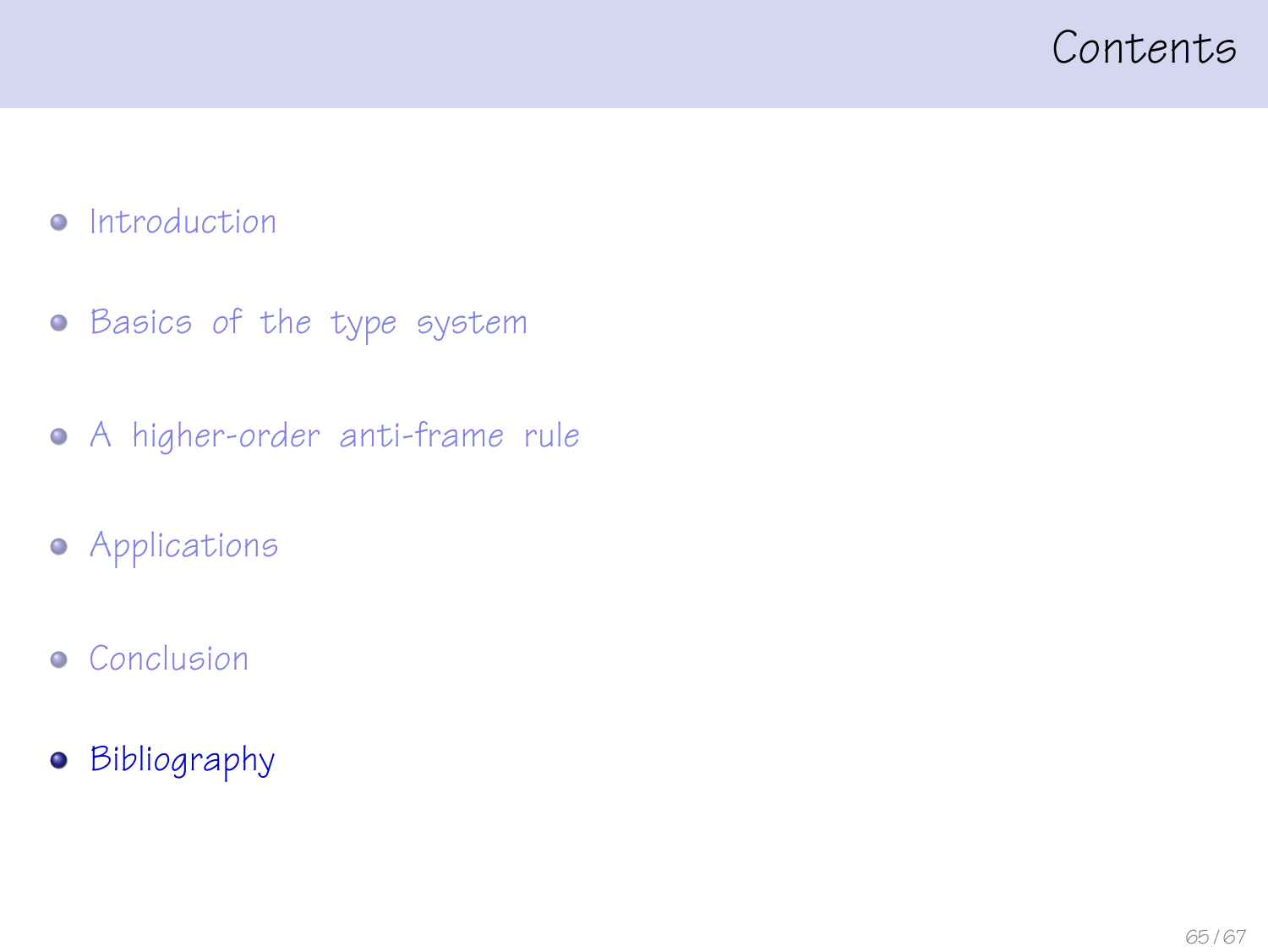# Bibliography I

(Most titles are clickable links to online versions.)

- <span id="page-65-1"></span>記 Birkedal, L., Torp-Smith, N., and Yang, H. 2006. [Semantics of separation-logic typing and higher-order frame rules](http://arxiv.org/pdf/cs.LO/0610081) [for Algol-like languages.](http://arxiv.org/pdf/cs.LO/0610081) Logical Methods in Computer Science 2, 5 (Nov.).
- <span id="page-65-0"></span>**Charguéraud, A. and Pottier, F. 2008.** [Functional translation of a calculus of capabilities.](http://cristal.inria.fr/~fpottier/publis/chargueraud-pottier-capabilities.pdf) In ACM International Conference on Functional Programming (ICFP). To appear.

<span id="page-65-2"></span>O'Hearn, P., Yang, H., and Reynolds, J. C. 2004. [Separation and information hiding.](http://www.dcs.qmul.ac.uk/~ohearn/papers/separation-and-hiding.pdf) In ACM Symposium on Principles of Programming Languages (POPL). 268–280.